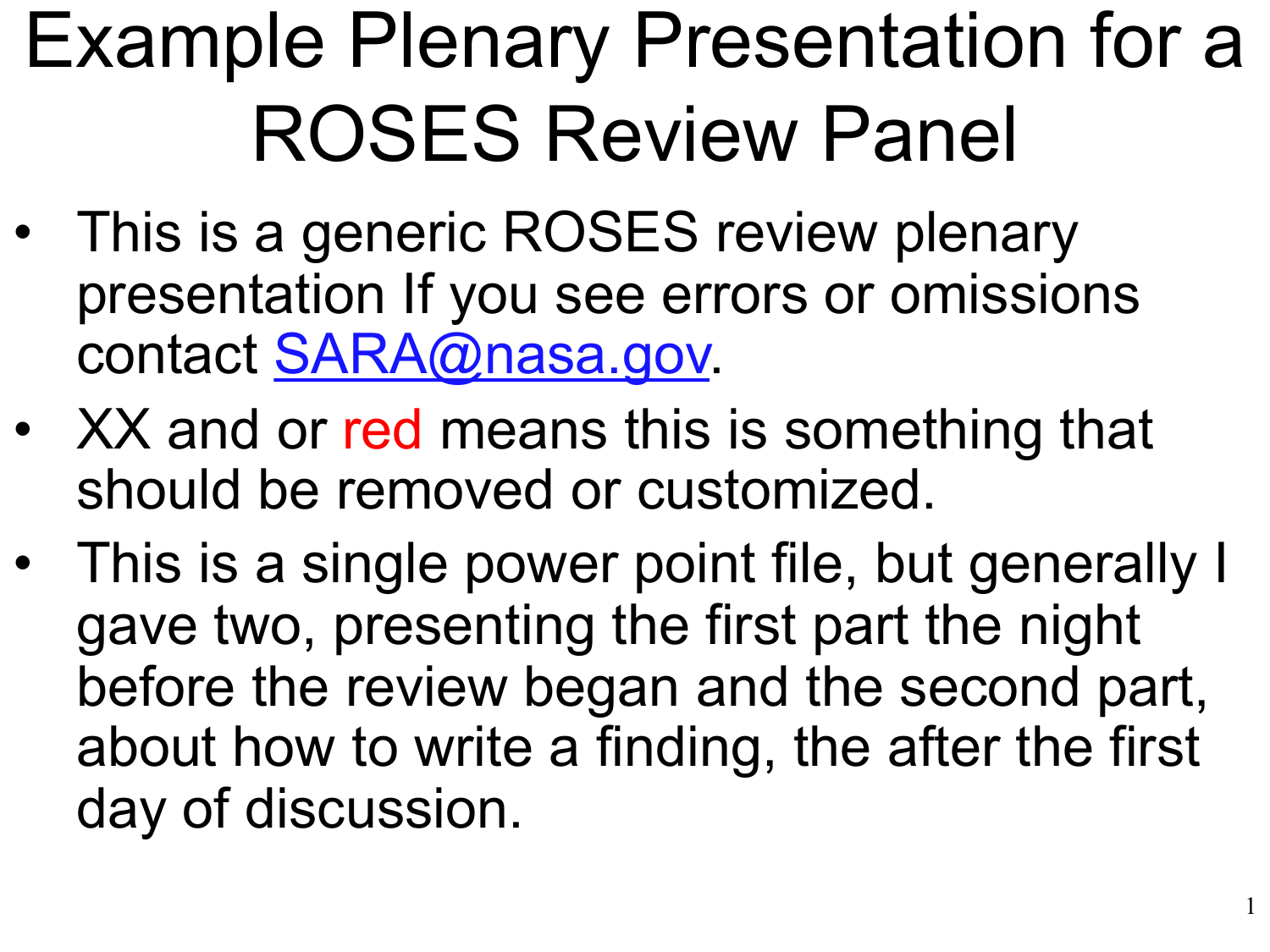#### Thank you, thank you, thank you thank you, thank you, thank you thank you, thank you, thank you

Thank you all so much for participating in this review. I just cannot thank you enough. For those of you who are getting the trivial honorarium I know that its not enough and for those of you who are civil servants and not even getting that, well, I know how you feel. But thank you, you are good people, doing an important job. Thank you for your service to your nation's space agency.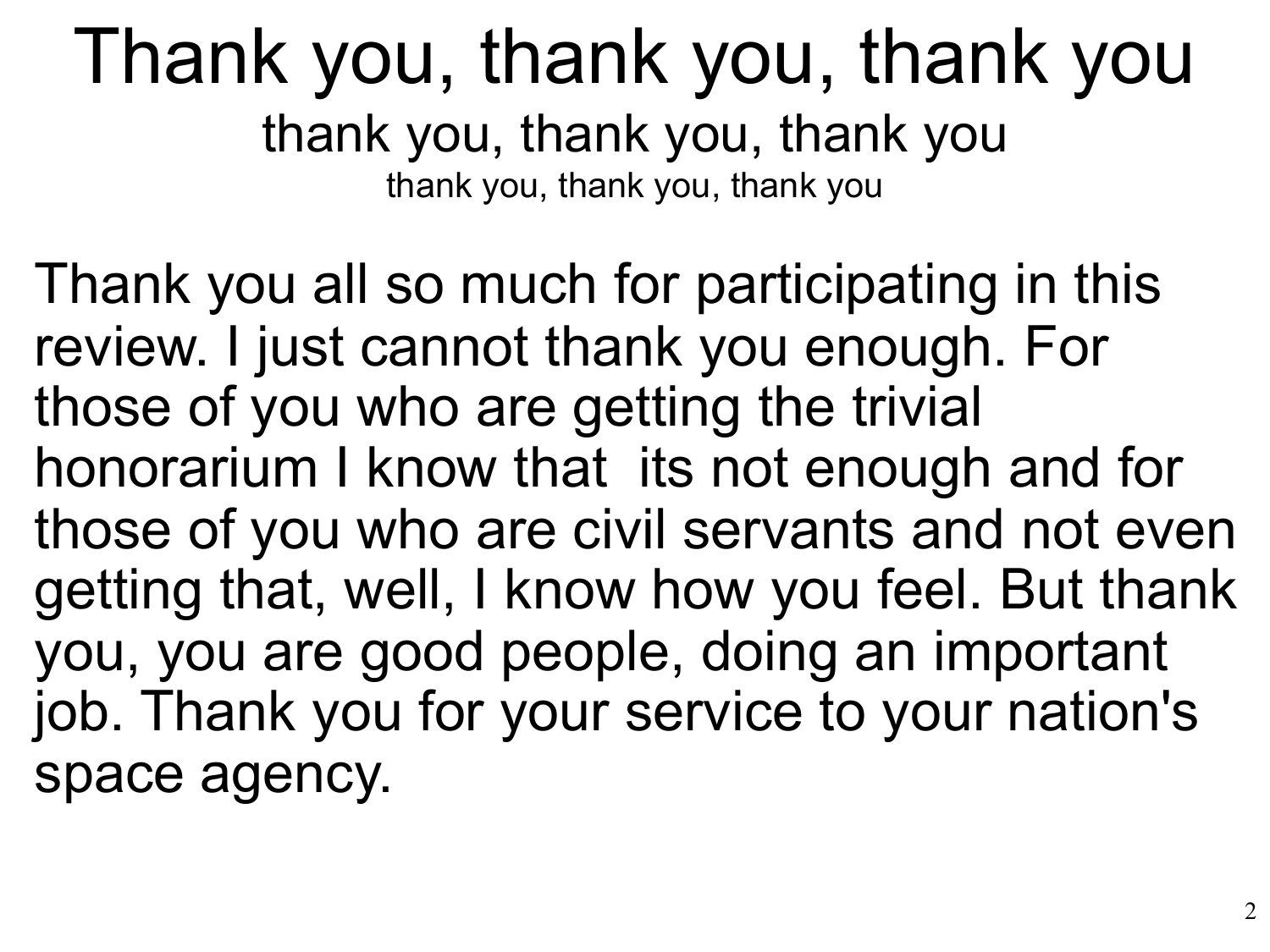### This is Part 1, about the review

This is Part 1, about how we will do the review, about the evaluation criteria, about conflict of interest and bias, how to deal with compliance issues and voting and other things you need to know before starting the discussions and actually voting. In Part 2 we will talk in more detail about exactly what the evaluations should look like.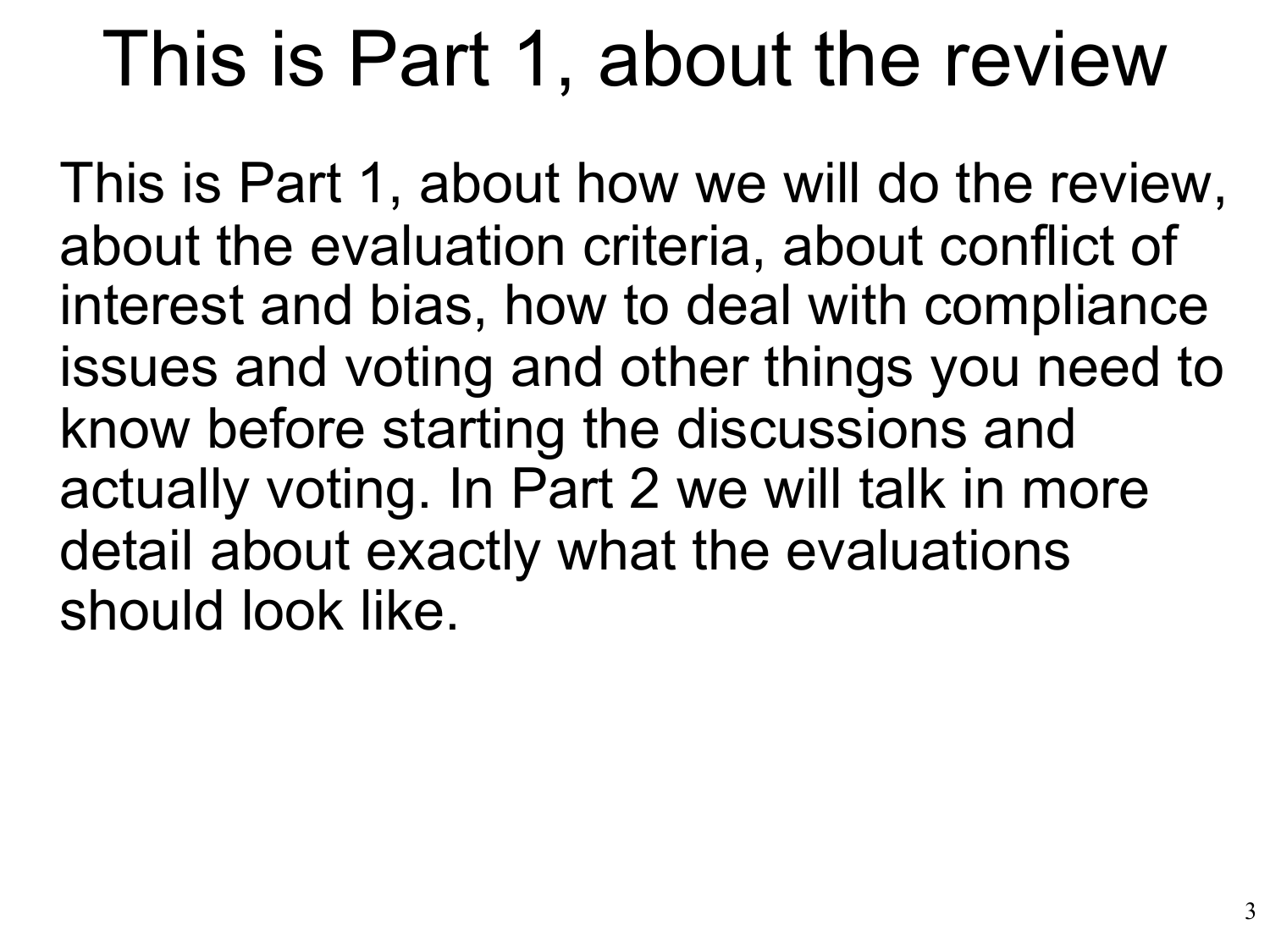#### Introductions - NRESS

- XX Red and or XX means please remove and or customize. XX these are just examples, names of contractors supporting the review…
- Michelle Henson, NASA Research & Education Support Services (NRESS) Primary task Lead
- Lynette Williams, NASA Research & Education Support Services (NRESS) Secondary task lead
- Renee Atkins (NRESS) Meeting Planner

NRESS does their presentation now about the file sharing and logistical things.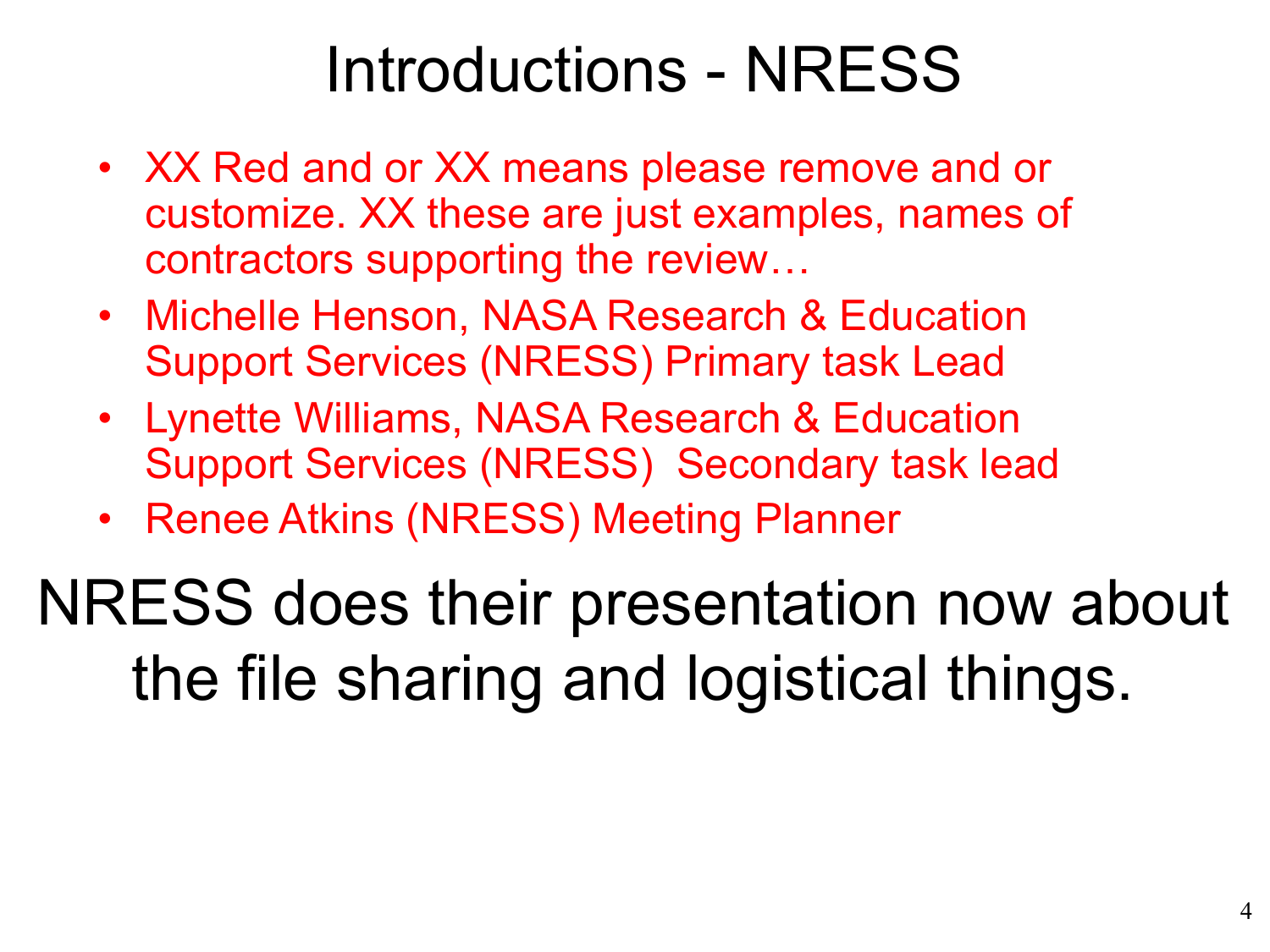# Introductory Information about your program element, this one is from Emerging Worlds (EW) customize

- Try to understand the formation and early evolution of the Solar System.
- Strategic question: "How did the Sun's family of planets, satellites, and minor bodies form and evolve?"
- Scope: physics and chemistry of events and materials relevant to the formation of planets, satellites, and minor bodies, including dust, and to the early history of these bodies.
- The Emerging Worlds program values the potential of interdisciplinary efforts to solve key scientific question.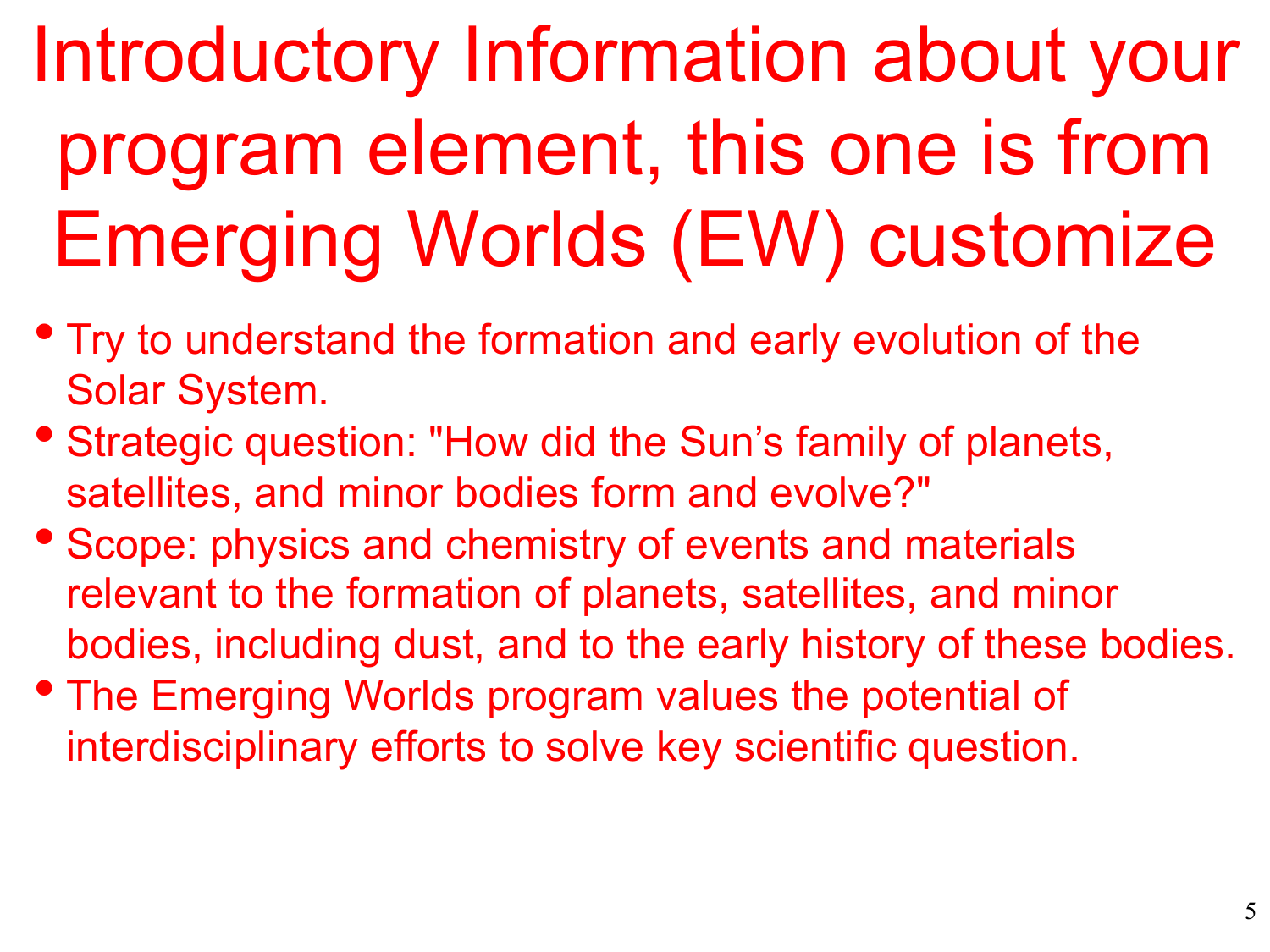# What does EW not do? Again, replace/customize

- Research and analysis of exoplanetary systems
- Proposals centered on observations outside Solar System
- Earth science, except for well-justified analog studies
- Data analysis proposals that could be submitted to one of Planetary Science Division Data Analysis Programs.
- Investigations into processes that occur late in the history of small bodies and after global differentiation on other bodies.

The text of the call for proposals will be available to you for reference and if you have questions about relevance please ask.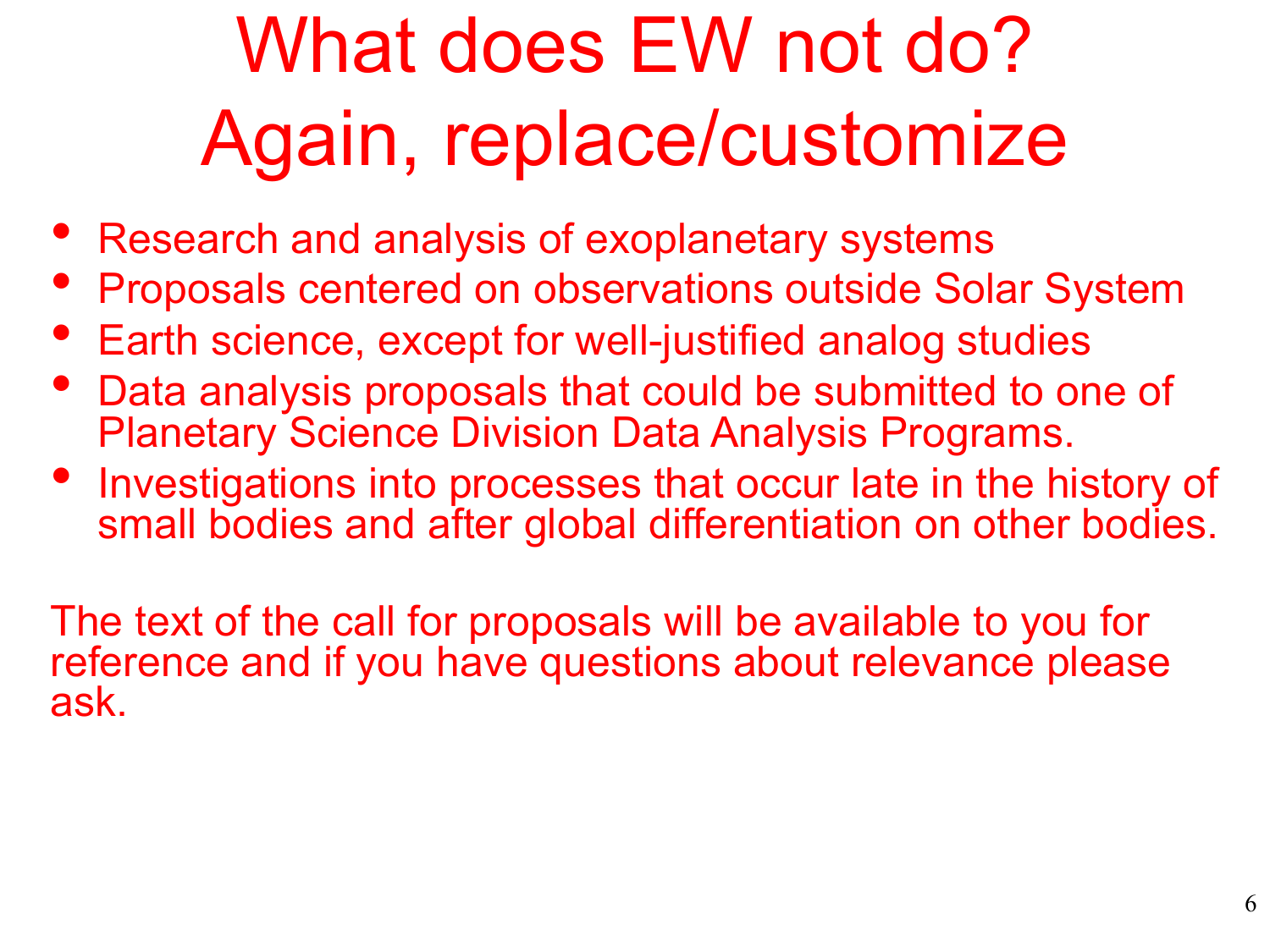#### Legal Reminders

- All review materials are property of NASA. Destroy paper at end of meeting; clear proposals and reviews from your storage media.
- The peer review process must be fair, impartial, informed, and confidential both in fact and in appearance.
- Confidentiality of proceedings and proposals must be maintained by panelists even after selections are announced. NASA never releases names of external or panel reviewers. Breaches of confidentiality are unethical and unfair to all involved.
- No social media
	- Do not Tweet!
	- Don't reveal your location (if in person)
	- Don't reveal you participation on Facebook!
	- Also don't discuss specific service in your Departmental Newsletter or in your CV.
	- Generic statements about service are permissible, of course.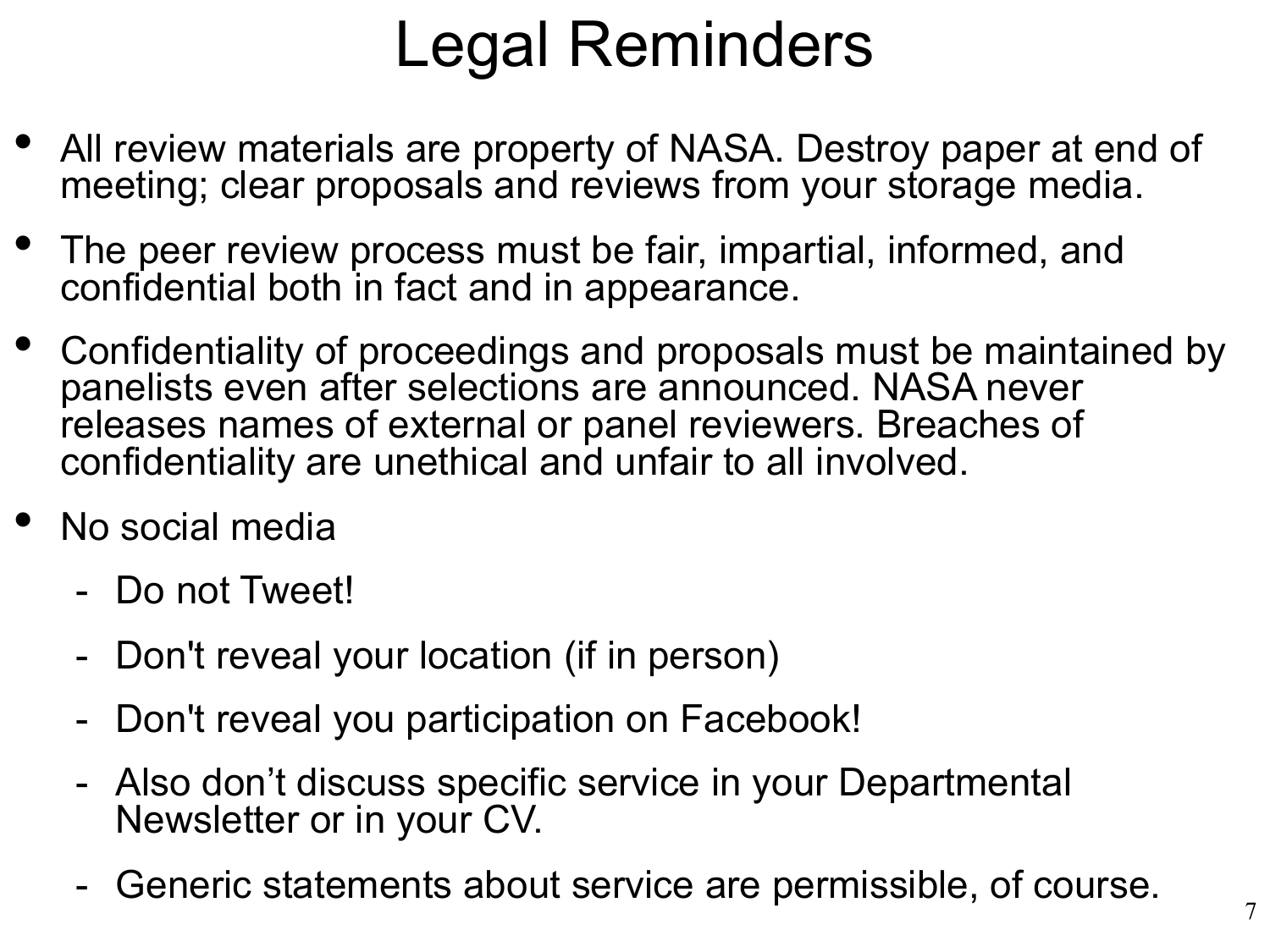

#### ROSES Review Defaults

(these may be superseded by instructions in a program element)



- No triage is performed; all [compliant] proposals are discussed.
- Hypothesis-driven science is not required there is a place at NASA for exploration & Applications. You need to consider when it is appropriate.
- Don't guess, infer, interpolate, extrapolate, or read between the lines. Evaluate what's written in the proposal.
- Proposals are not required to have a training component, although having one may be considered a strength by the panel.
- Proposals are not required to have a community service component either.
- Don't compare one proposal with another or rank them (see below).
- Proposers only receive the panel reviews, not the individual reviews.
- 8 • Panel doesn't make selections… it makes "findings". Discipline scientists recommend proposals for selection to the selection official, typically the R&A for the Division. The goal is to select the best, relevant science that we can afford.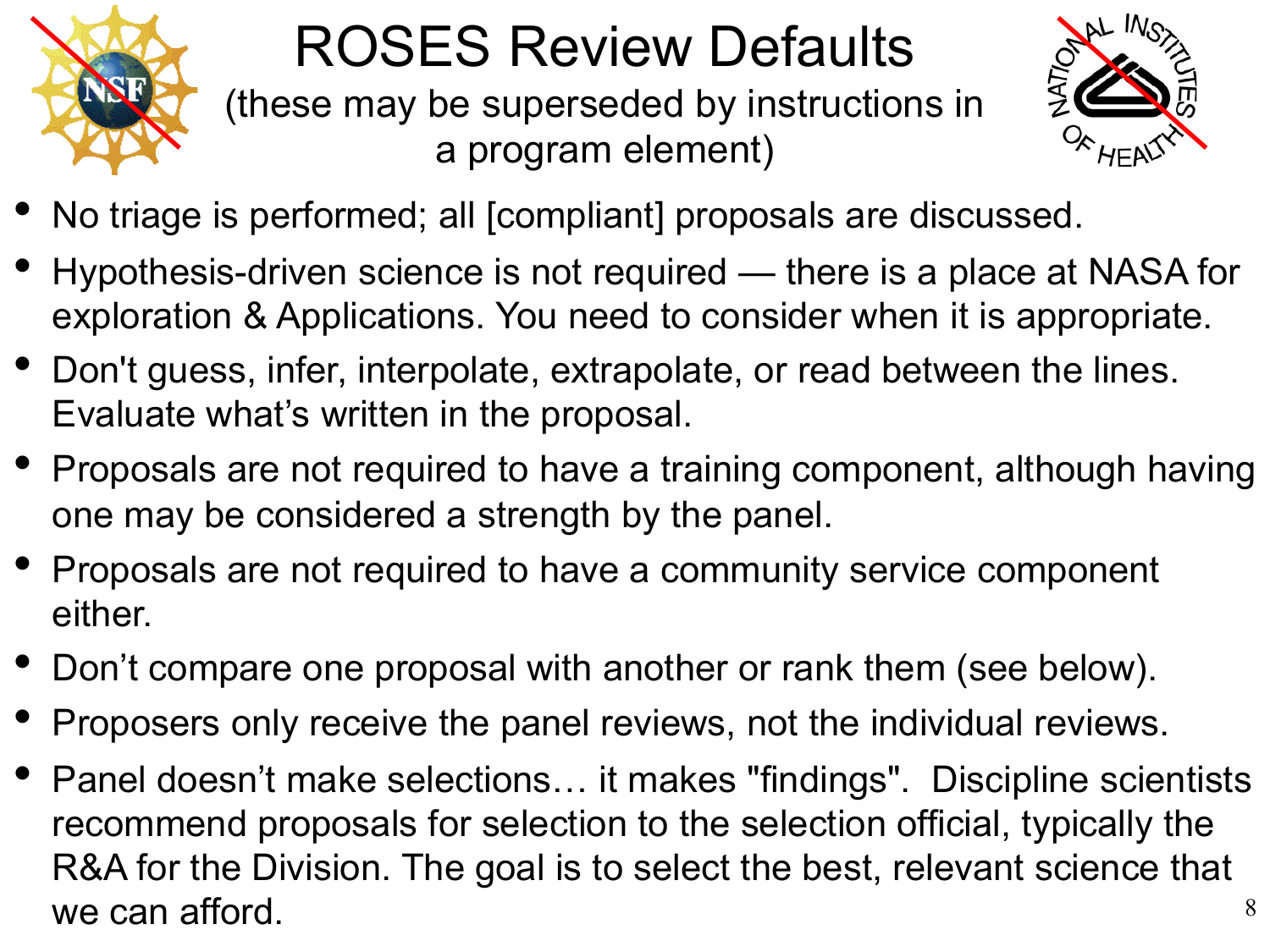#### Conflict of Interest

We hope that none of you have a real "conflict", that is, a personal financial stake in any of the proposals under consideration today. None of you should be a paid team member or married to someone who is or has a personal financial stake. If so, you have a real conflict, i.e., a "panel-level" conflict and you may not take part in the review.

For Civil servants, the rules for conflict are slightly different, sometimes having serious consequences, so its best to confer with legal in such cases.

9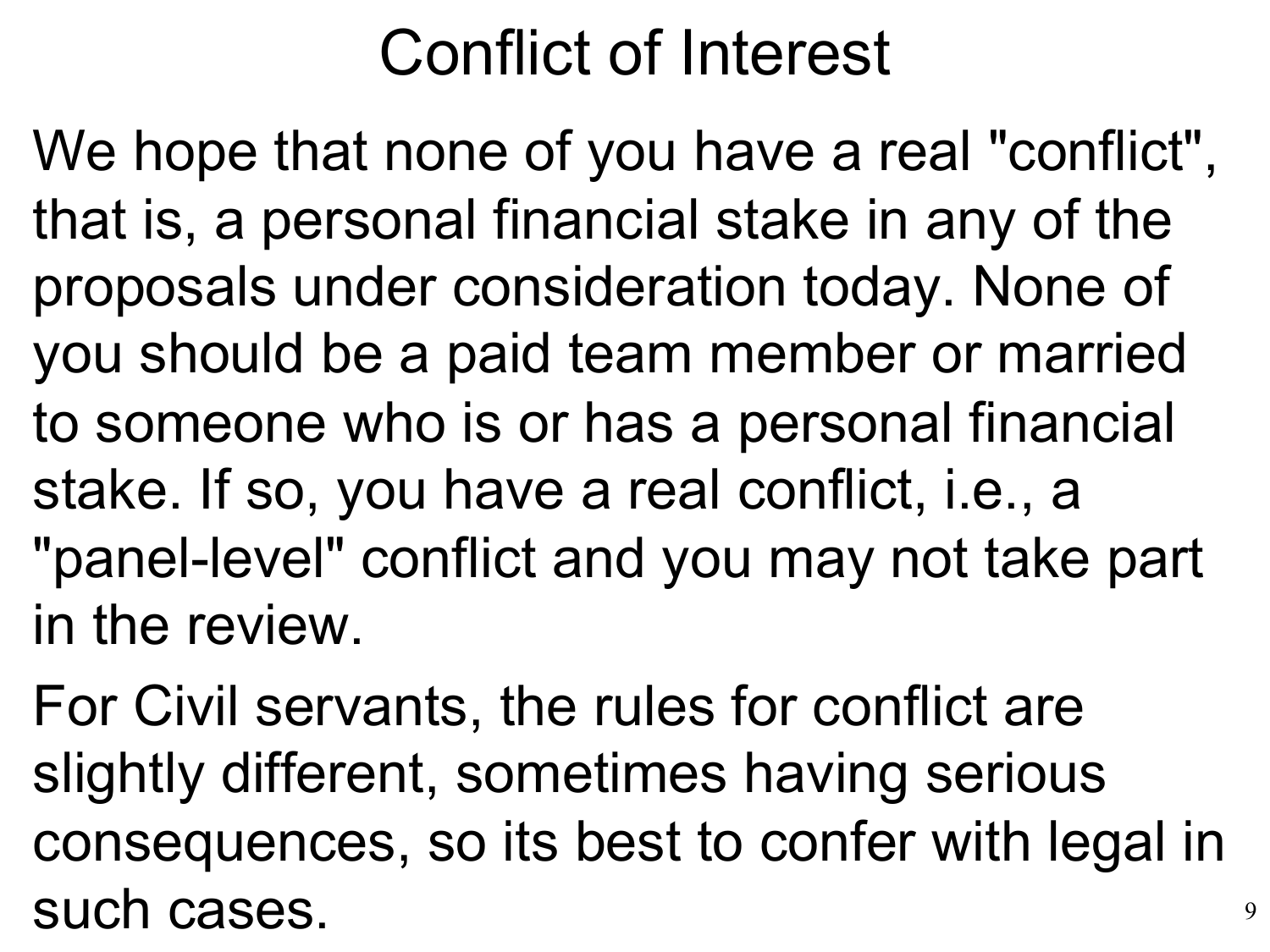#### Conflict vs. Bias

Its quite possible, even likely that some of you work at (or have applied for a job at) the same organization as team members on some of the proposals under consideration today. In such cases you step out of the room for the discussion and voting on that proposal, but you may review the other proposals in the panel. That is what we call a proposal-level conflict. Not really a conflict, bias really but we use that word. Note: UCLA  $\neq$  UCSD; JSC  $\neq$  GSFC. Those are really competitors, not the same organization.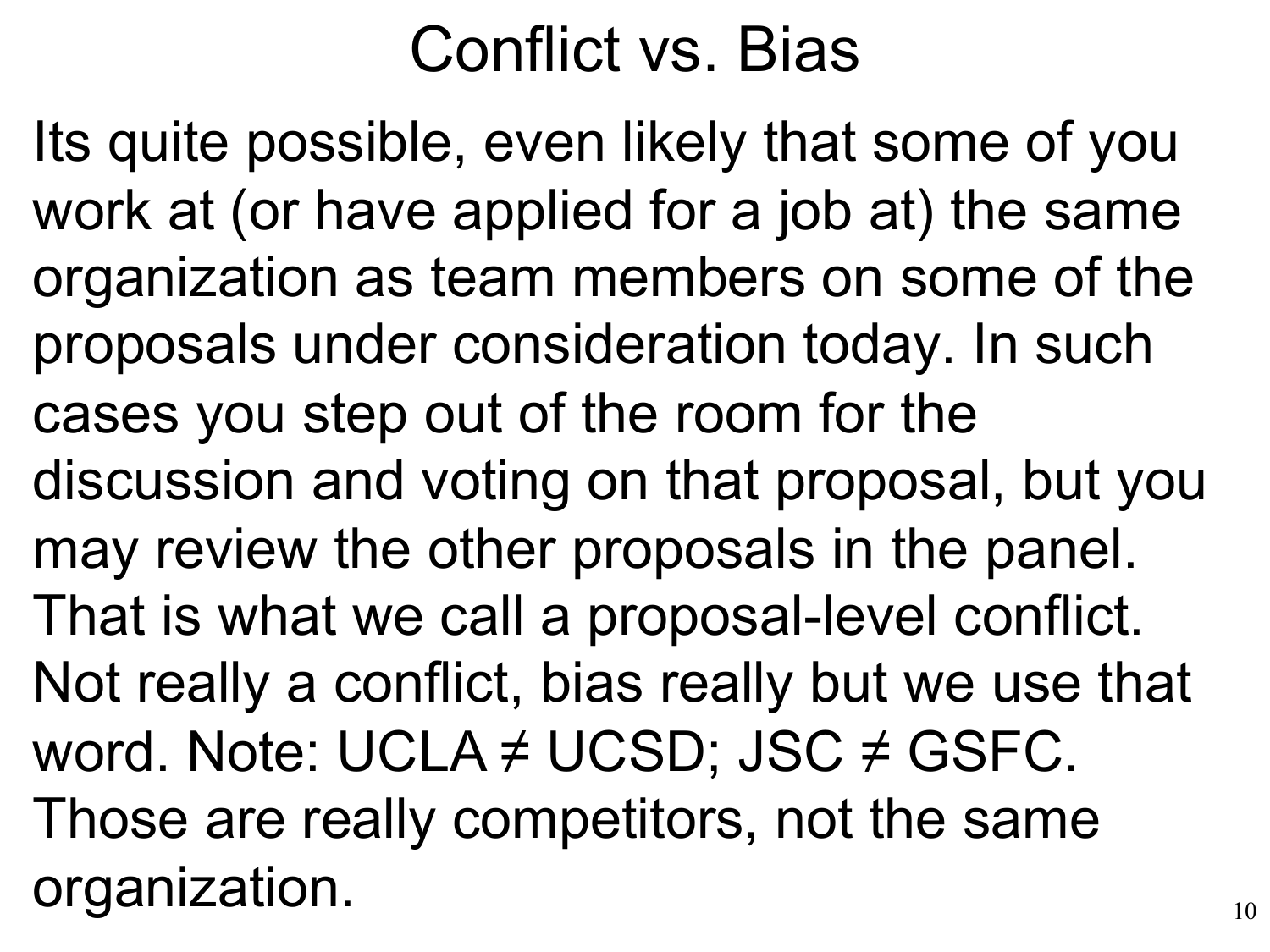#### Bias and Recusal

We want to avoid even the appearance of bias and there are relationships that cause a reasonable person to presume that one is biased. When you did the self certification in NSPIRES and saw the lists of names and organizations. On the next slide we will see what kinds of relationships might create the appearance of bias. Basically, any case where you will have trouble being unbiased, like someone with whom you work often (or a rival), step out of the room for that proposal.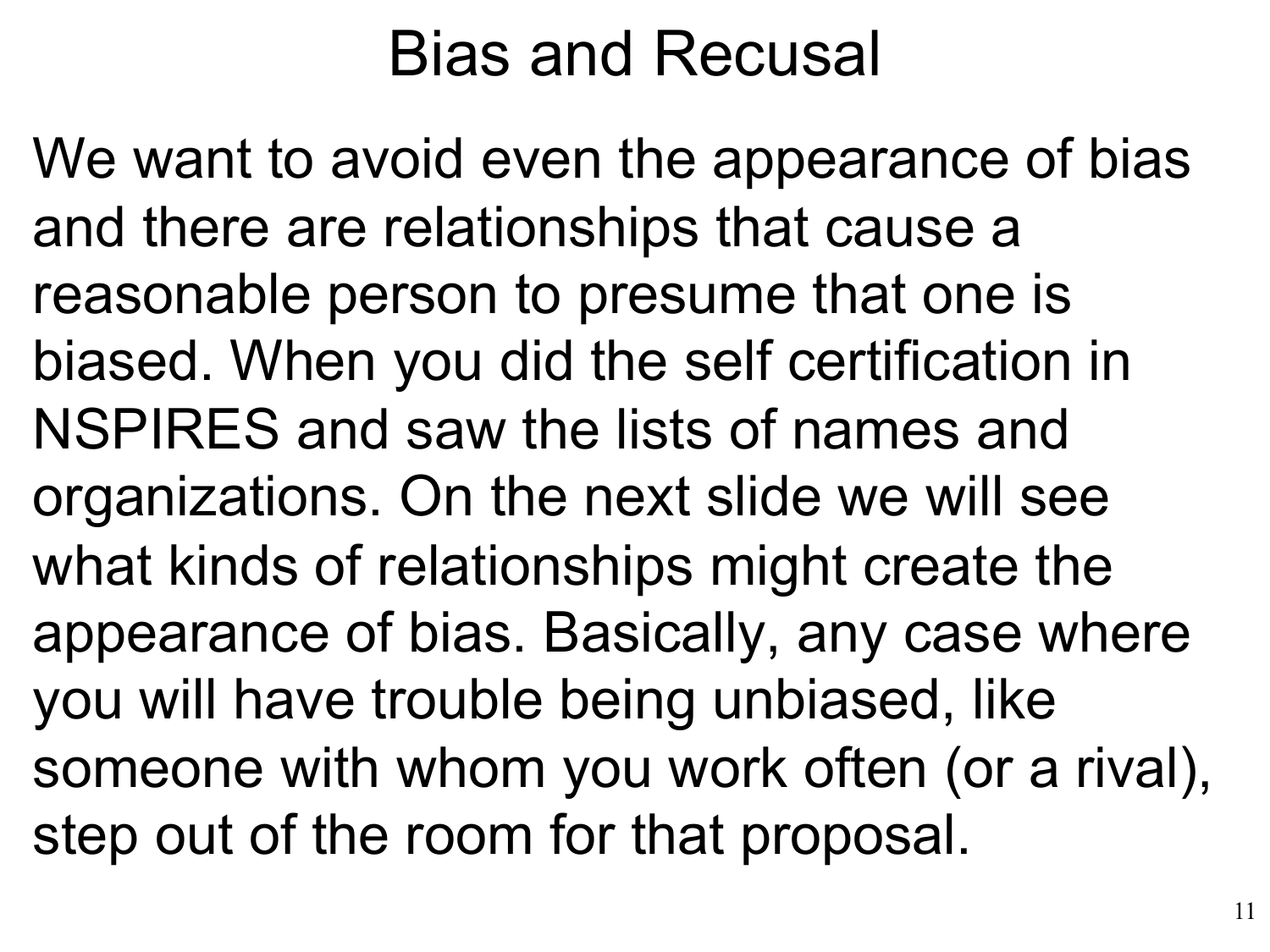#### Bias and Recusal Examples

- You are a long-term, close collaborator of a PI/Co-I •
- You were a mentor or student of a PI/Co-I in recent years (NSPIRES forms say 12 months but many avoid reviewing proposals where mentor or student is PI for 2-5 years afterwards or longer)
- You published a series of papers with a PI/Co-I in the last 3 years
- You receive funds from an important investigator on the proposal under consideration.
- You have any reason to be concerned about your own impartiality or the appearance of impartiality.
- You have a close, personal relationship with a funded •team member.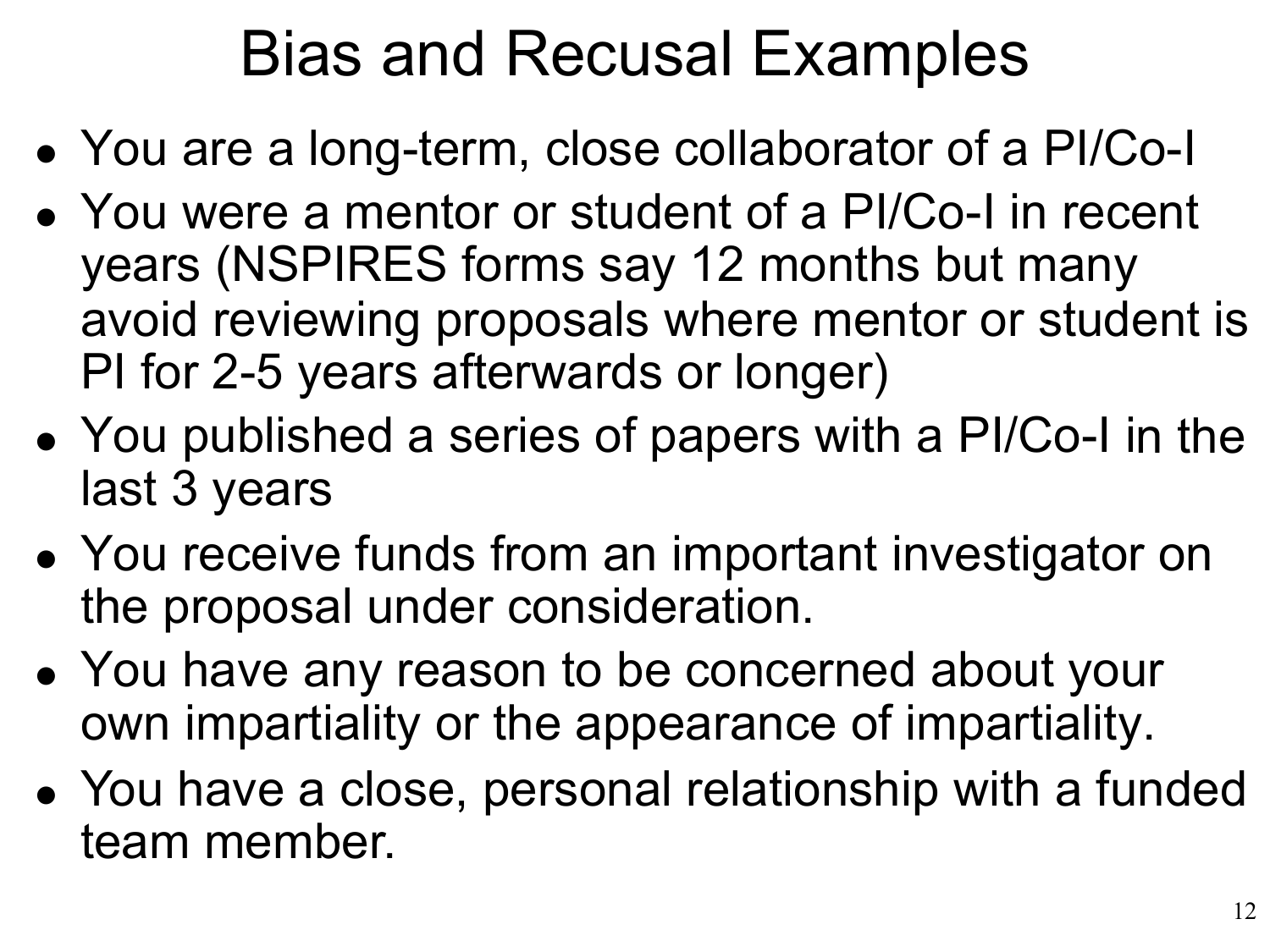#### Bias and Recusal cont.

When in doubt ask the civil servant who is running the review panel. If its a case of bias, one way to test it is using our community standard: Have the panelist present their relationship with the proposer (e.g., "we coauthored a paper on this topics two years ago") and ask the panelists, is anyone uncomfortable with this? If so, the panelist may leave their comments, like an external, and exit the room. If the response is 'meh', then the reviewer may stay. Please note it in the log, however.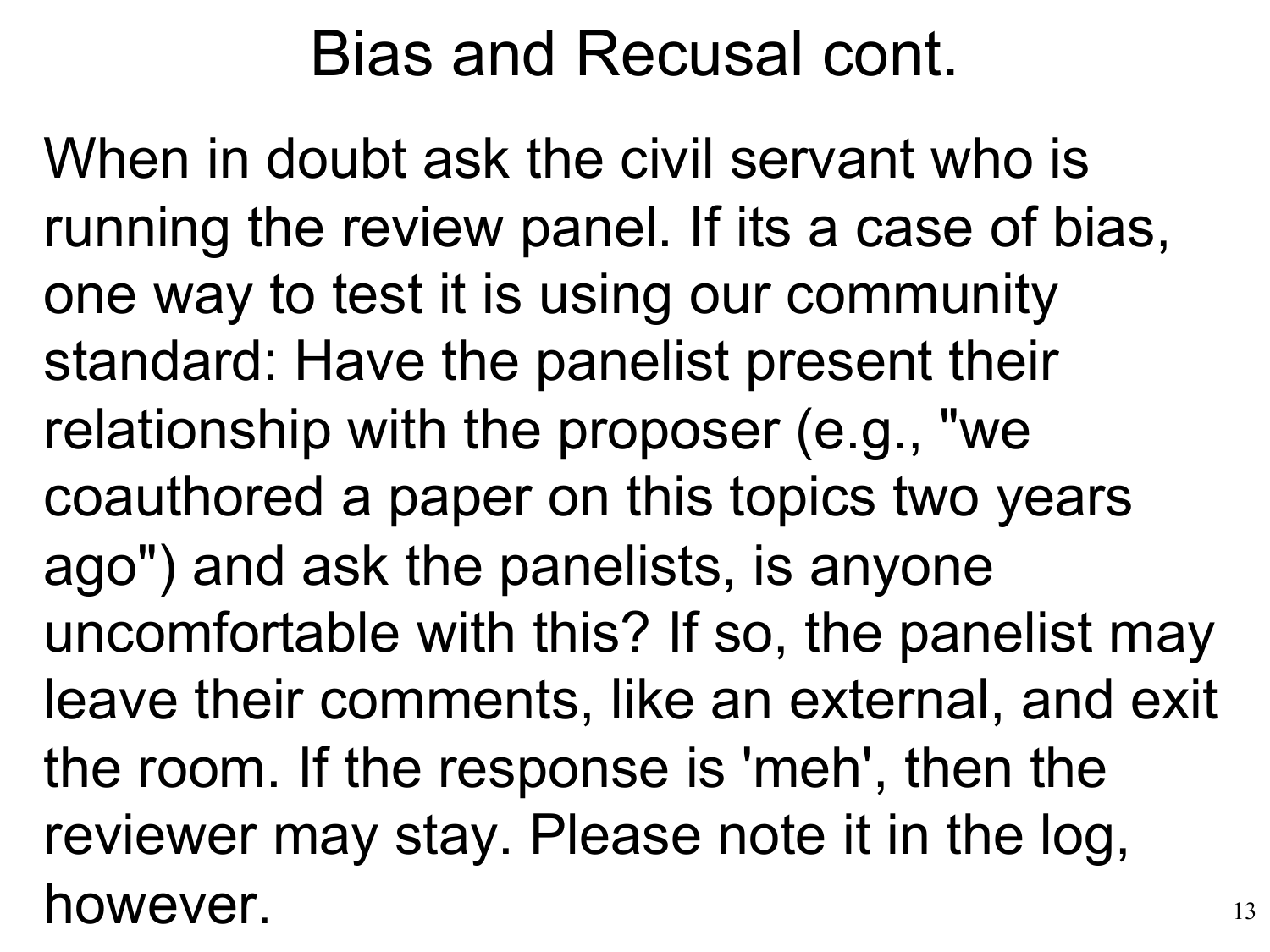#### Cognitive Bias

- NASA strives to reduce factors that could reduce the accuracy of our review process.
- One well-know such factor is unconscious bias
- One way to attenuate such bias is to adhere to the criteria and apply them uniformly.
- Another good practice is to systematically consider each factor within Merit (see below) for each proposal
- Another is for us to take our time, not rush.
- Don't let yourself get hangry.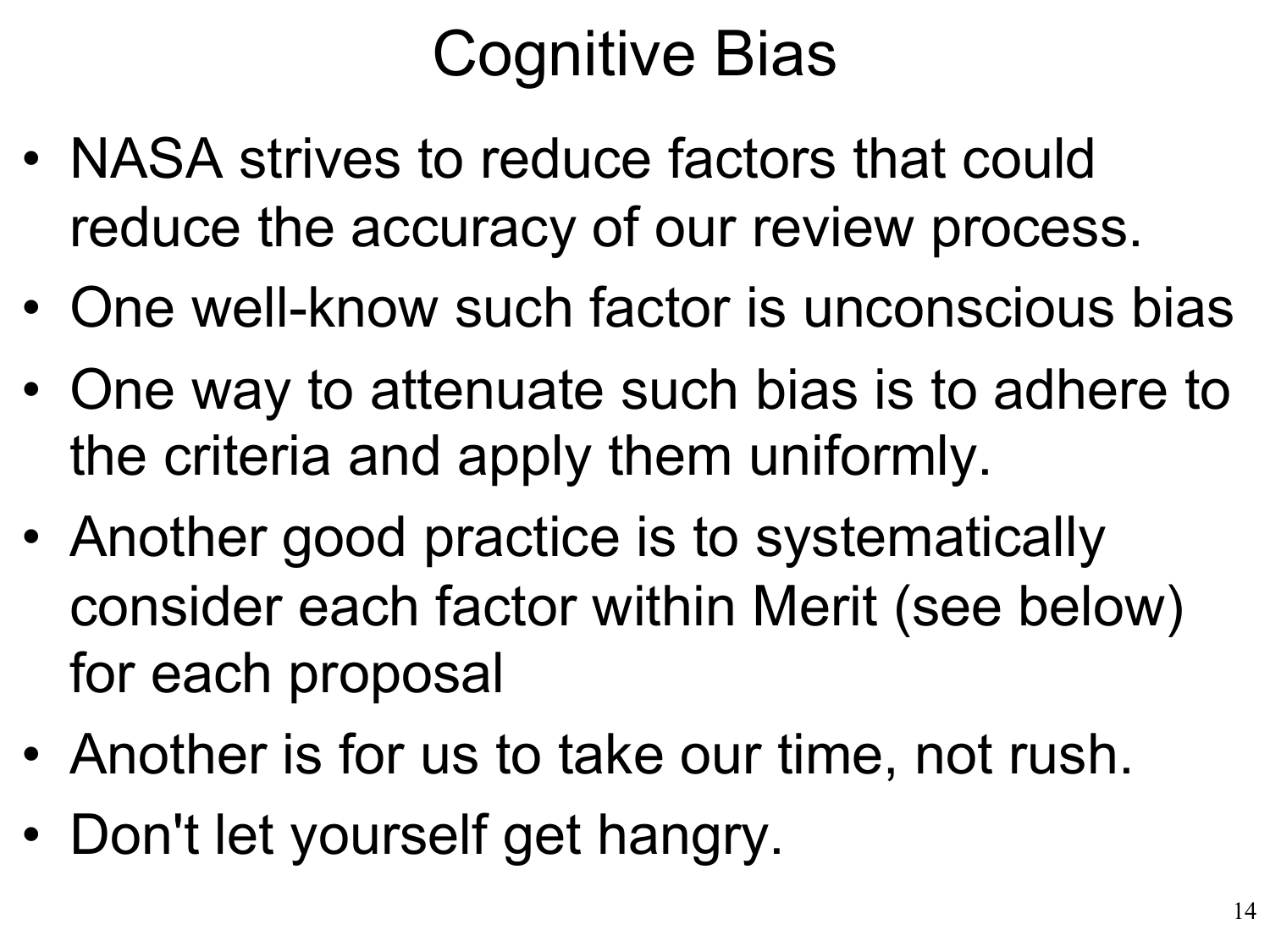### Code of Conduct

- SMD is committed to ensuring that our peerreview panels are conducted with the highest possible levels of integrity, inclusion, and professional respect.
- The SMD Anti-Racism Action Group (ARAG) has also recommended the use of a Code of Conduct as a tool to aid in achieving these goals.
- The next couple slides are about this and
- [Here is a link to the externally available PDF of](https://science.nasa.gov/science-red/s3fs-public/atoms/files/SMD%20Codes%20of%20Conduct%20for%20Review%20Panels_0.pdf)  the SMD Code of Conduct for Review Panels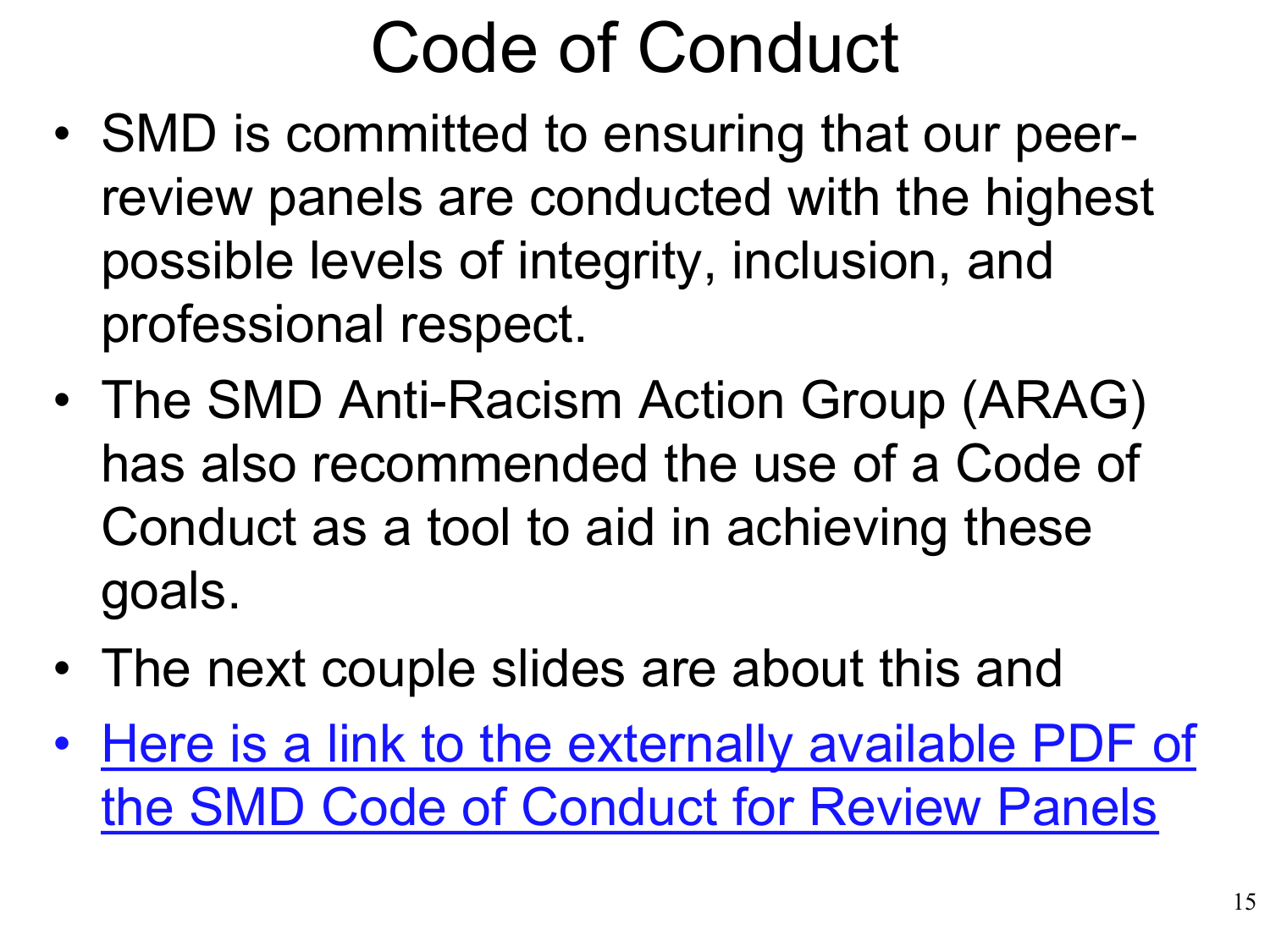### Code of Conduct for Panelists

- 1. Be prepared and contribute to the panel review.
- 2. Evaluate the merit of the proposals including the strength of the proposing team not

the people as individuals.

- 3. Evaluate expertise and not "experience" (slide on this below)
- 4. Be an active participant in the discussions.
- 5. Do not interrupt others or talk over others.
- 6. Keep comments succinct and to the point and thus give everyone the opportunity to contribute to the discussion.
- 7. Be mindful of bias in all contexts.
- 8. Step in to address abusive or bullying behavior.
- 9. Be respectful of all regardless of differences (professional or otherwise).
- 10. Actively help create an environment free of harassment.

At any time, please talk to a NASA Official if you have any concerns.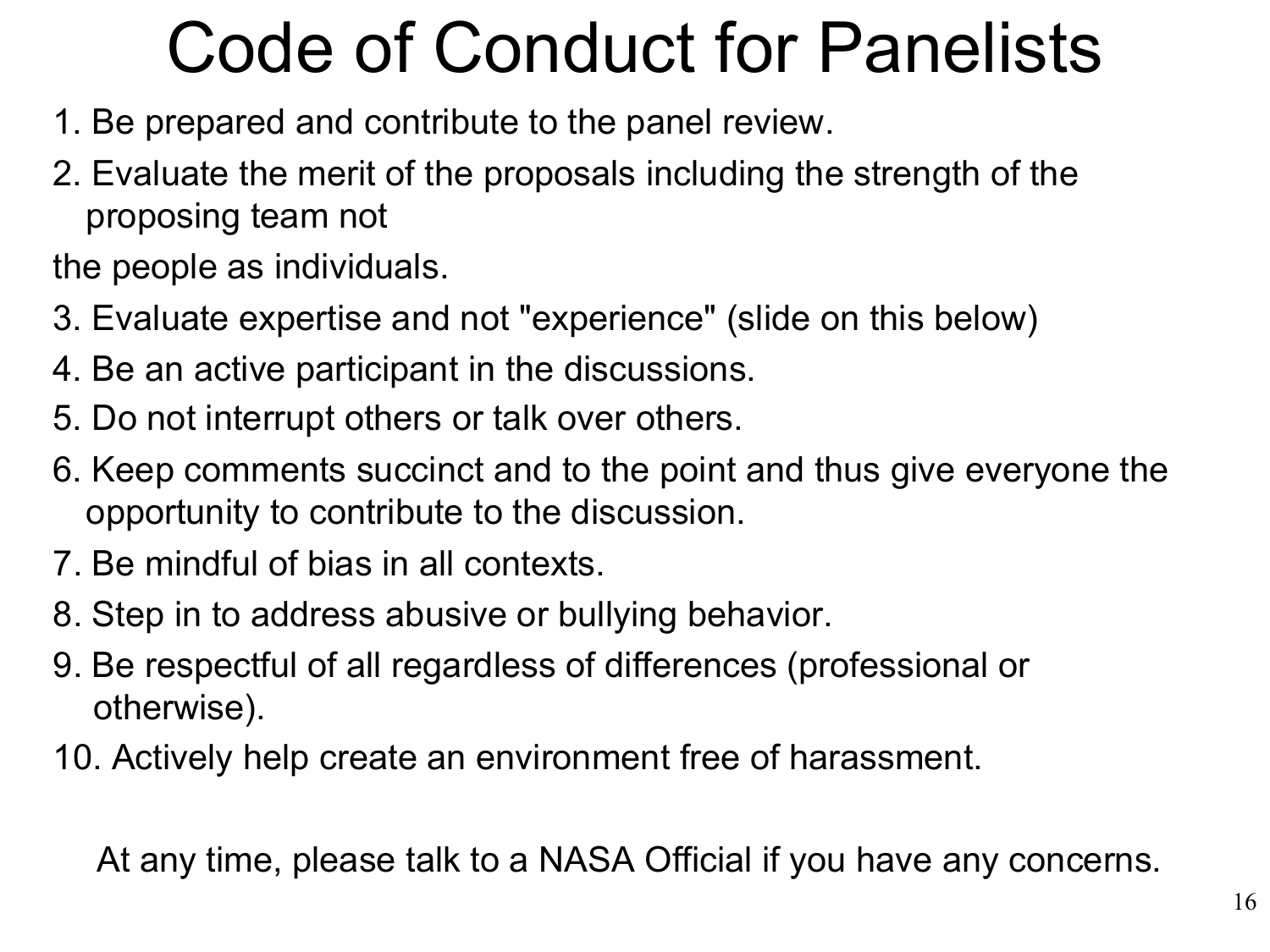### Code of Conduct for Panel Chairs

- 1. Lead by example in creating the appropriate environment for free and professional discussion.
- 2. Lead the panel in an inclusive and welcoming way and respond immediately to any abusive, bullying or unprofessional behavior.
- 3. Proactively encourage participation of reviewers who may be less experienced at panel reviews.
- 4. Proactively solicit input from each panel member in the discussion of each proposal; ensure that the discussion is not dominated by a few reviewers.
- 5. Keep the discussion moving and end on time to allow for sufficient time and discussion for all the proposals in the panel.
- 6. Keep the discussion focused on the strengths and weaknesses of the proposal, and not on the individuals or other tangential topics

At any time, please talk to a NASA Official if you have any concerns.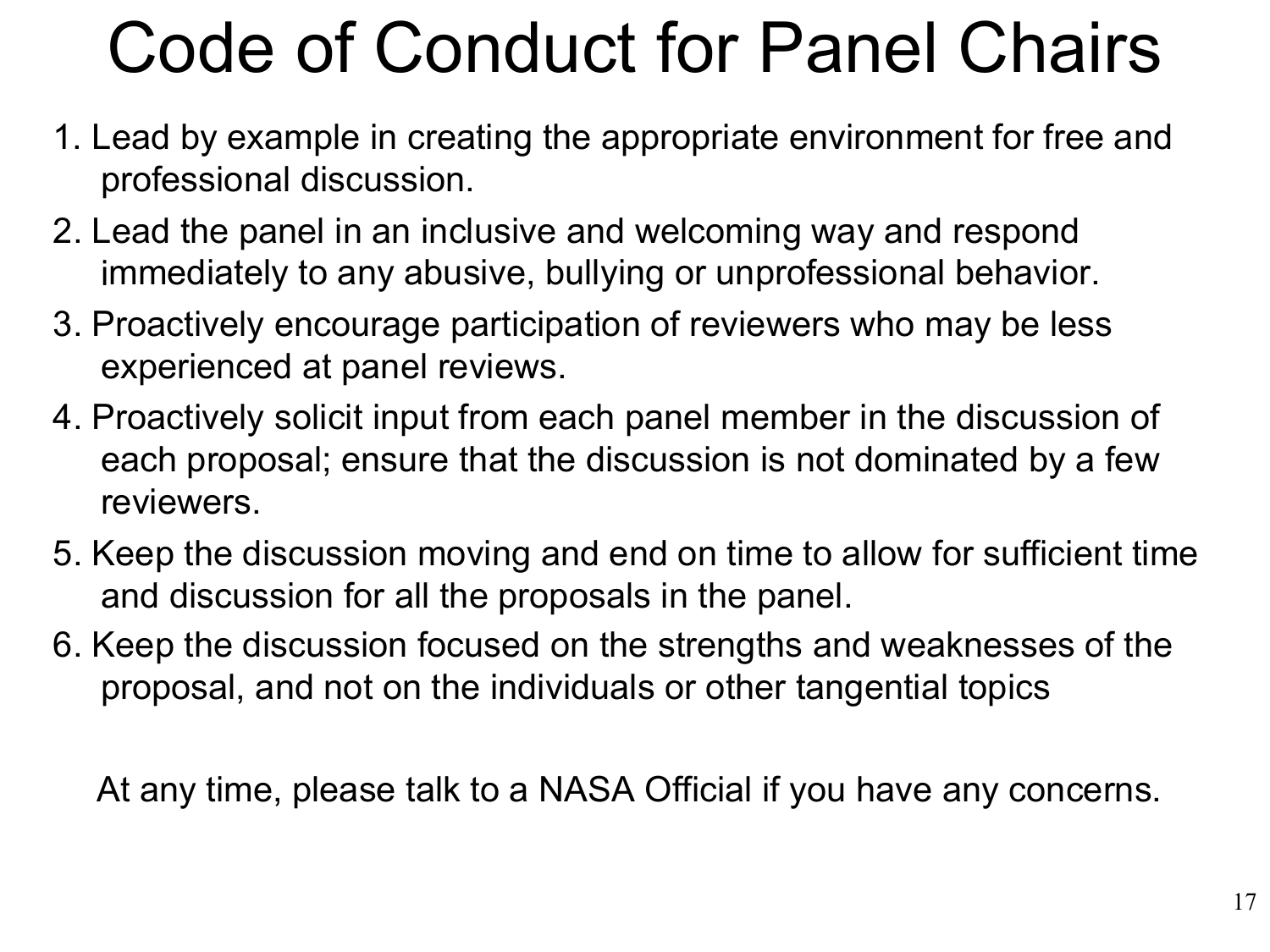#### How to Proceed

- The primary should read all the reviews for that proposal, including externals, if any. Take notes on whether major findings repeat, or are contradictory.
- Begin with proposals where everyone agreed, more or less, Those will go more smoothly.
- Avoid starting with proposals with conflicts or, if you must, discuss at a time when the person conflicted is out e.g., early if the panelist is on the west coast so they can just come into the meeting later.
- The primary or the civil servant leader or the executive secretary starts off by reading out the names of people and organizations. Ask whether anyone has a reason to recuse themselves.
- The primary presents first, giving a brief summary of the idea and implementation, listing their major findings for Merit, strengths and then weaknesses, followed by relevance and cost, if applicable.
- Then the Secondary reviewers present in turn adding to the comments by the primary.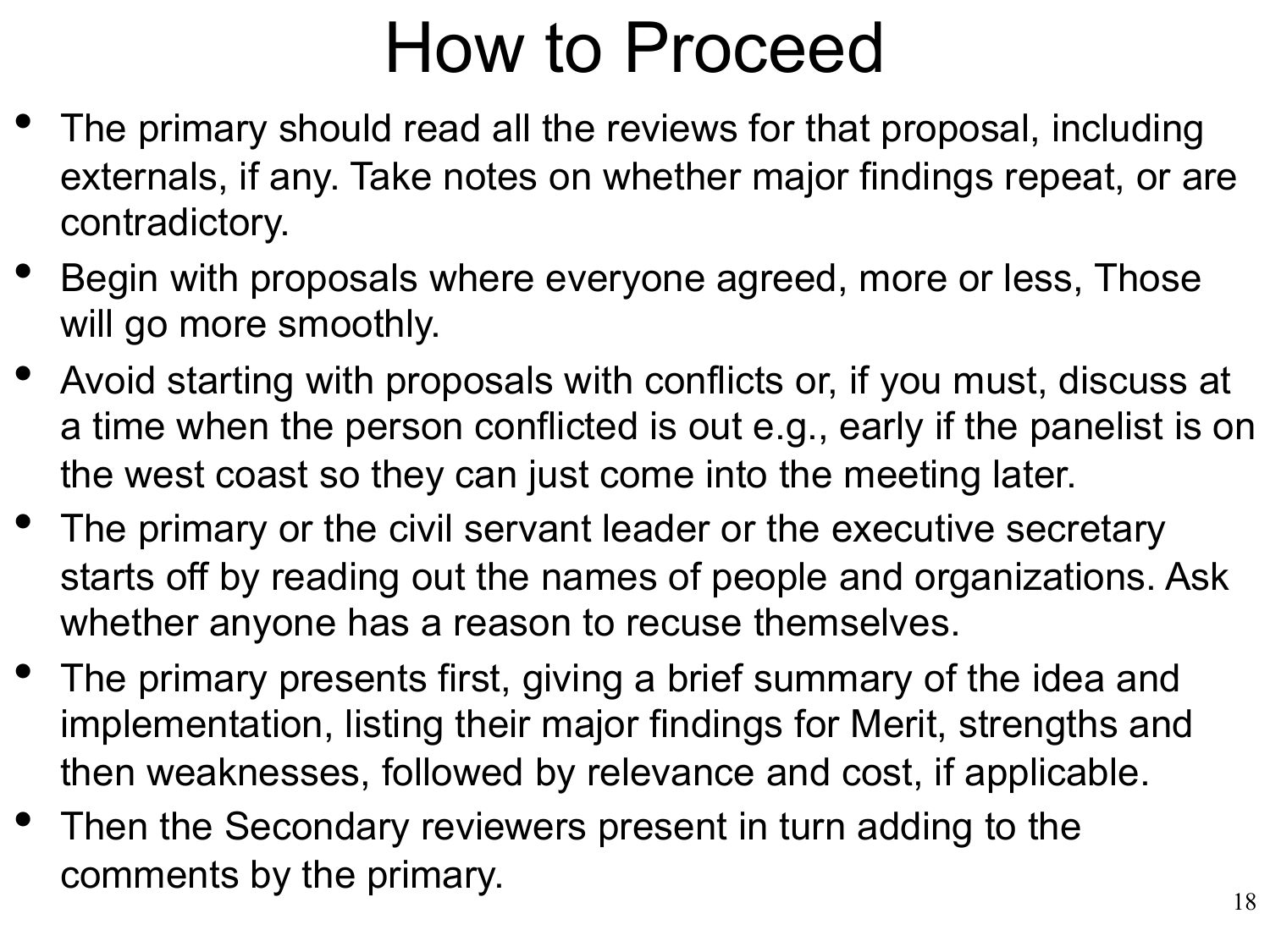#### How to Proceed, cont.

- The primary or one of the other panelists should then succinctly summarize the external reviews, reading out loud only those comments that bring up something new, are illuminating, or contradict something that was said. The panel may disagree with/ignore part/all of an external review. In any case, focus on words, not grades, since they are not calibrated to the panel.
- Be succinct, don't repeat what others have said. It's OK to say "I agree but have an addition…", or whatever. It's not wrong to speak only briefly, but if you have something to say then say it.
- Once a proposal has been discussed for 30 minutes start paying attention to the time. It's OK for a difficult case to take an hour but they need not all take that long.
- Pay attention to the quiet people, specifically ask them their opinions if they are not speaking up.
- Don't let yourself get hungry, eat and drink. Stretch.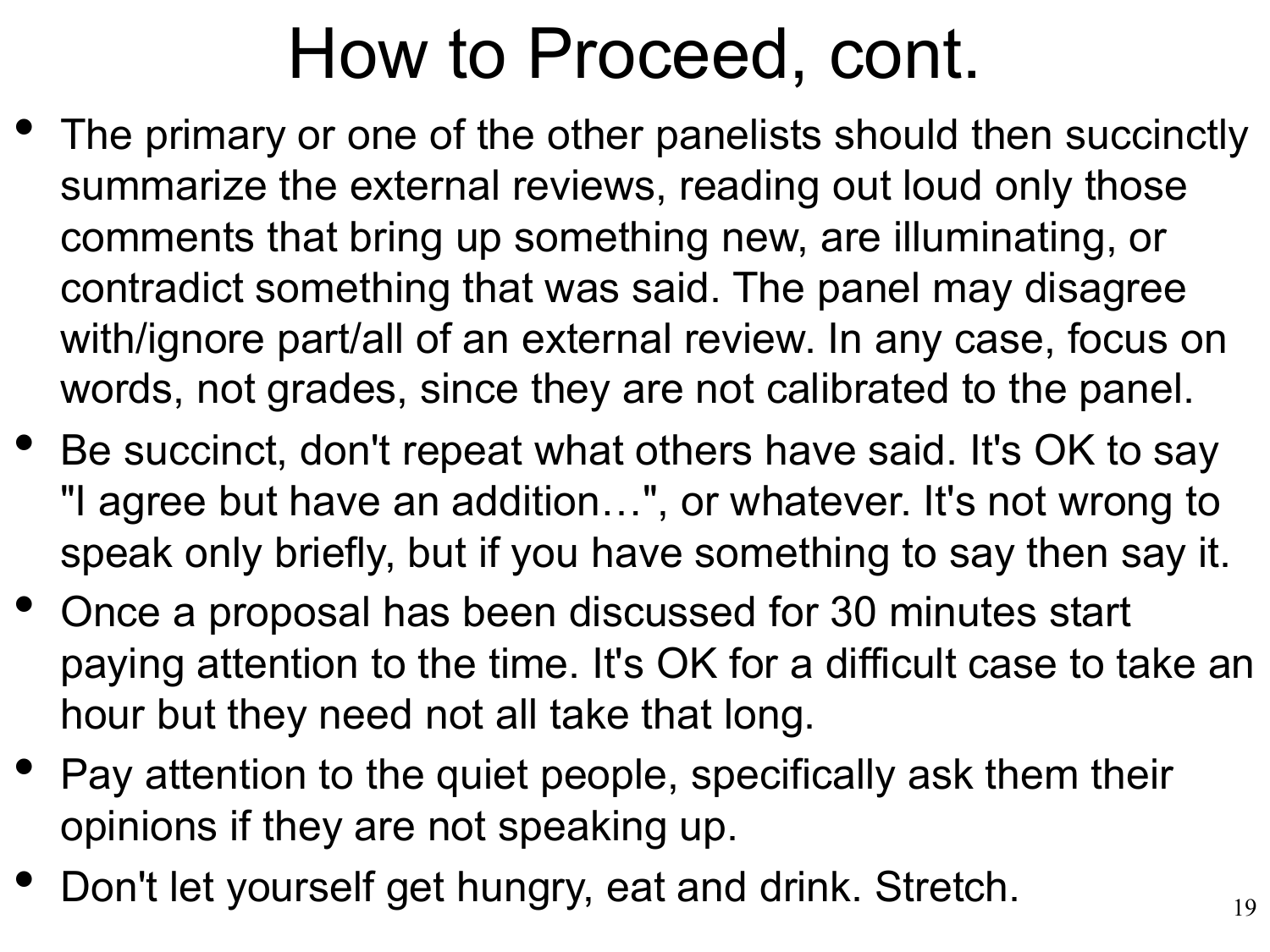#### Evaluation Criteria

- Default criteria are Merit, Relevance, and Cost, as defined in the guidebook (those should be available to you).
- The program element may add or modify criteria xx if so note that in detail here.
- Scientific/technical merit. This is always scored by the panel on the full scale. Half points are generally permitted.
- Relevance (to the program specifically). Tell us what you think, assuming everything works as proposed. This may be yes/no or an abridged scale.
- Cost reasonableness. This may get a grade or not. State what the issues are.
- In each case the proposals are compared to an ideal, not to one another (dog show analogy: a beagle is compared to an ideal beagle, not a basset hound).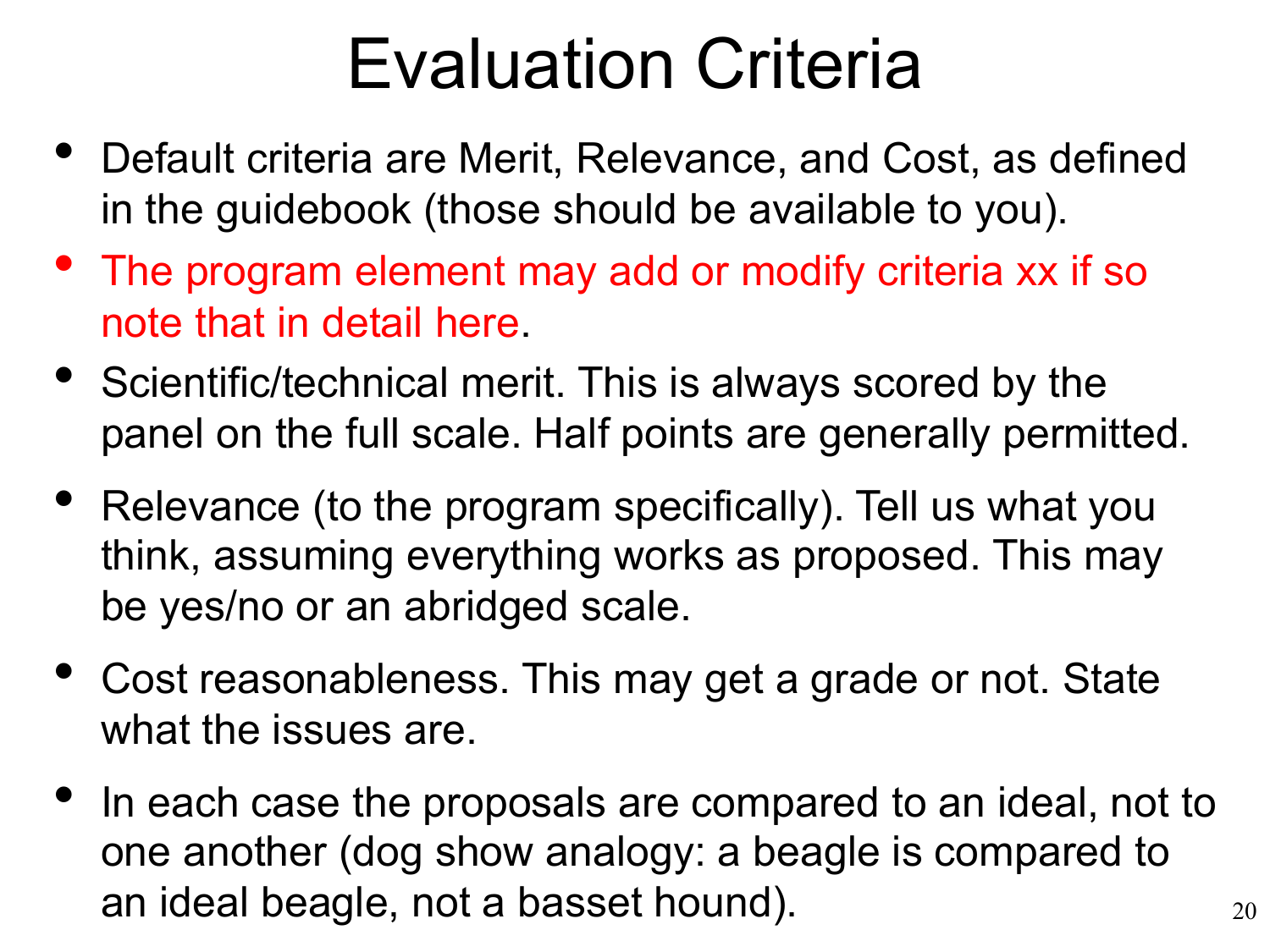# Guidebook Definition of Merit

The NASA Guidebook defines merit as:

- The scientific quality of the proposed project, including, but not limited to, the scientific rationale and the expected significance and/or impact of the proposed work;
- Overall technical quality of the proposed work, including, but not limited to, the quality of the management plan and project timeline for carrying out the work and the effectiveness and resilience of the proposed experimental designs, methods, techniques, and approaches for achieving the proposed goals and/or objectives;
- The qualifications, capabilities, and related expertise of personnel demonstrated by the proposal (e.g., publications, delivered products, and other measures of productivity and/or expertise) that would affect the likelihood of achieving the objectives.
- Facilities, instruments, equipment and other resources or support systems presented in the proposal that would affect the likelihood of achieving the proposed objectives.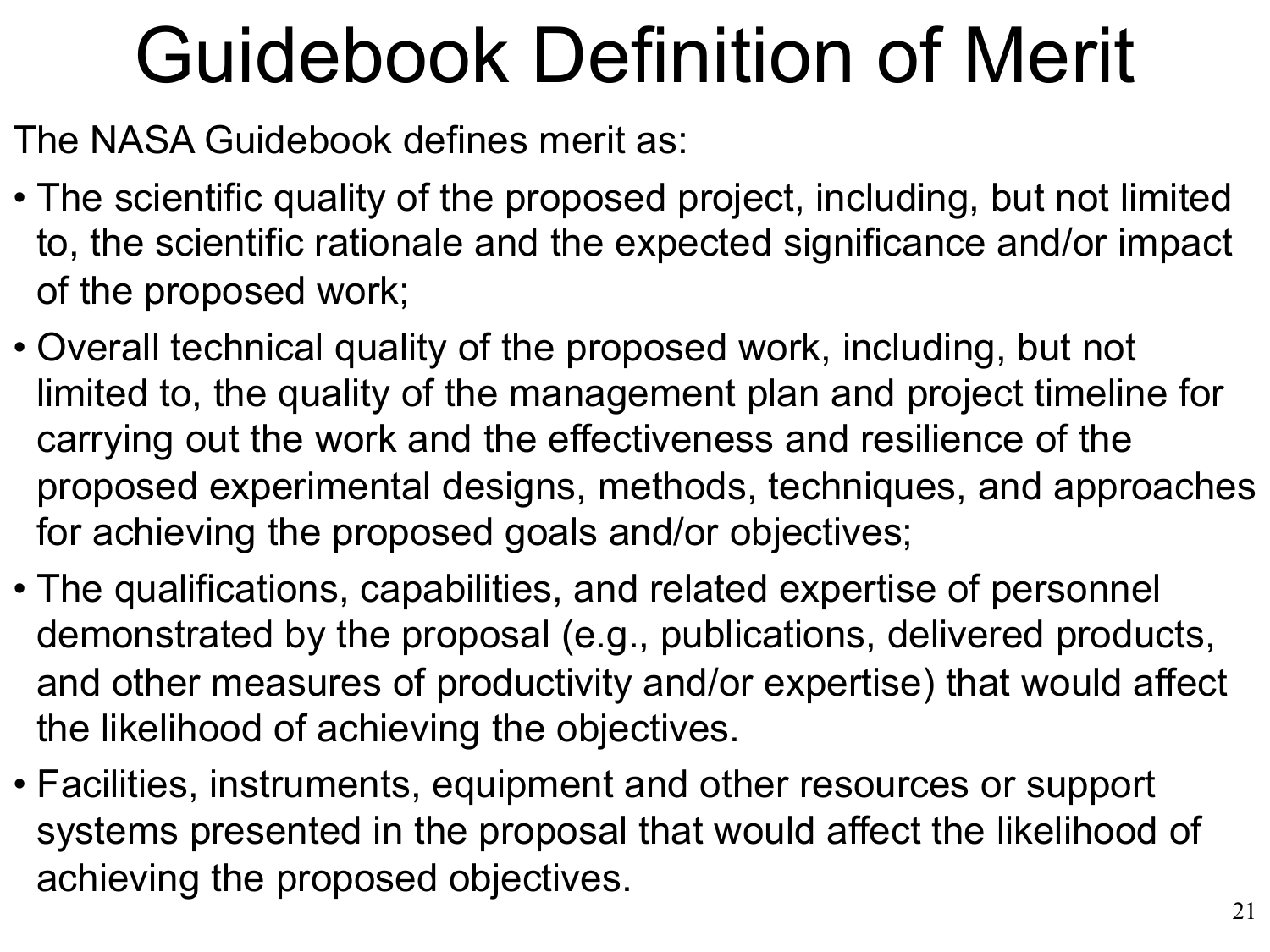#### About Evaluating Merit: Expertise vs. Experience

- Expertise vs. Experience.
	- Expertise: expert skill or knowledge in a particular field.
	- Experience: practical contact with and observation of facts or events
	- While expertise usually comes with experience, one who has repeatedly made the same mistake has experience but may not have learned from it.
- The definition of Merit now uses the word "expertise" rather than experience so as to emphasize the assessment of whether the team member has the requisite knowledge/skills etc. needed to conduct the work, as opposed to how many years they have done it.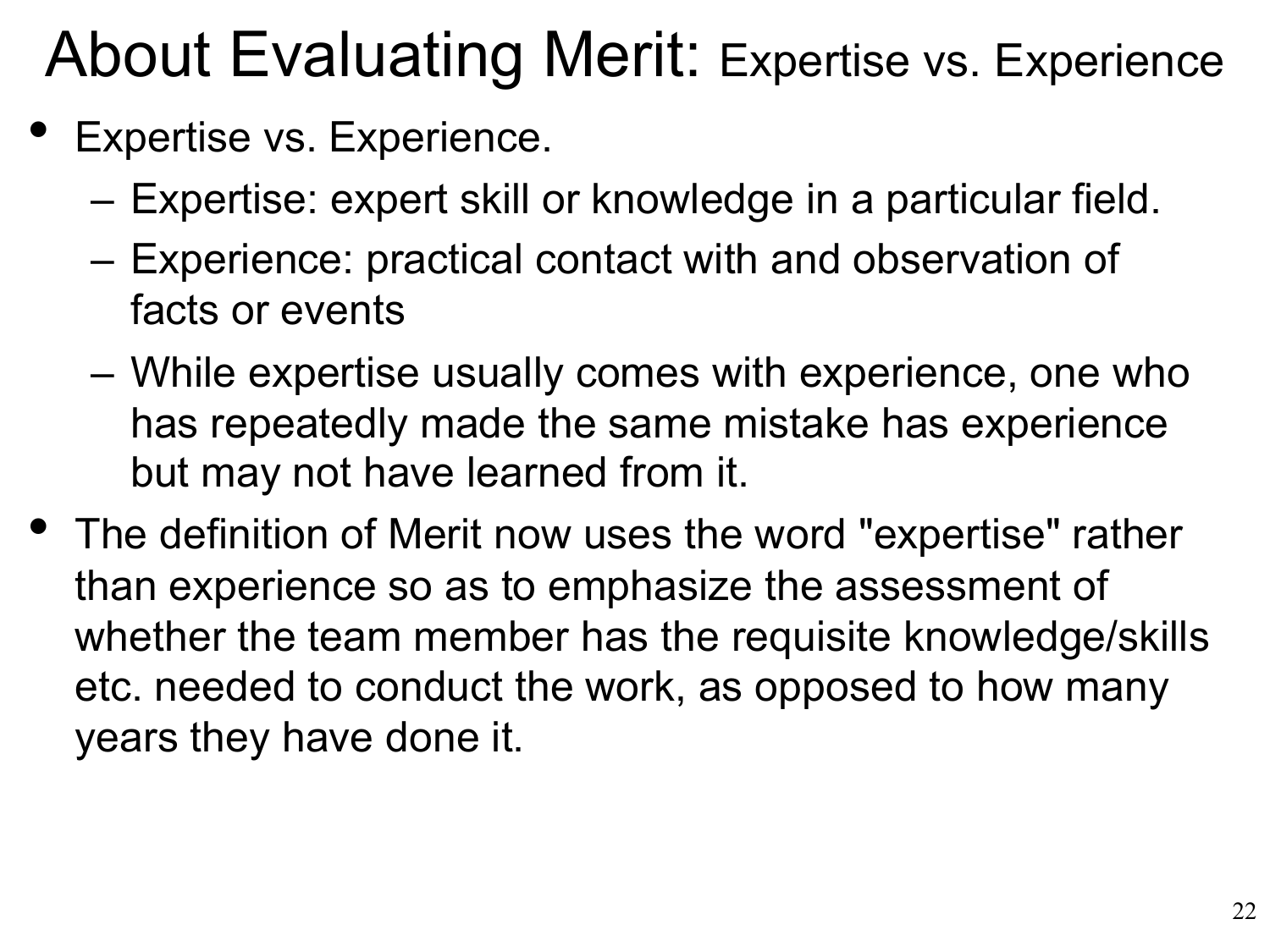# About Evaluating Merit

- You must write something on:
	- A. SCIENCE
	- Are the scientific goals important and compelling?
	- How much will the proposed research advance the field if successful?
	- B. IMPLEMENTATION
	- Can the goals be achieved using the proposed techniques and methods?
	- Can the goals be achieved on the proposed schedule?
	- Can the goals be achieved with this proposal team?
	- Does the proposal acknowledge potential pitfalls and propose alternatives?
- You need not explicitly make findings regarding the team and the facilities, but do consider it for each proposal. It should be very rare for findings regarding the team and the facilities to be major strengths.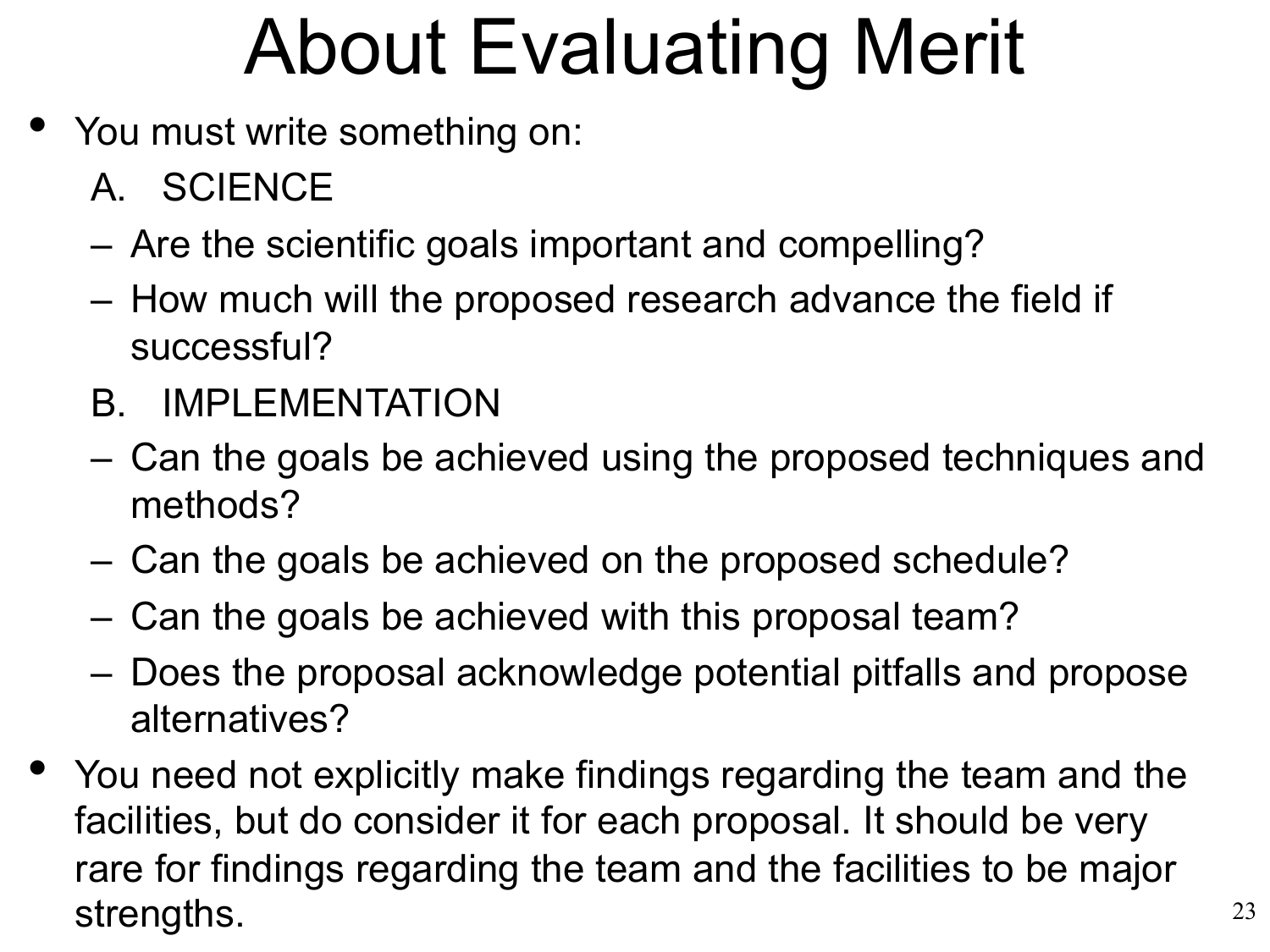# DMP is part of Merit

- Most proposals must provide a data management plan (DMP) or an explanation of why one is not necessary given the nature of the work proposed.
- Starting in 2020, in a change from prior years, ROSES said that unless we are told otherwise, the sufficiency of the data management plan is evaluated as part of the proposal's intrinsic merit.
- Unless otherwise stated, the data management plan should be in a 2-page section in the proposal PDF immediately following the references and citations for the Scientific/Technical/Management (S/T/M) portion of the proposal and does not count against the page limit for the S/T/M Section.
- Not all program elements require a DMP (e.g., ESTO and other technology development calls don't ask for a DMP, but ROSES still requires that applicable data be archived later).
- Some program elements require a DMP but do not put it in a separate section, it's part of the page limited S/T/M Section. Examples include: A.8 GEDI ST, B.7 SWO2R, B.12 HDEE, C.4 PDART, D.2 ADAP, D.13 APD USPI, D.14 TCAN, and F.3 XRP.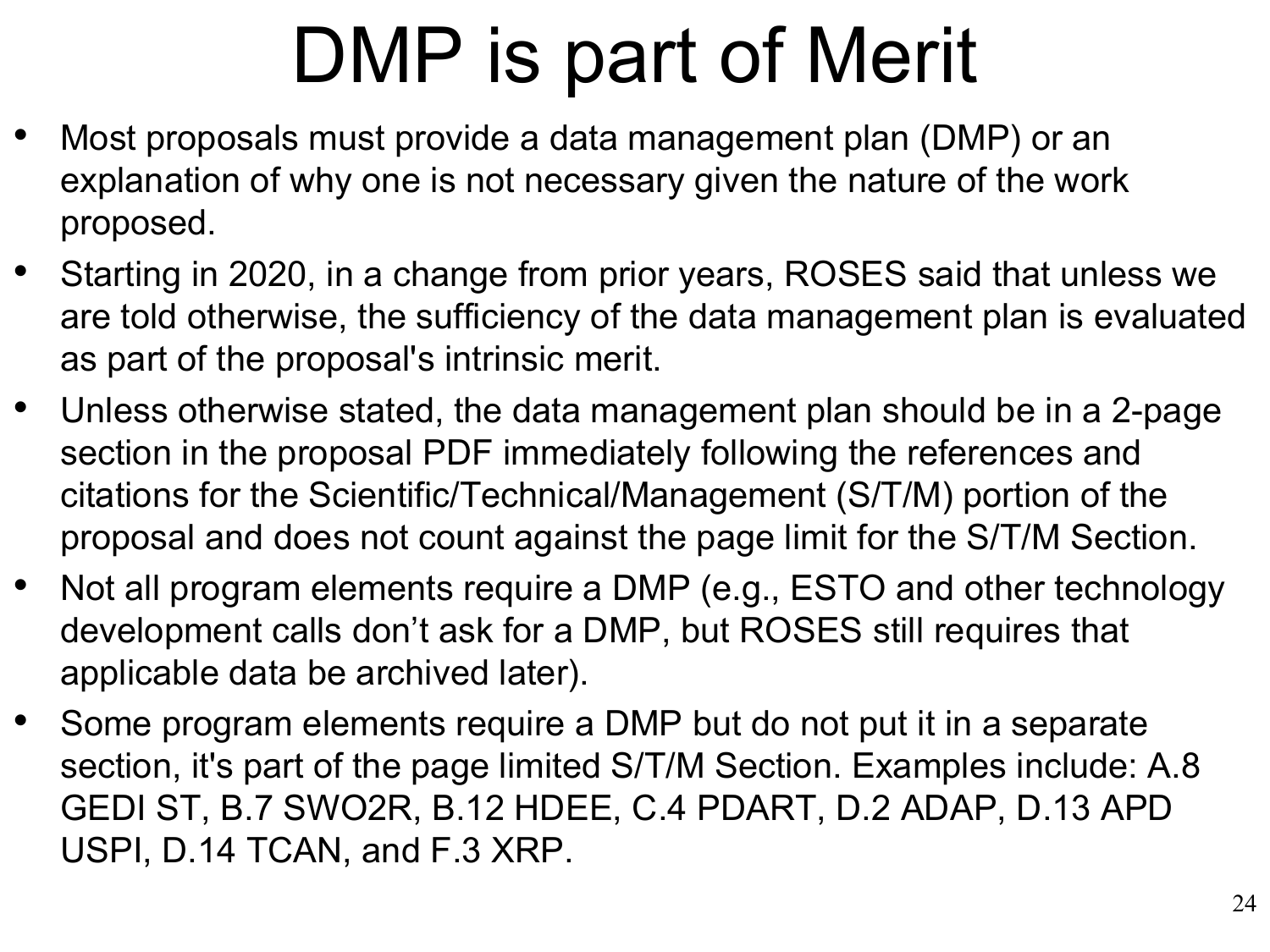25 Additional Merit Continued Optional XX Program officer: In addition to the standard definition of Merit some programs in some years have additional factors for Merit, e.g., calls for Science Team members sometimes include a factor about complementing not duplicating existing efforts, calls involving flight will have special factors particular to the carrier vehicle, and early career competitions sometimes include factors related to professional development of the PI. If this call has a special factor or criterion this is the place to describe it.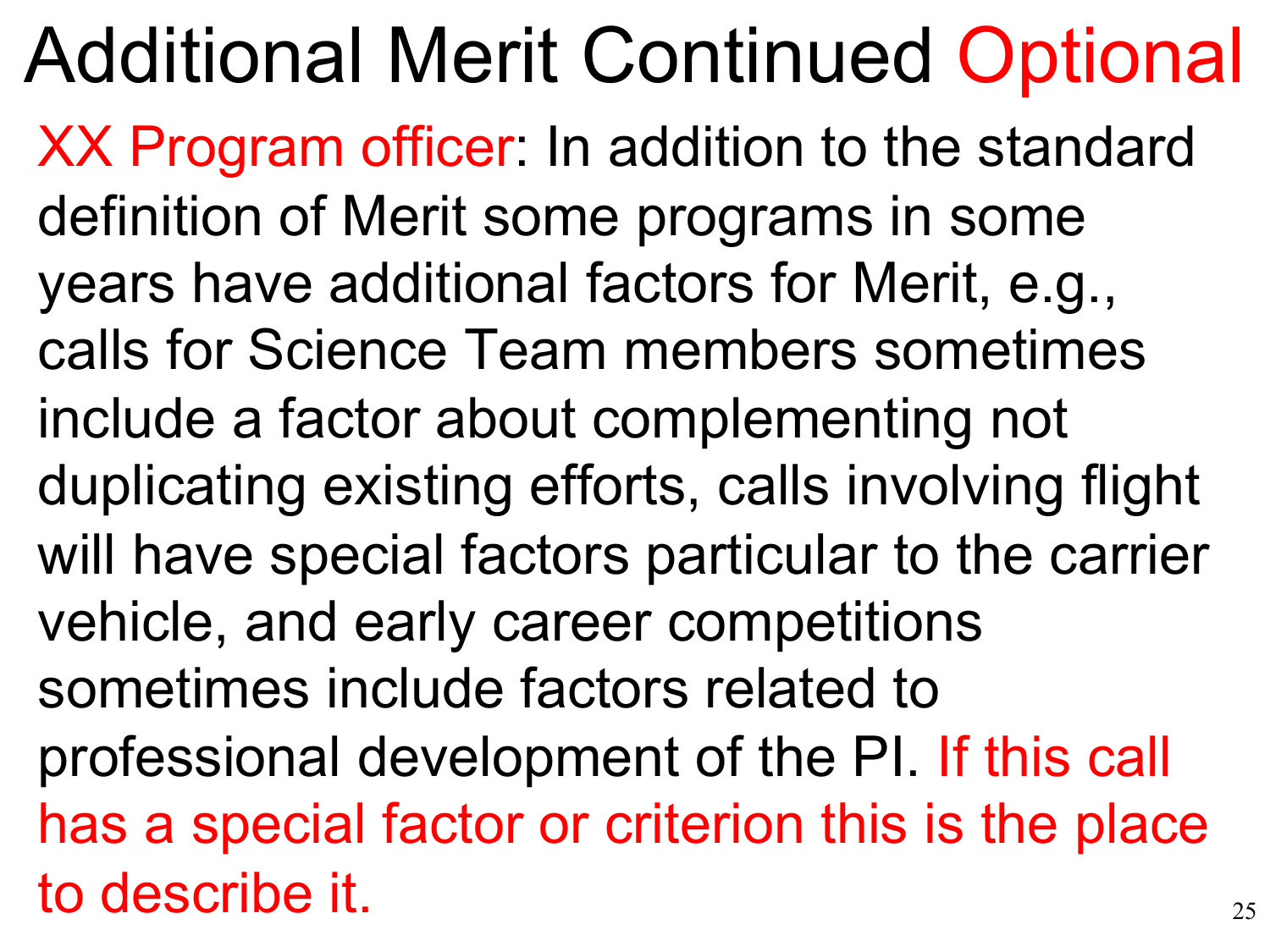# Major vs. Minor Findings

Your Intrinsic Merit findings take the form of a list of strengths and weaknesses, each either *major* or *minor*.

MAJOR Strengths and Weaknesses •

Findings regarding things that greatly increase the likelihood of success or failure = of such importance that each one can influence your vote on Intrinsic Merit.

MINOR Strengths and Weaknesses •

Findings about things of lesser importance, i.e., that somewhat increase the likelihood of success or failure. Taken alone, none should have much influence on your vote on Intrinsic Merit, but several of them combined might influence it. (If are group of them are related consider combining into a single Major).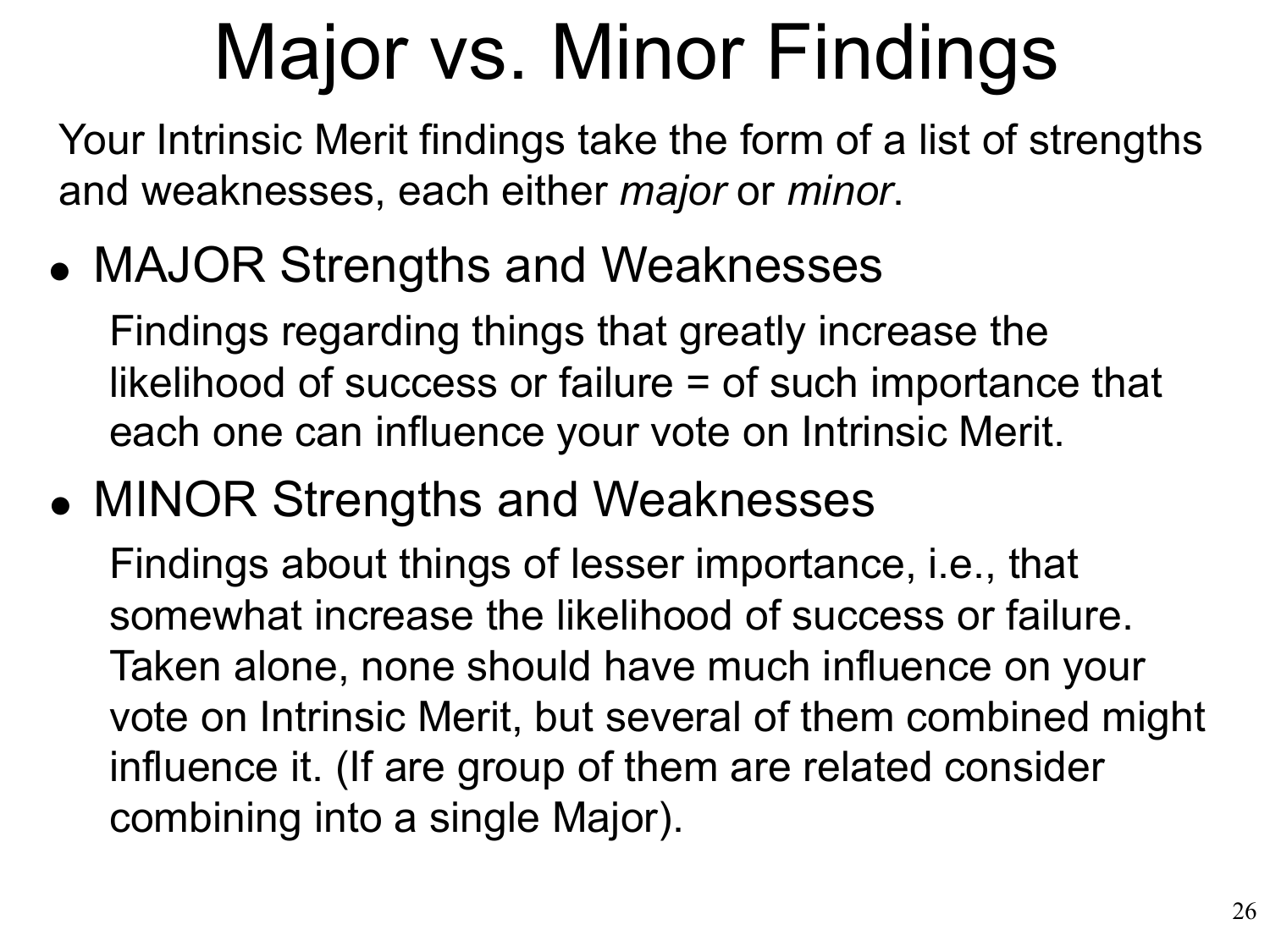### Evaluating Merit – I. Strengths

- Major Strength:
	- A. A finding that goals and objectives are of great importance, highly compelling, or that the research would make a significant impact in the field [Science]
	- B. A finding that greatly enhances the likelihood that objectives will be accomplished [Implementation]
- Minor Strength:

A positive finding about the goals, objectives, or impact, but without the superlatives, or only about a small part of the proposal [Science]

B. A finding that somewhat enhances the likelihood that some or all objectives will be accomplished [Implementation]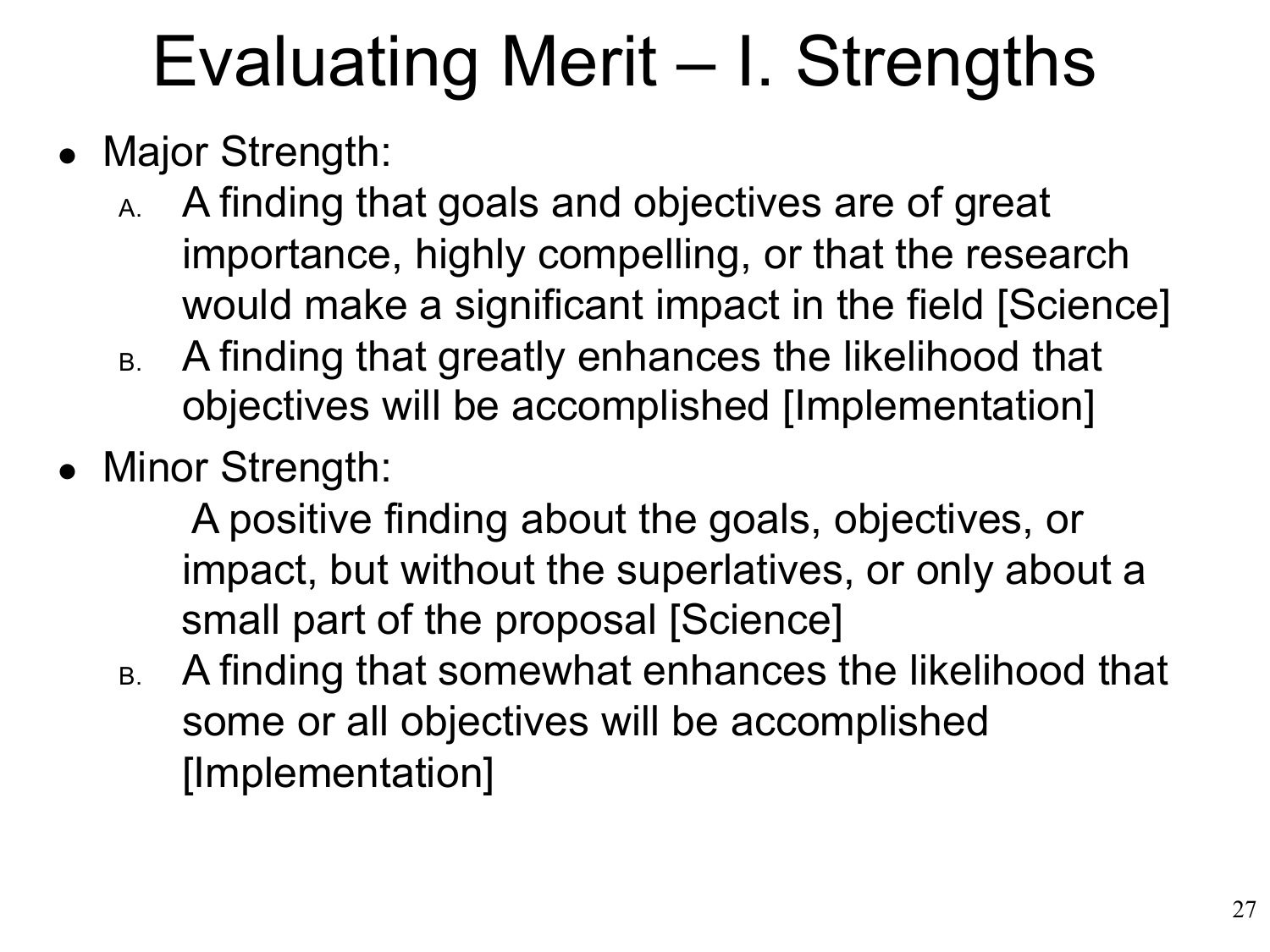### Evaluating Merit – II. Weaknesses

- Major Weakness:
	- A. A finding that a large portion or all of the research is unlikely to make a significant [positive] impact in the field [Science]
	- B. A finding of a serious deficiency that could prevent objectives from being accomplished [Implementation]
- Minor Weakness:
	- A. A negative finding about the likely impact of the work, but which only applies to a small part of the proposal [Science]
	- B. A finding that somewhat decreases the likelihood that objectives will be achieved [Implementation]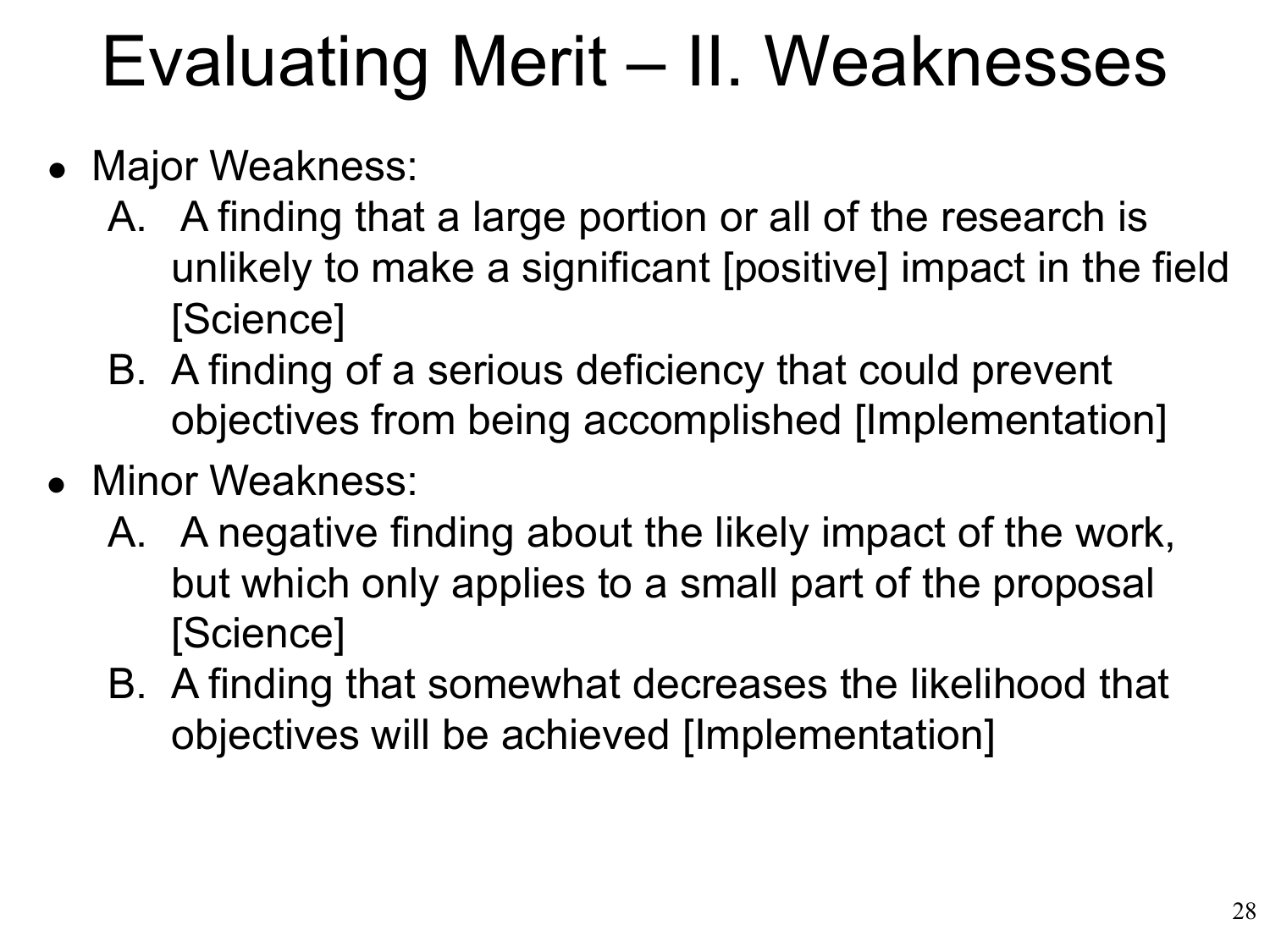#### About the Team

- Sometimes a strength for qualifications of the team is listed as consolation prize for weak proposals, like this is terrible but they have gone good work in the past.
- Remember that a Major Strength must be something that greatly increases confidence in achieving the objectives. Only make it a major if the team is really, really good, and will be able to do something other teams probably could not do.
- Such strengths should be rare
- Be consistent, this is prone to unconscious bias.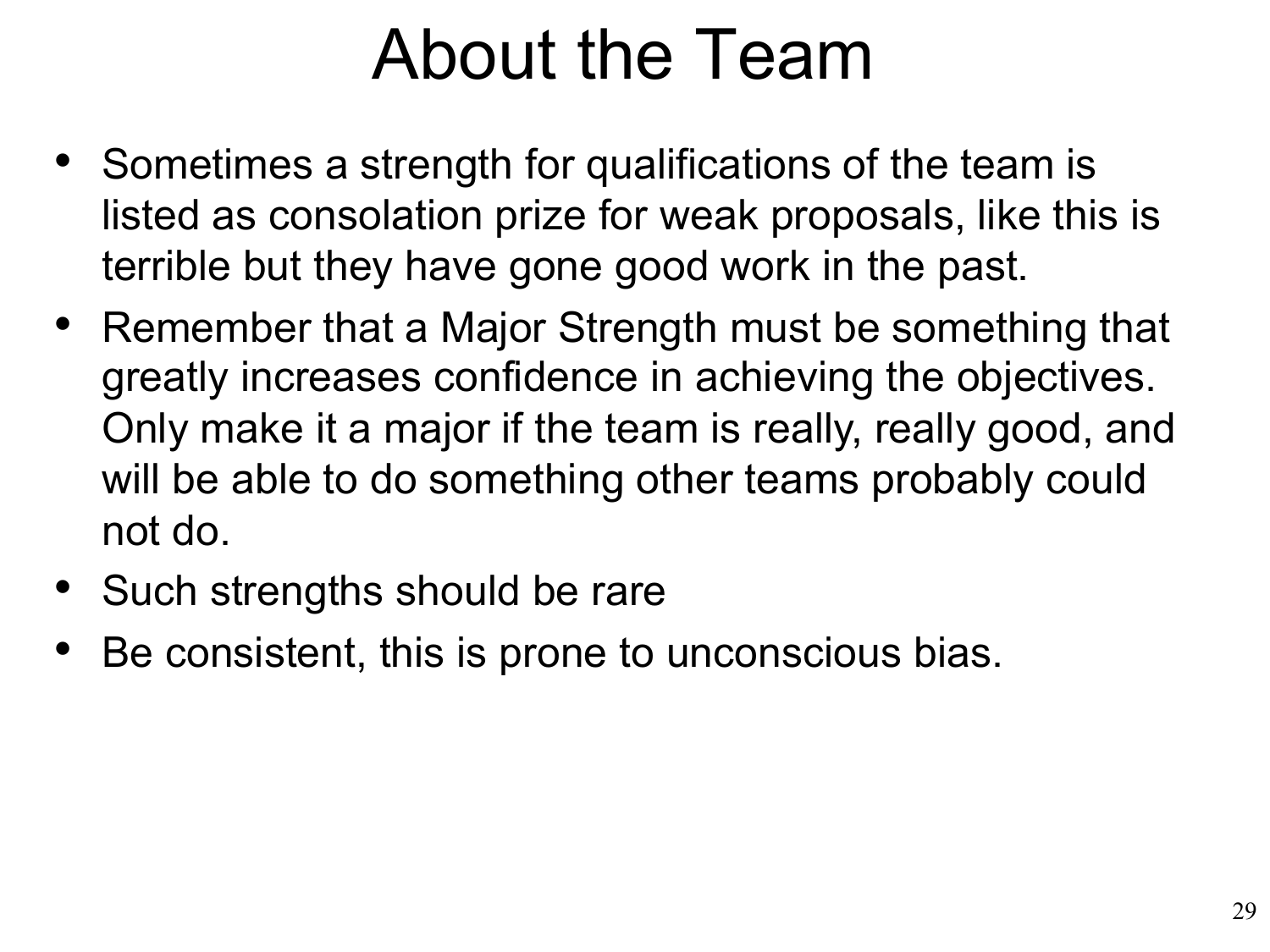# Merit vs. Relevance or Cost

- Criteria are separate. Occasionally, there may be some confusion. Here are the most common examples:
- **Impact is Merit, not Relevance. A proposal is not** *more* relevant if it would have a greater impact, it is more meritorious.
- Assessing whether the amount of person time is appropriate is cost.
- Only very rarely, if the time requested is hugely over or under what the review panel expects, that may indicate a conceptual problem, i.e., they may fundamentally not understand what they are about to undertake. In such a case that underlying misunderstanding is Merit. Such a finding would require examples be provided from the text of the proposal.
- Similarly, requesting too many years is Cost or •comments to the PI or NASA, rather than Merit.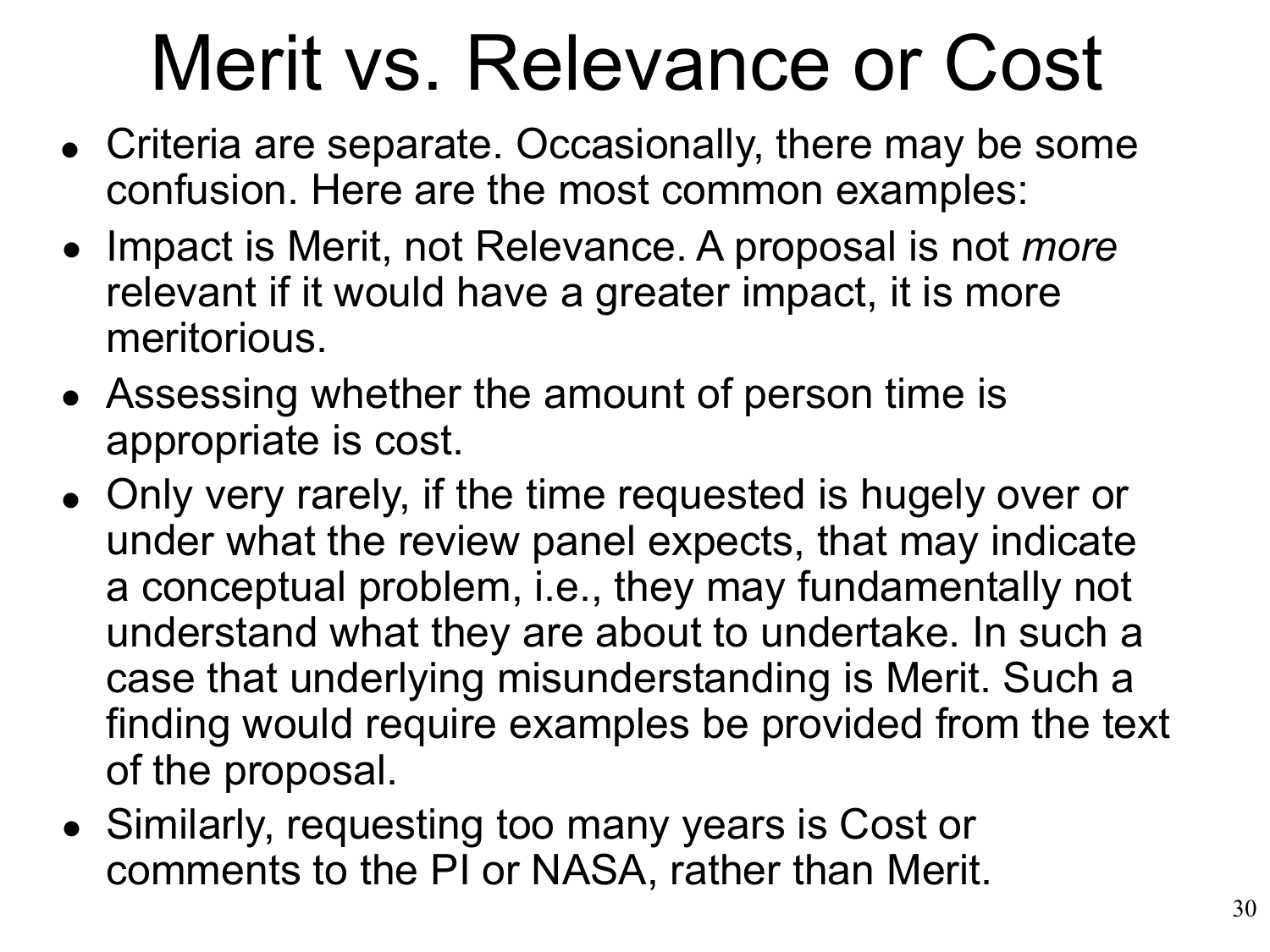### About Relevance

Relevance is judged assuming that the proposal is successful as proposed. That is, we are ignoring merit weaknesses for now.

Relevance is judged based on relevance to the particular program element of ROSES, not to "NASA", "SMD", or "Earth Science".

Rarely program elements require an explicit statement of relevance but that is not standard. Unless otherwise stated the only question is whether you, the reader, think it relevant.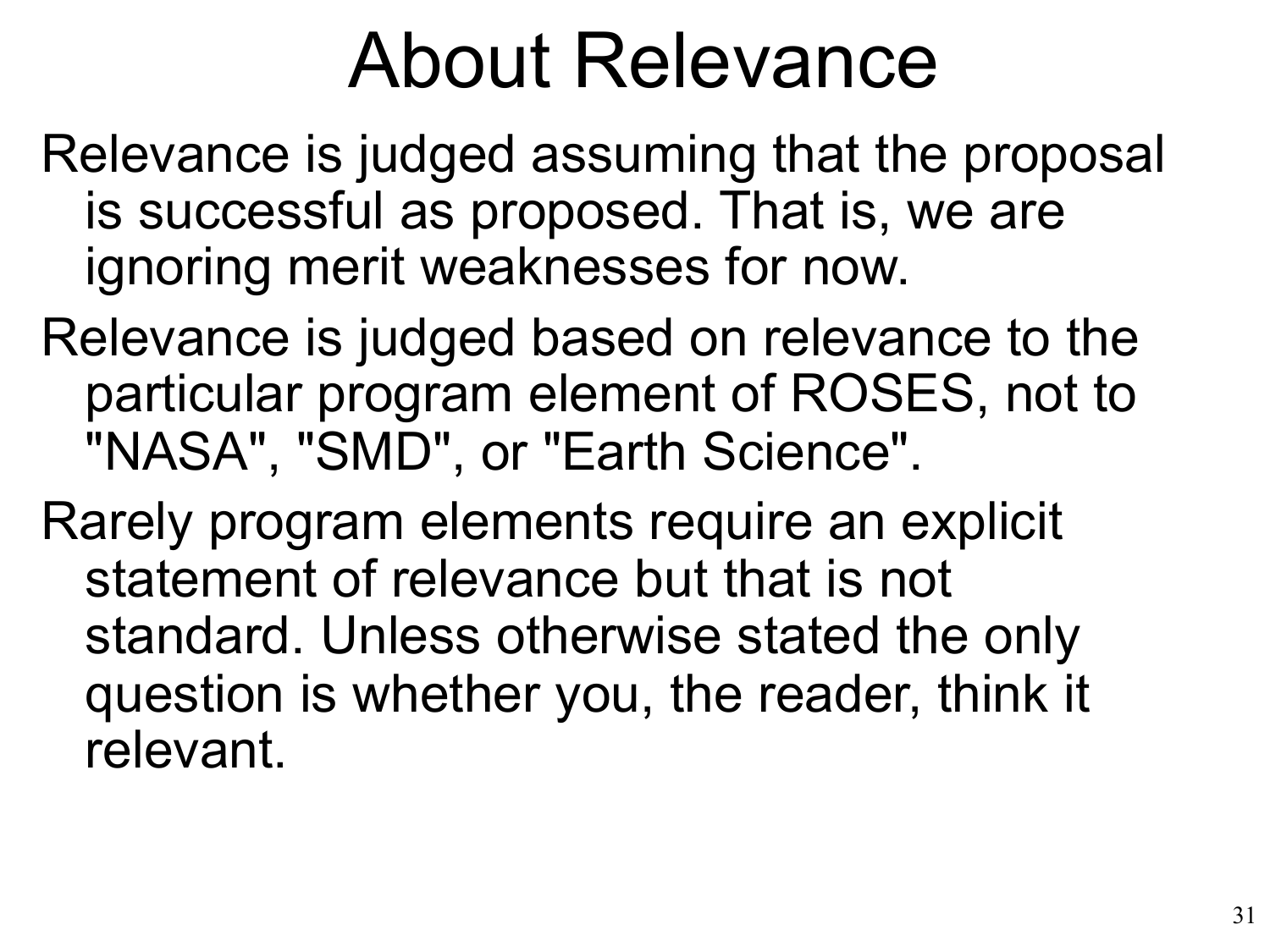### About Cost – What to evaluate

Are the proposed levels of effort (i.e., person time) appropriate to successfully accomplish the goals of the investigation?

Do the other resources you can see (e.g., supplies, equipment, travel, instrument time, highend computing time) seem appropriate to successfully accomplish the the investigation?

Is the budget clearly described and justified, including all major sub-awards?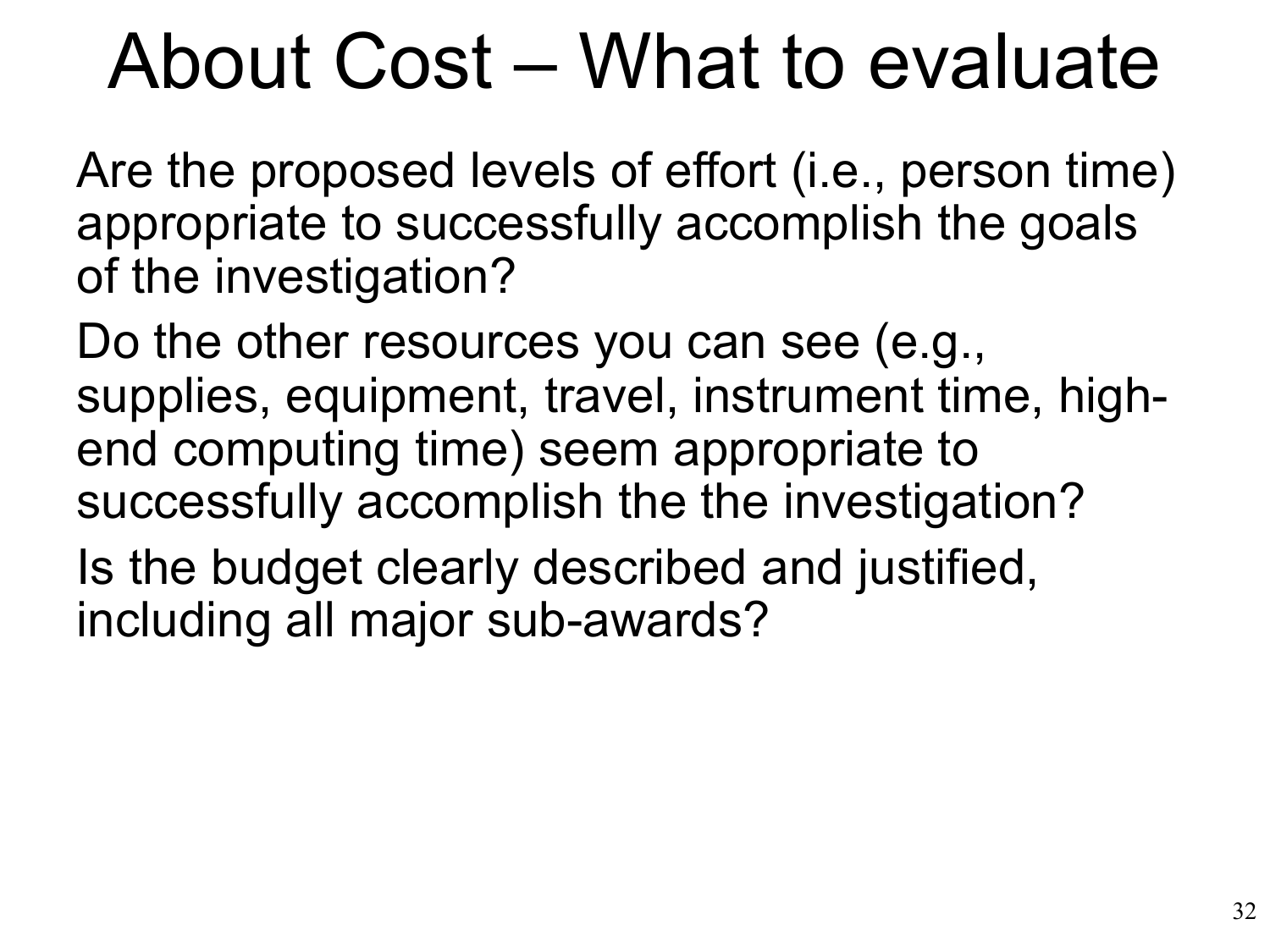### About Cost – What not to evaluate

Do not comment on or even think about salaries in the unlikely event that you can see them.

Don't worry about "bang for the buck". It is not up to the panel to decide that a proposal costs too much of the available funds - that's the job of the Program Officers. Plus, you can't see all of the costs anyway.

On a related note, do not comment on cost sharing, like ooo, what a great deal that you are getting this post doc for free. Just assess whether the time in the summary table is appropriate, whether or not NASA pays.

PIs can't control their overhead rates or costs of benefits, so on the off chance you get to see those, ignore that and don't make findings on those.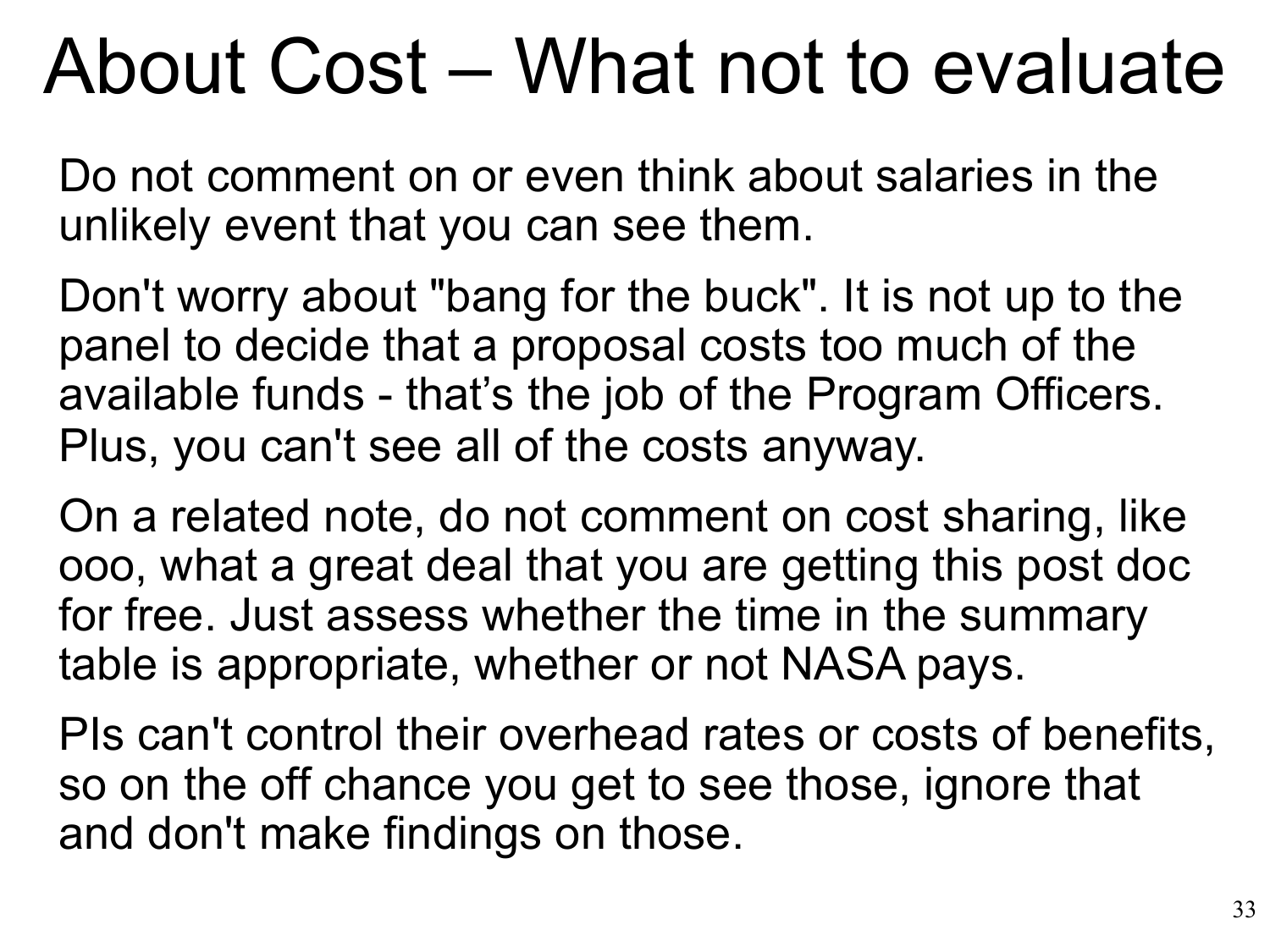# Scoring Intrinsic Merit – Good



A competent proposal, in which strengths and weaknesses essentially balance (no "fatal" weaknesses).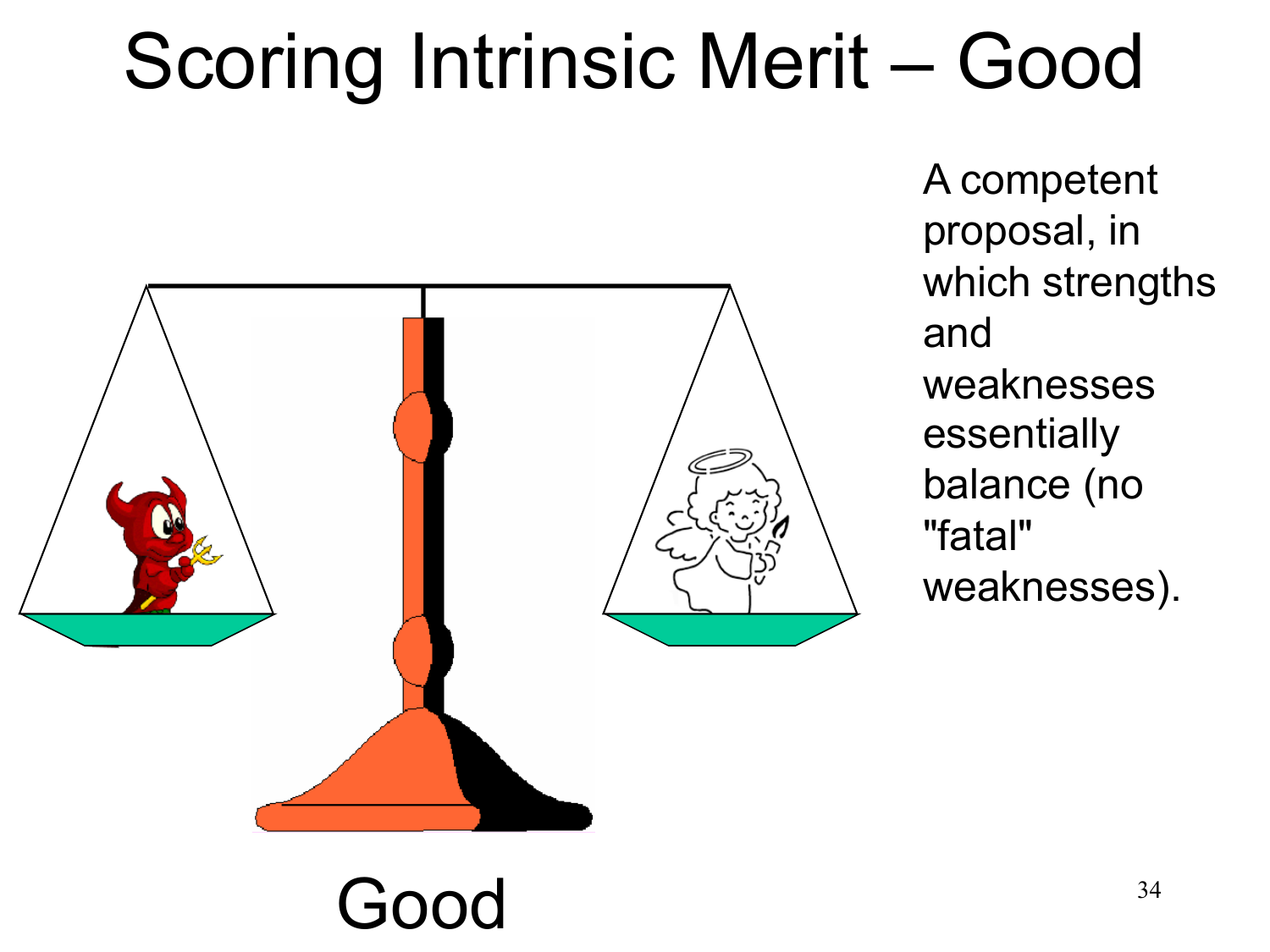# Scoring Intrinsic Merit – Very Good



A competent proposal of high merit in which strengths outweigh weaknesses (no "fatal" weaknesses).

#### Very Good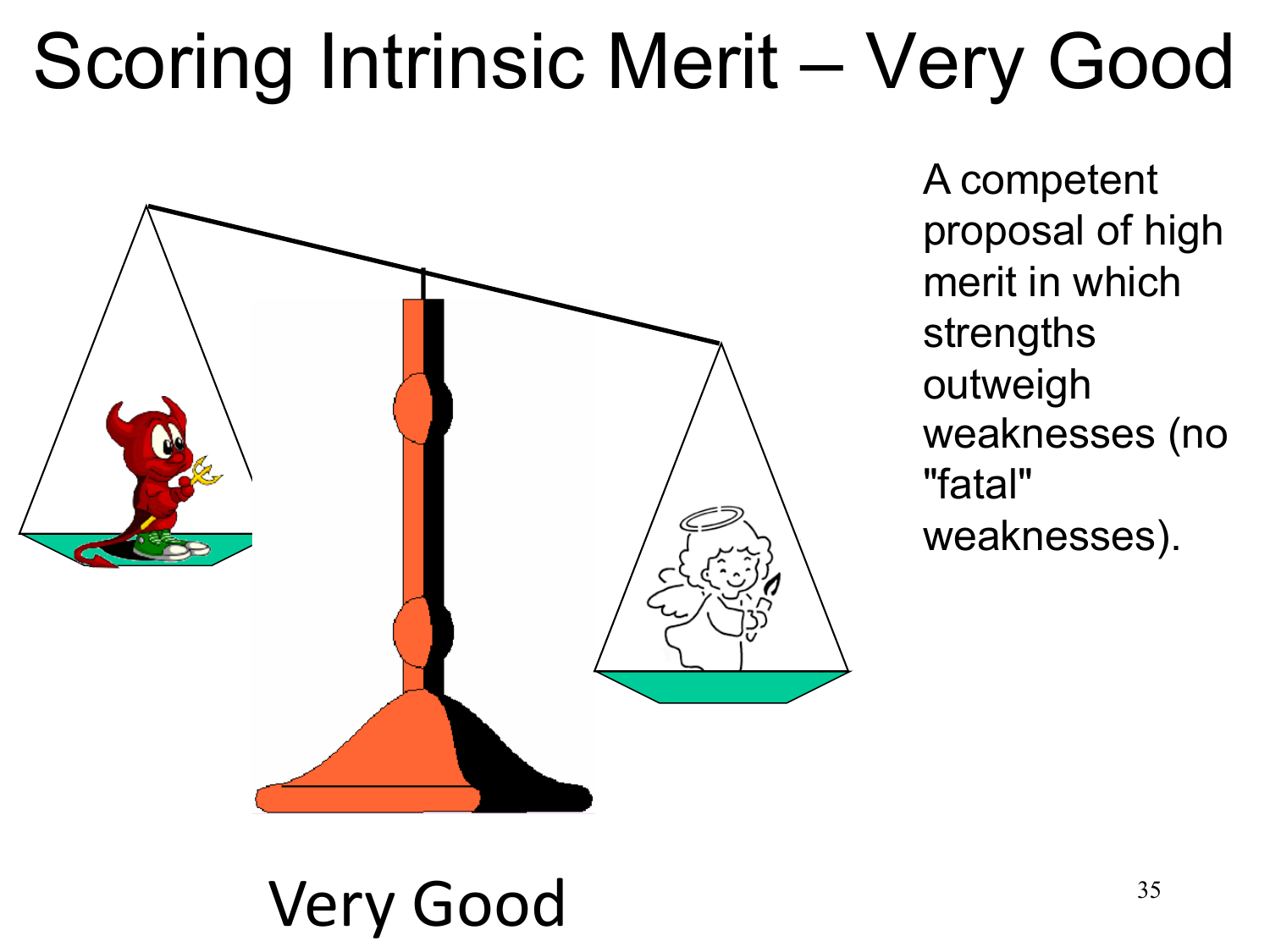## Scoring Intrinsic Merit – Excellent



A thorough and compelling proposal of exceptional merit, as documented by numerous or significant strengths and no major weaknesses.

#### Excellent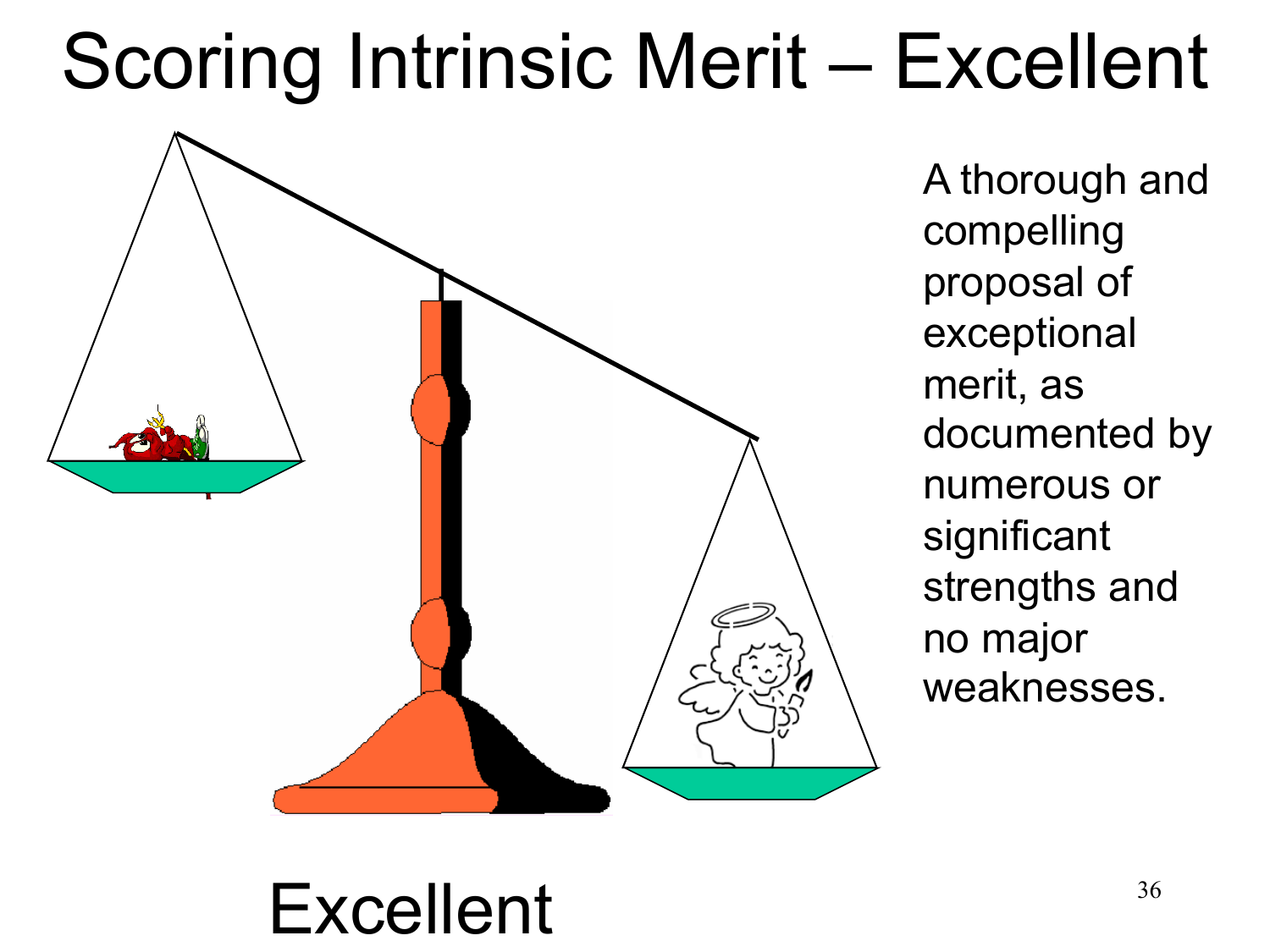## Scoring Intrinsic Merit – Fair



A proposal in which weaknesses outweigh strengths.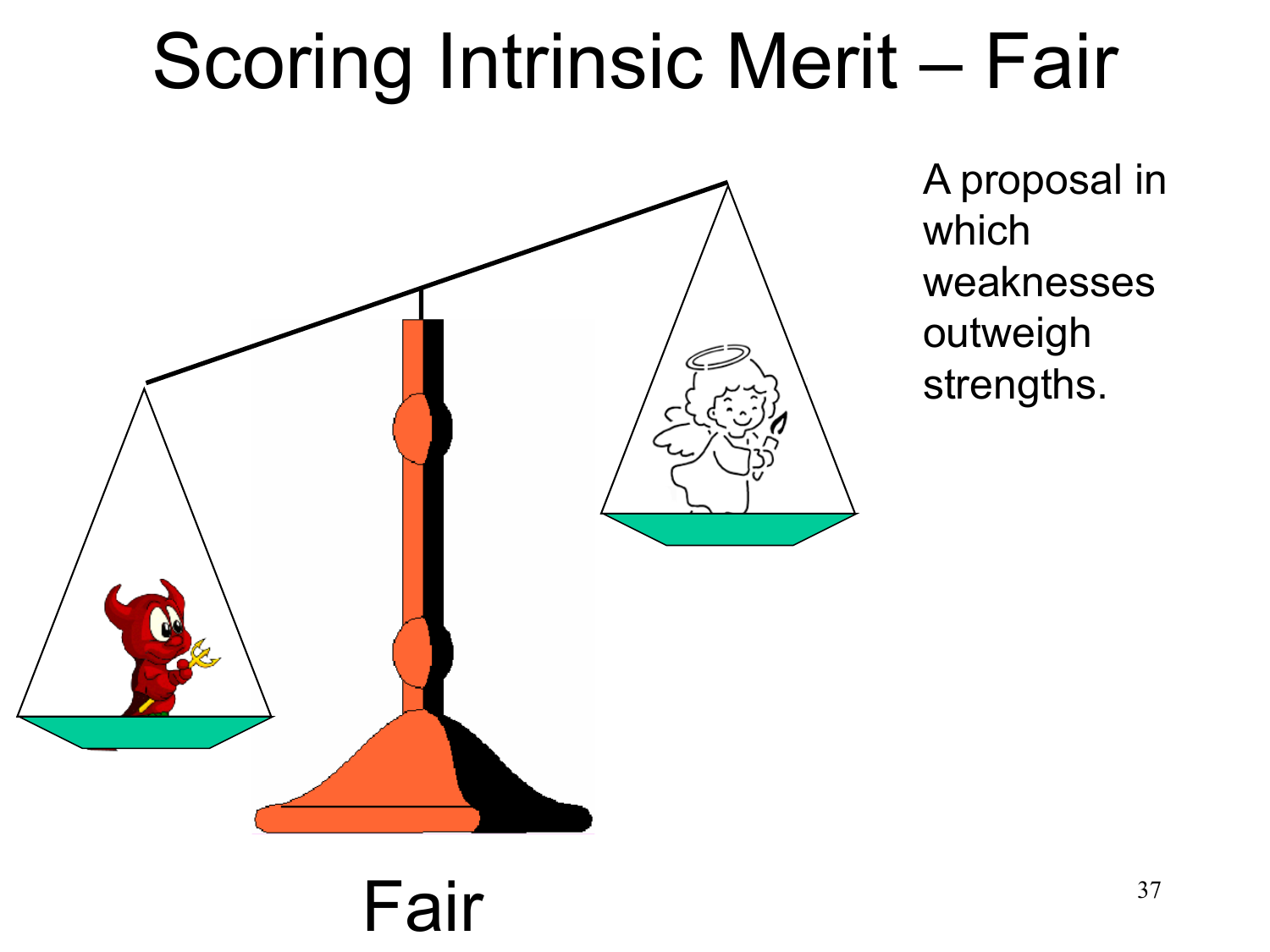### Scoring Intrinsic Merit - Poor



A seriously flawed proposal as documented by numerous or significant weaknesses that constitute fatal flaws\*.

\* A Major Weakness that would effectively prevent in [large] part or wholly the proposed objectives from being accomplished, or that otherwise may render the proposal unsuitable for<br>consideration for funding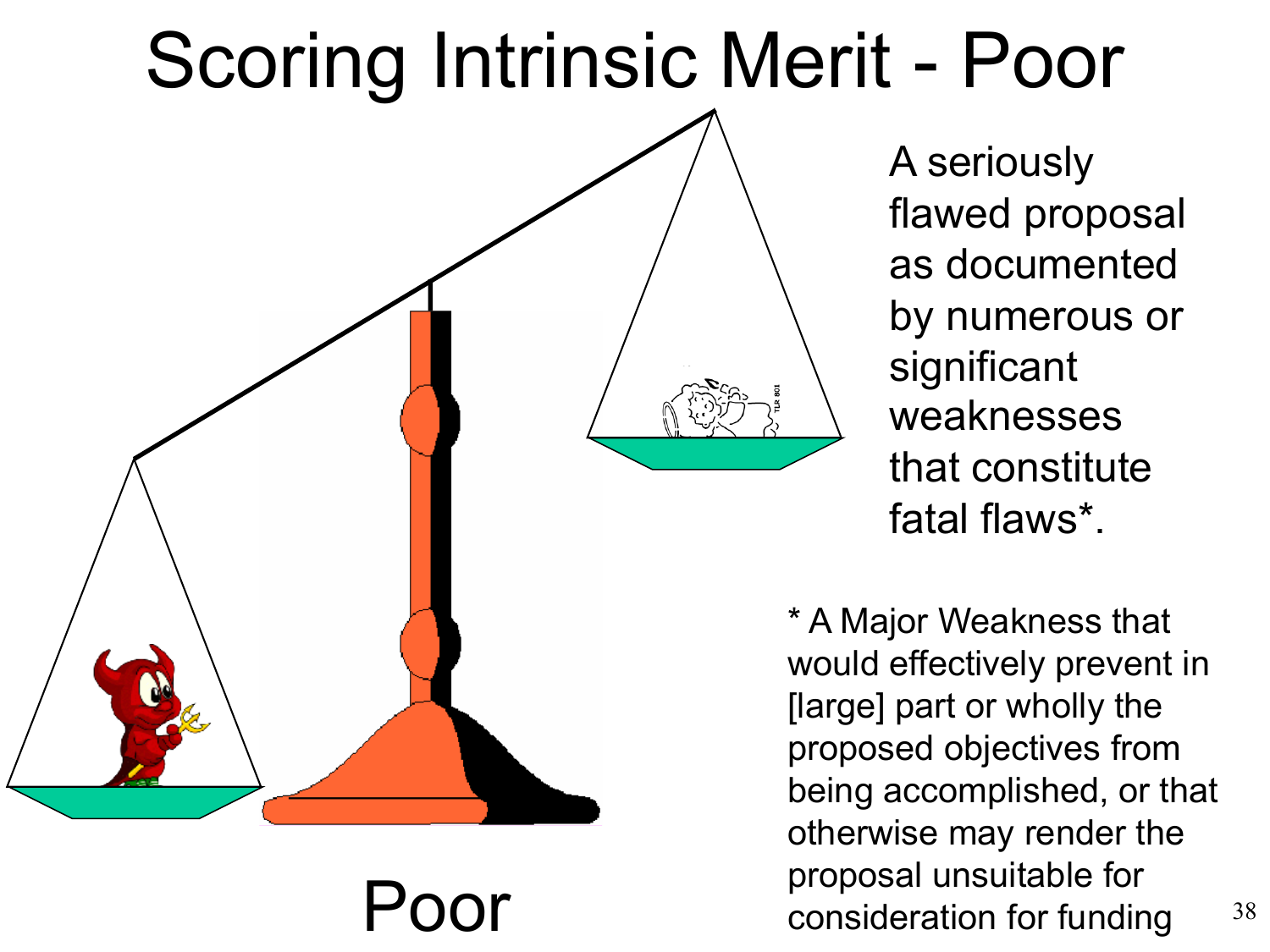# Don't Be Afraid to Use the Whole Range

- Take advantage of the full "dynamic range" of the grading system: E (5.0), VG (4.0), G (3.0), F (2.0), and P (1.0), where appropriate.
- This isn't Olympic figure skating. It is not your job to "leave room" for an even better (or worse) proposal that might come along, to pick winners, or to rank. Score proposals according to the previous definitions.
- Voting the intermediate grades (e.g., E/VG) is acceptable •unless the program manager tells you otherwise.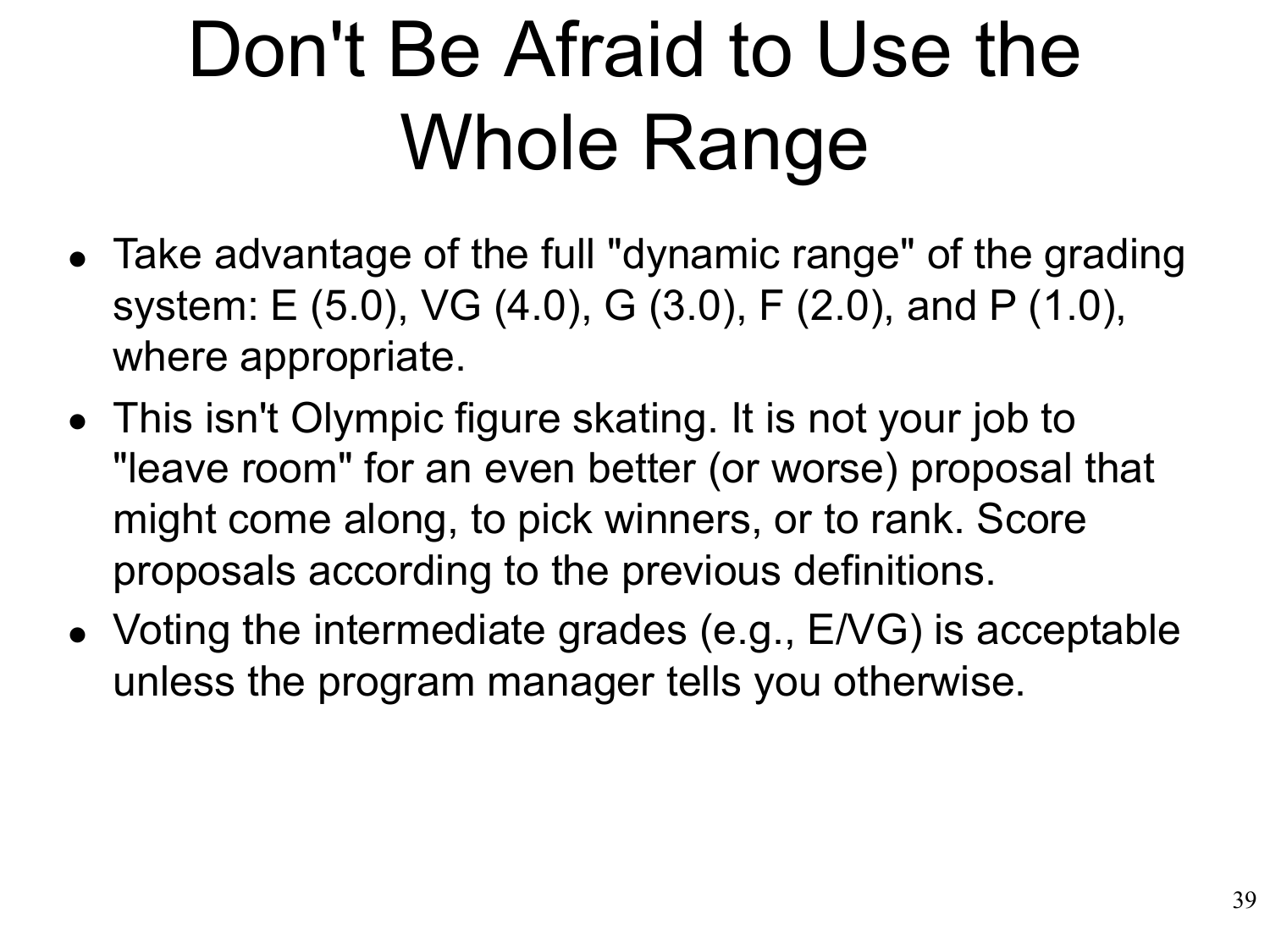# What does this *really* mean?

- Don't stress over the calculus of major/minor findings. It's not a counting game. Findings may have different weights.
- Do worry about fatal flaws if a proposal has any, it shouldn't •be rated above good/fair.



What actually gets funded will depend on budgets and maybe programmatic priorities.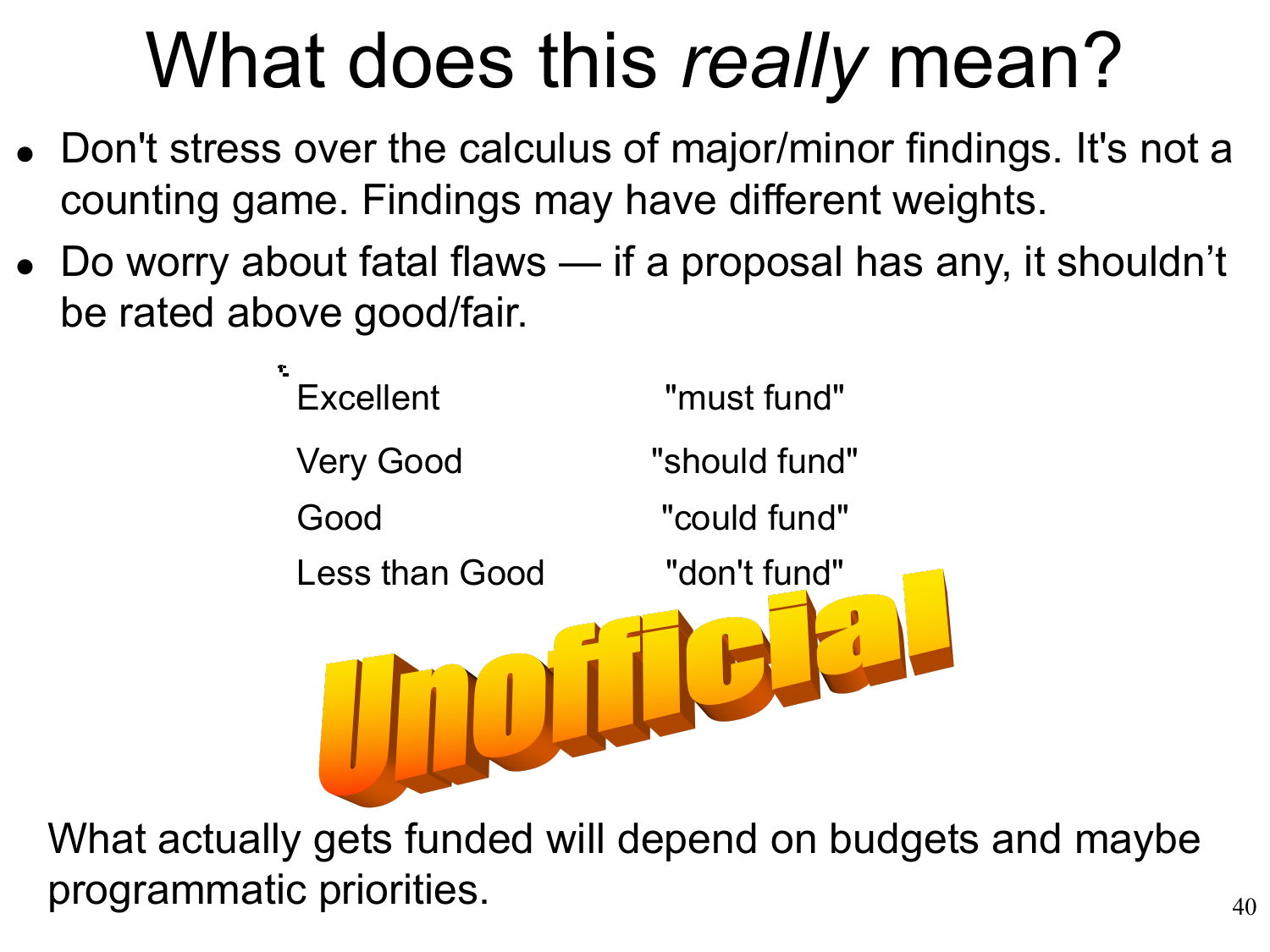# Should I vote?

- If you feel in any way biased (even if not technically conflicted) you probably should leave the room. If you are not going to vote you may not stay and esp. not talk.
- There are two aspects to how a panel scores intrinsic merit on a proposal:
	- 1) Defining the strengths and weaknesses
	- 2) Assessing the importance of the strengths and weaknesses
- If you didn't read the proposal, you probably can't contribute much to (1), but you may be able to contribute to (2); if so, you should vote.
- If you don't understand the proposal or the panel discussion, feel unable to assess the importance of findings, you may abstain.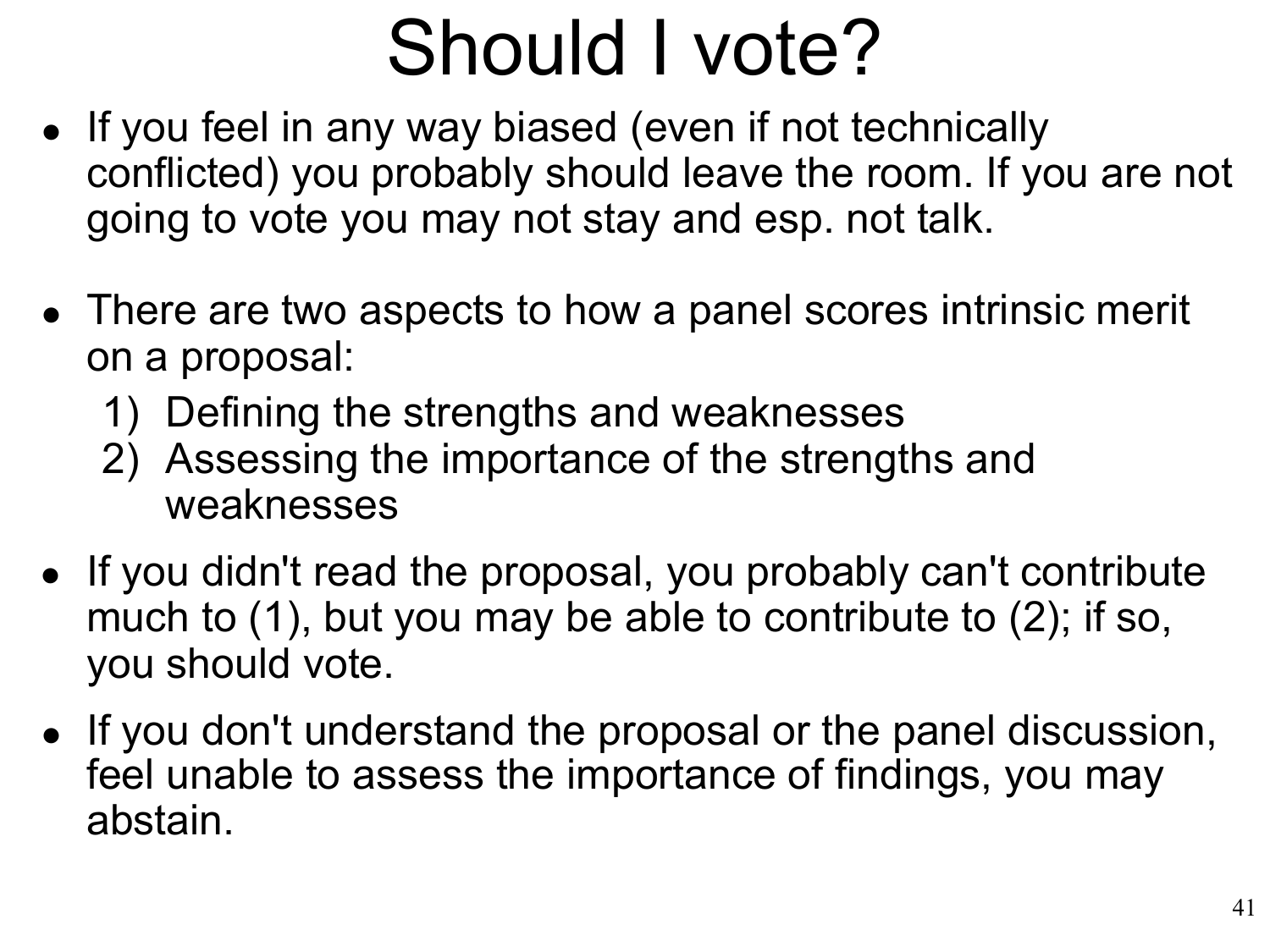paper, or typed into a chat box or by show of hands... Voting may be by word or number written on a piece of

| Adjectival<br>Score | <b>Numerical</b><br><b>Indicator</b> |  |  |
|---------------------|--------------------------------------|--|--|
| E                   | 5.0                                  |  |  |
| VG                  | 4.0                                  |  |  |
| G                   | 3.0                                  |  |  |
| F                   | 2.0                                  |  |  |
|                     | 1.0                                  |  |  |





If voting openly, everybody votes at once.

**3.5 (VG/G)**  $^{42}$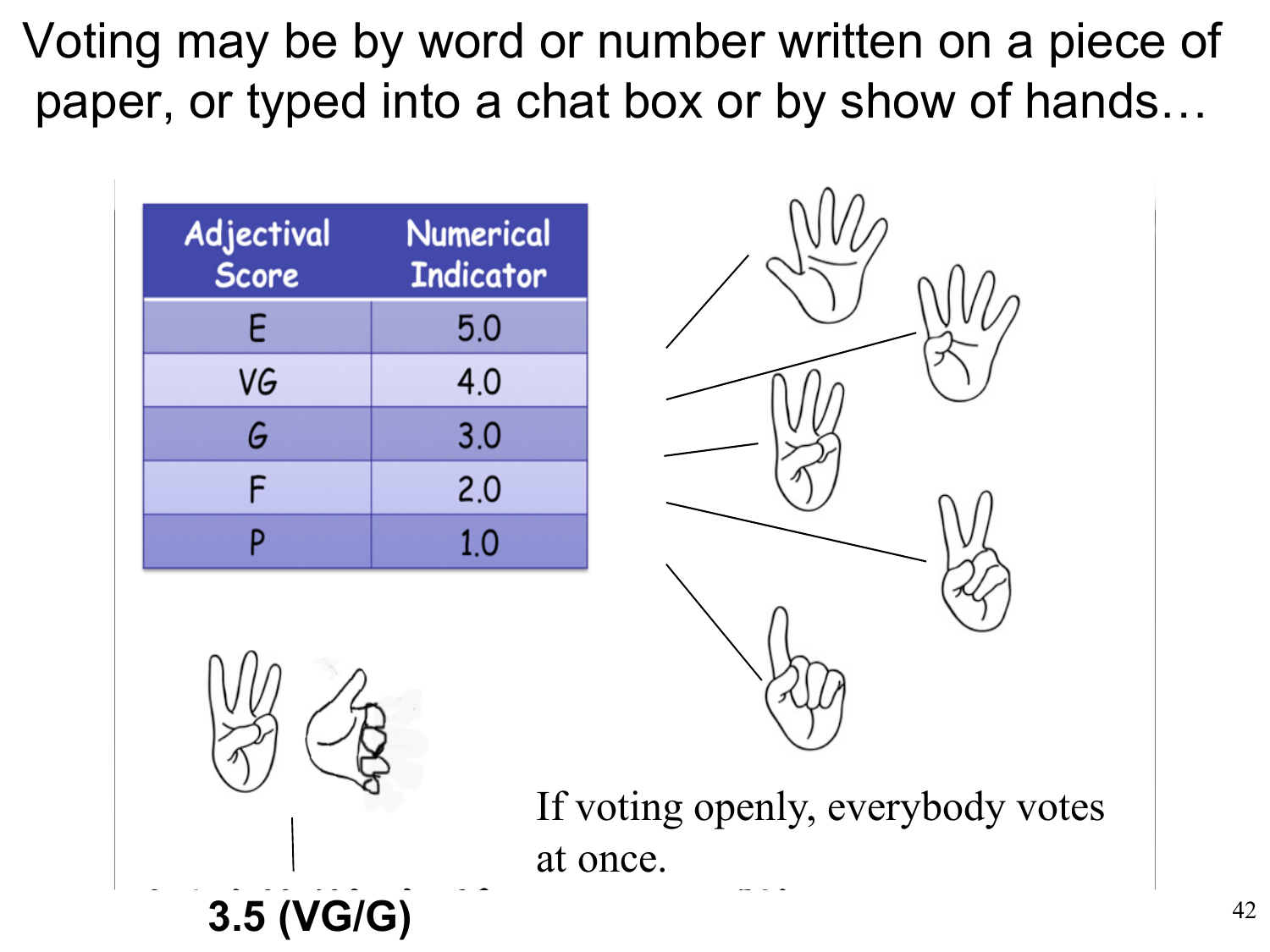## Conversion from Mean or Median Numerical Score to Adjectival Rating

- $\rightarrow$  Excellent •  $\geq 4.75$
- $\bullet$  4.25 4.74  $\rightarrow$  Excellent/Very Good
- 3.75 4.24 → Very Good
- 3.25 3.74 → Very Good/Good
- $\bullet$  2.75 3.24  $\rightarrow$  Good
- $\bullet$  2.25 2.74  $\rightarrow$  Good/Fair
- $\bullet$  1.75 2.24  $\rightarrow$  Fair
- 1.25 1.74  $\rightarrow$  Fair/Poor
- ≤1.24 → Poor •

Ideally, your spreadsheet where you record the grades does this automatically, but you should verify the math

• Executive Secretaries are in charge of the template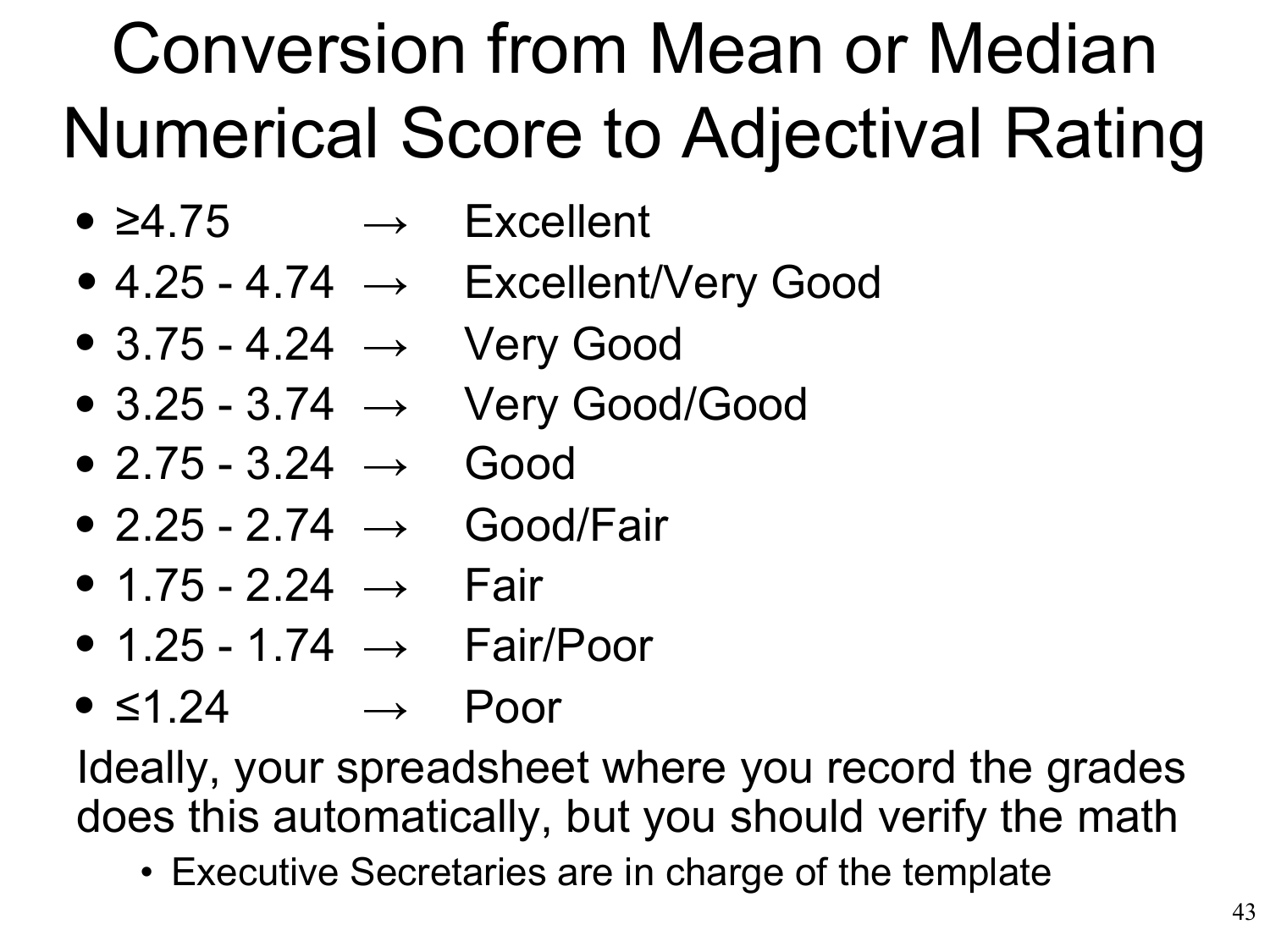## Conversion from Mean or Median Numerical Score to Adjectival Rating

- ≥4.75 → Excellent •
- $\bullet$  4.25 4.74  $\rightarrow$  Excellent/Very Good
- $\bullet$  3.75 4.24  $\rightarrow$  Very Good
- $\bullet$  3.25 3.74  $\rightarrow$  Very Good/Good
- $\bullet$  2.75 3.24  $\rightarrow$  Good
- 2.25 2.74 → Good/Fair
- $\bullet$  1.75 2.24  $\rightarrow$  Fair
- 1.25 1.74  $\rightarrow$  Fair/Poor
- ≤1.24 → Poor •

Caveat: this is absurdly over precise. No one should vote a tenth or a hundredth, this is just to put an adjectival rating on the proposal based on the mean and/or the median (I recommend both since a difference is data).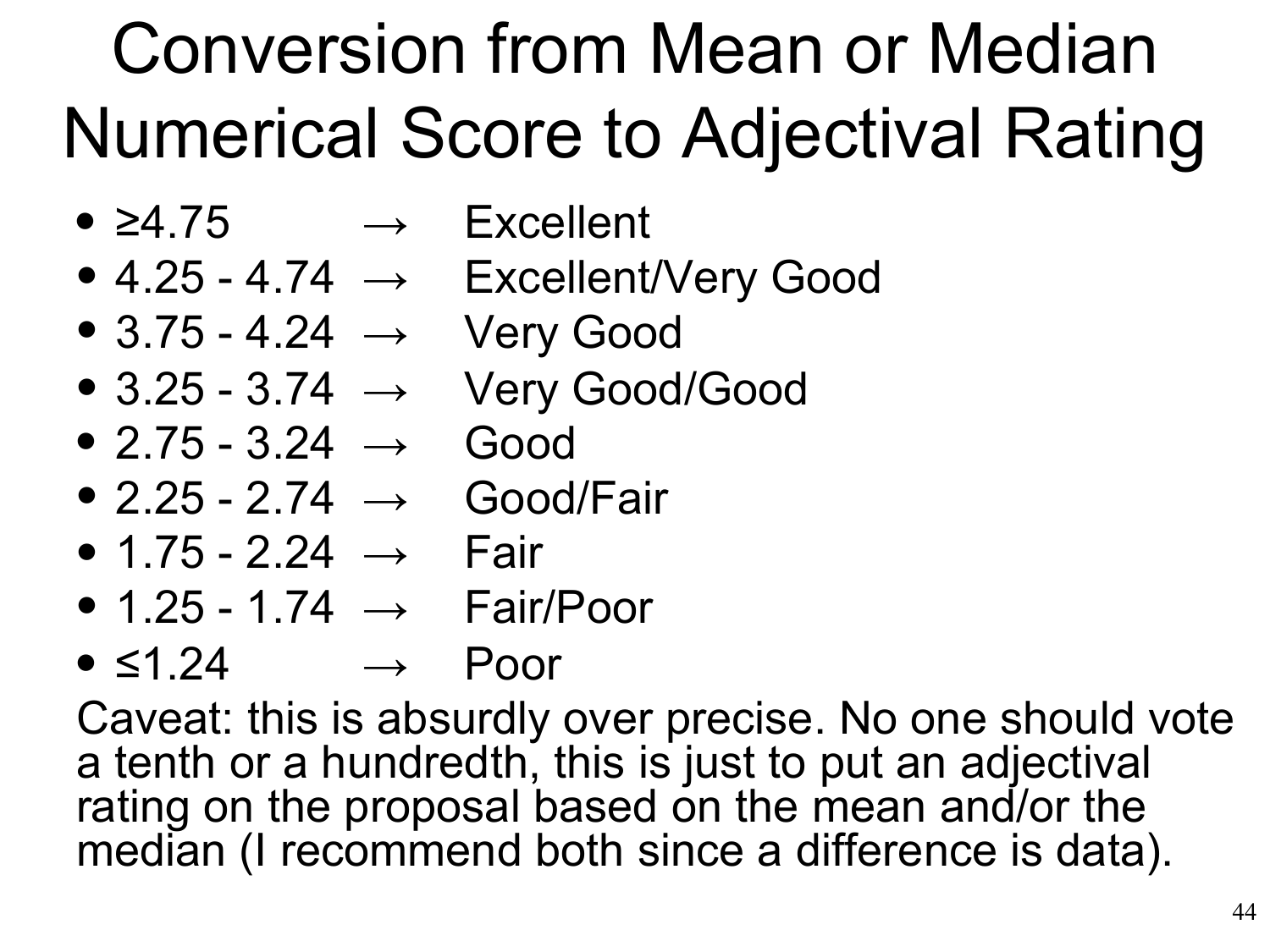### About Multi-task Projects

Many PIs propose projects with multiple tasks. How do you evaluate the relationship(s) among them?

- There is no rule that says a proposal must have a single objective or that all tasks must be related.
- Don't assess a weakness because the tasks are independent unless the proposal misrepresents their relationship in some way.
- One may give a strength for synergy between the tasks that increases their overall impact or the likelihood of overall success.
- NASA may fund only part of a proposal, but such actions are rare and must be done equitably.
- A case where it might be used is a short proof of concept •award for high-risk high-impact work or funding of a technology to reduce risk.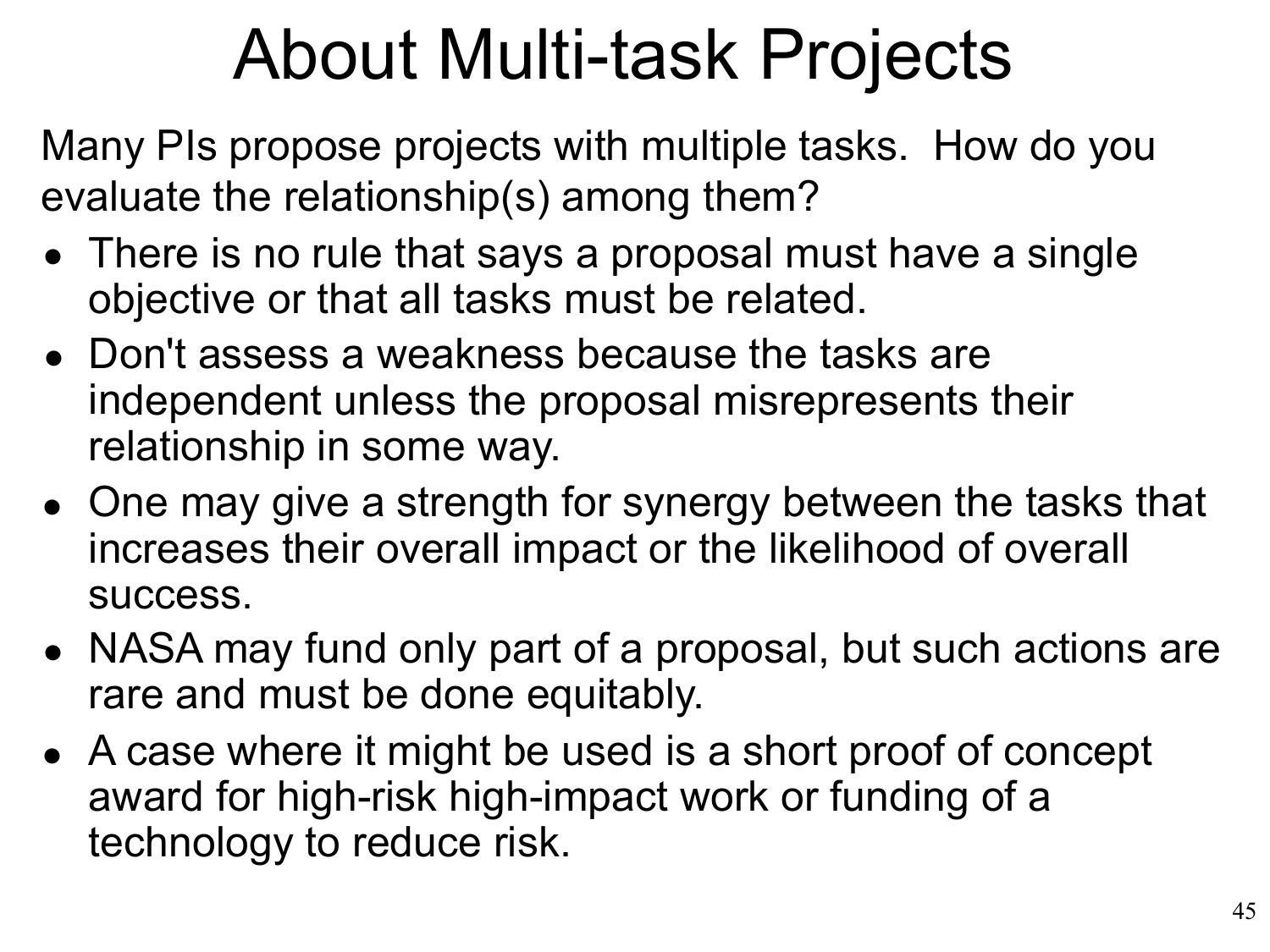# Partial funding ("descoping")

- Rarely, when one tasks is very much better or worse than the other(s) and they are separable, the review panel may take two votes, e.g., one for the proposal as written and one for e.g., just the experimental task, not the theory task.
- Do this only if its clear that the one task being preserved is far superior to the rest, or the one being removed is far inferior.
- Don't create subprojects where none were proposed; if it's not a modular proposal, too bad.
- Provide scores and narrative comments for the whole proposal as written in the main part of the evaluation.
- Provide scores and narrative comments for the partial selection only in the notes to NASA Section. Lets not tip NASA's hand in this regard.
- Please tell us what portion of the budget and team you •think is associated with the descope.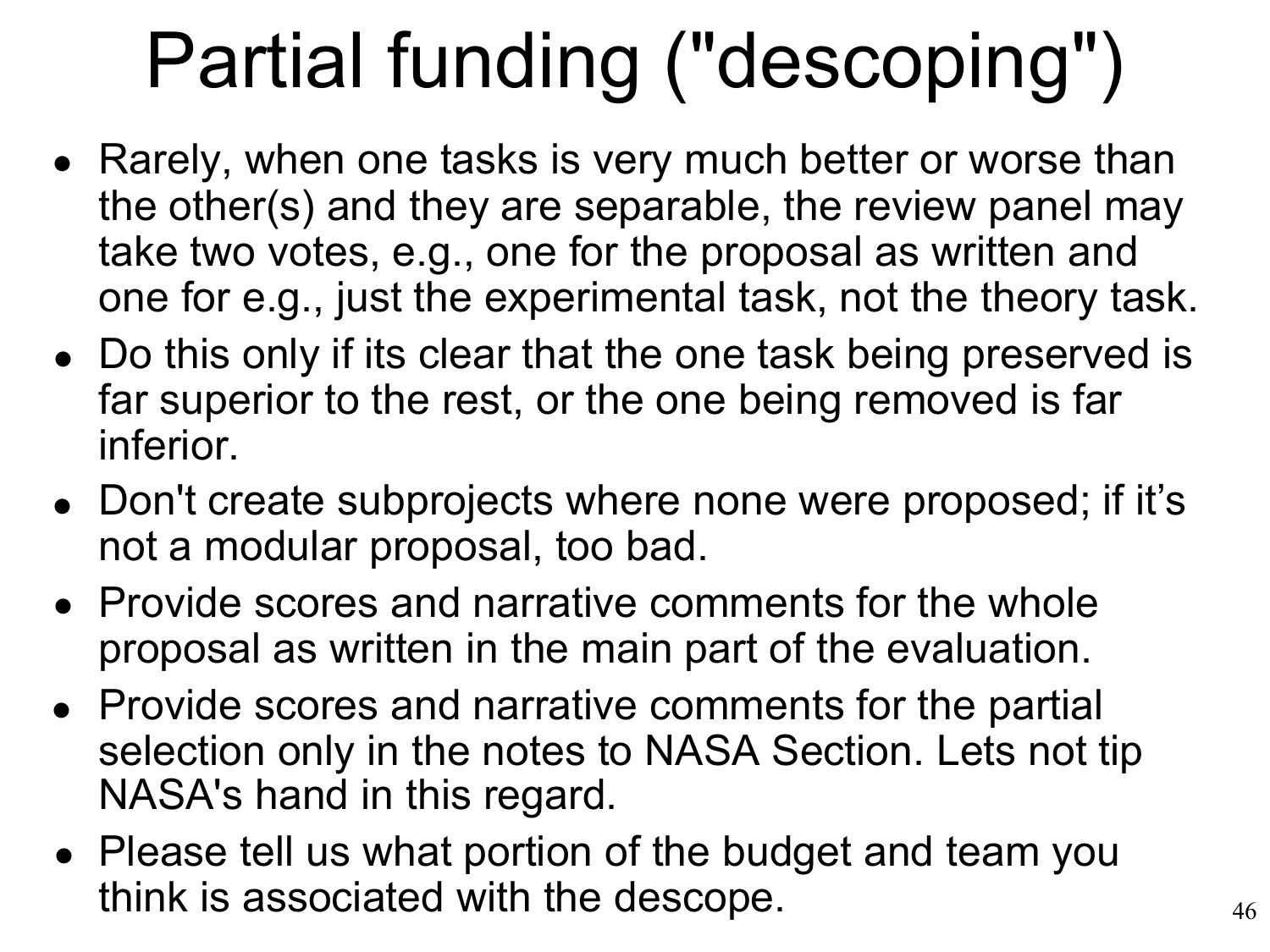# **Compliance**

- SMD may reject proposals that don't comply with ROSES or the Guidebook for Proposers. You may find compliance problems in the proposals under review.
- If noncompliance results in not being able to evaluate something (e.g., lack of a CV prevents assessment of team capabilities) this will result in a Merit, Cost or Relevance weakness and thus is its own punishment.
- However, if noncompliance gives an advantage e.g., more words by going over by a page or by using a smaller font etc., don't give a weakness or lower the score. Instead, make a comment to the PI and make comments to NASA evaluating severity. The Program Officers will take appropriate action. Typically, such proposals will not be funded no matter how high the score.
- Bring the Program Officers into your discussions of compliance.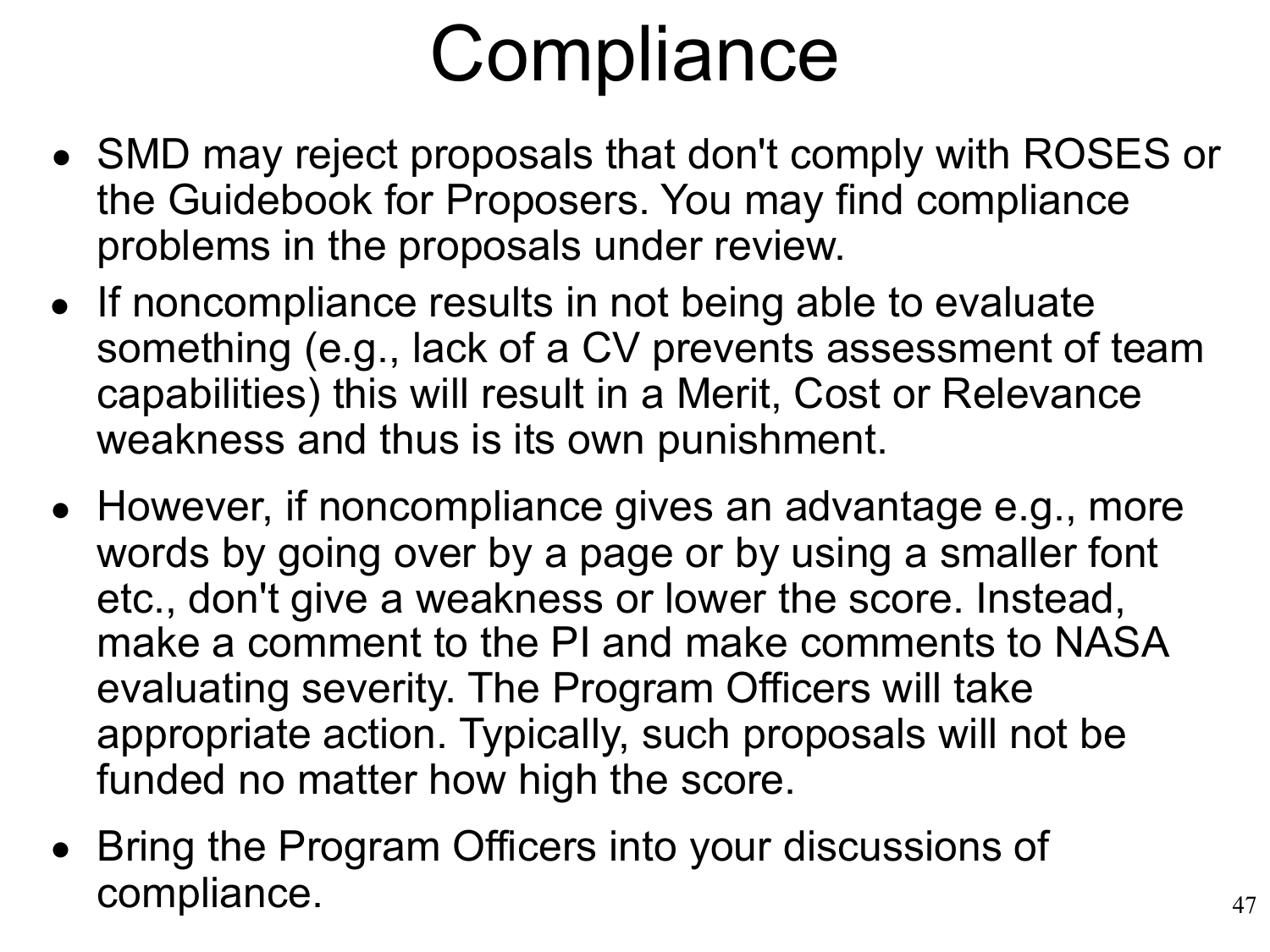## Risk/Impact Assessment

AFTER you have voted on a proposal then, separate from the grade it received, you will also quickly assess two things about each proposal:

- 1. What would be the impact of this work (high, medium, low) High-impact = if confirmed/successful, would have a substantial and measurable effect on current thinking, methods or practice.
- 2. What is the intellectual or reputational risk, i.e., tests novel and significant hypotheses for which there is scant precedent or preliminary data or that are counter to the existing scientific consensus. This is not implementation risk which refers to the likelihood that the proposed research can be successfully conducted as proposed.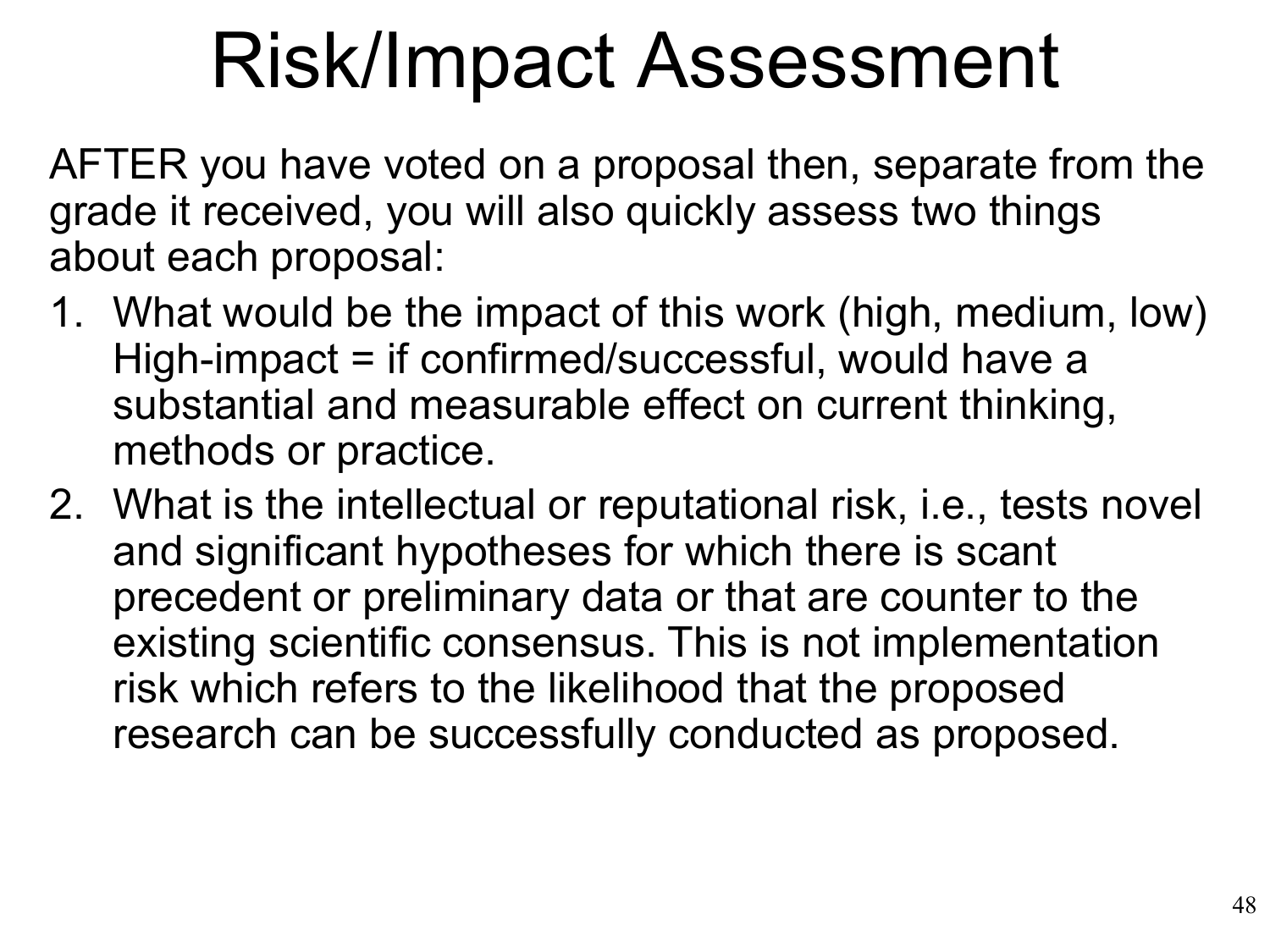## Risk/Impact Assessment

- 1. Do not waste time discussing opinions on these questions; there is no "right" answer. Just vote according to your opinion and be done with it.
- 2. The vote may be done by show of hands or whatever method is most convenient. Simply count the number of people voting for each of the options and record them in the spreadsheet provided.

It should look something like this:

|                      | 1. IMPACT |                |                 | 2. RISK (intellectual)                          |                |                                 |
|----------------------|-----------|----------------|-----------------|-------------------------------------------------|----------------|---------------------------------|
|                      |           |                |                 | Proposal # PI Last High Medium Low Great Extent |                | Some Little/no<br>Extent Extent |
| 21-OSS-002 Bernstein | 2         | $\overline{4}$ | $\sim$ 1 $\sim$ | $\sqrt{2}$ 1.12                                 | 6 <sup>1</sup> |                                 |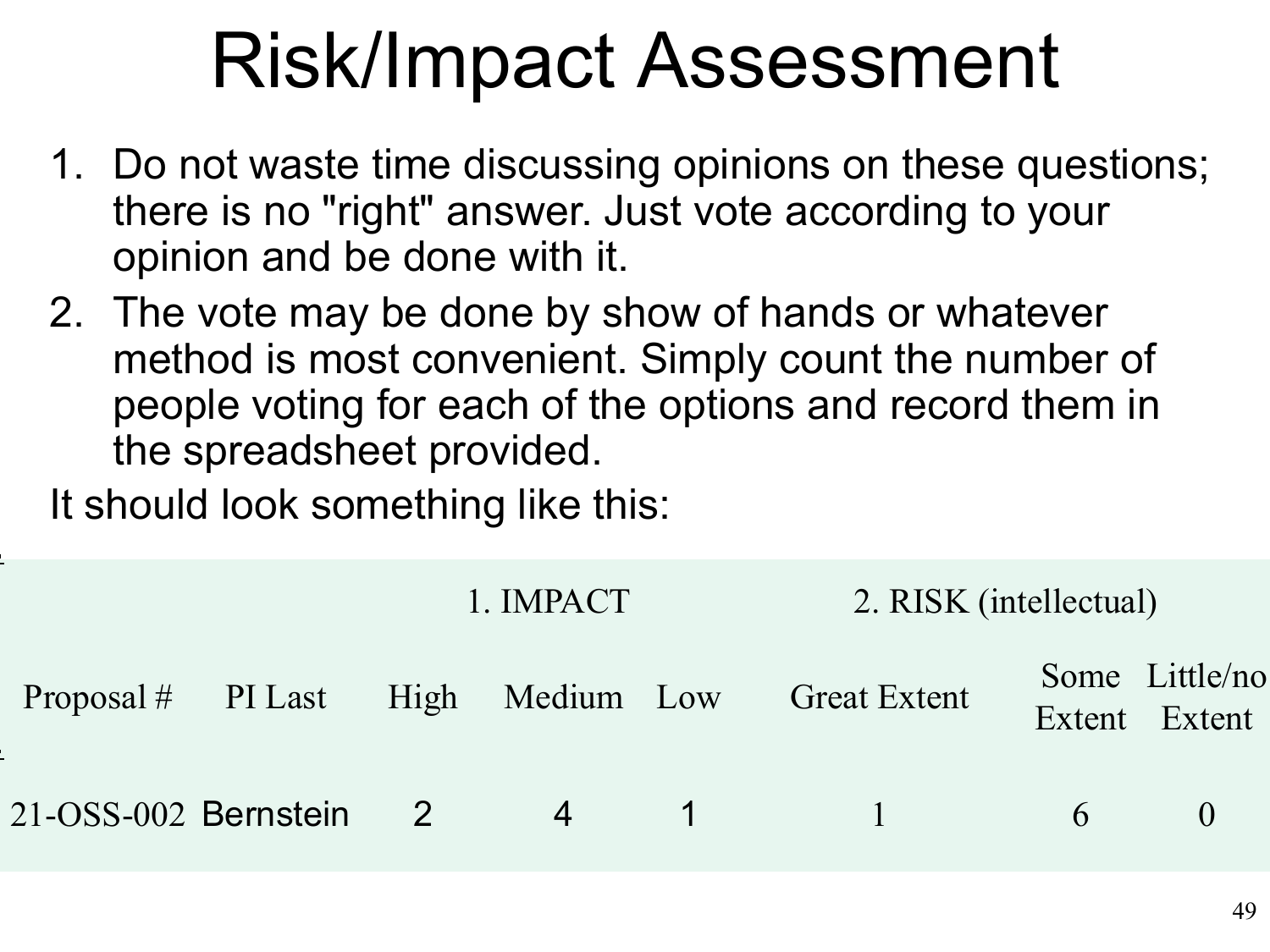## End of First Slide Set

Thank you all again for your service on this review panel, we know that it's a lot of work. You are doing a great service for your community, thank you.

A copy of these slides as well as the call for proposals, the ROSES overview, the guidebook for proposers, will all be made available to you on the local area network (if an in person meeting) or in the shared files area of the google drive or WebEx or Adobe Connect or whatever you are using if virtual.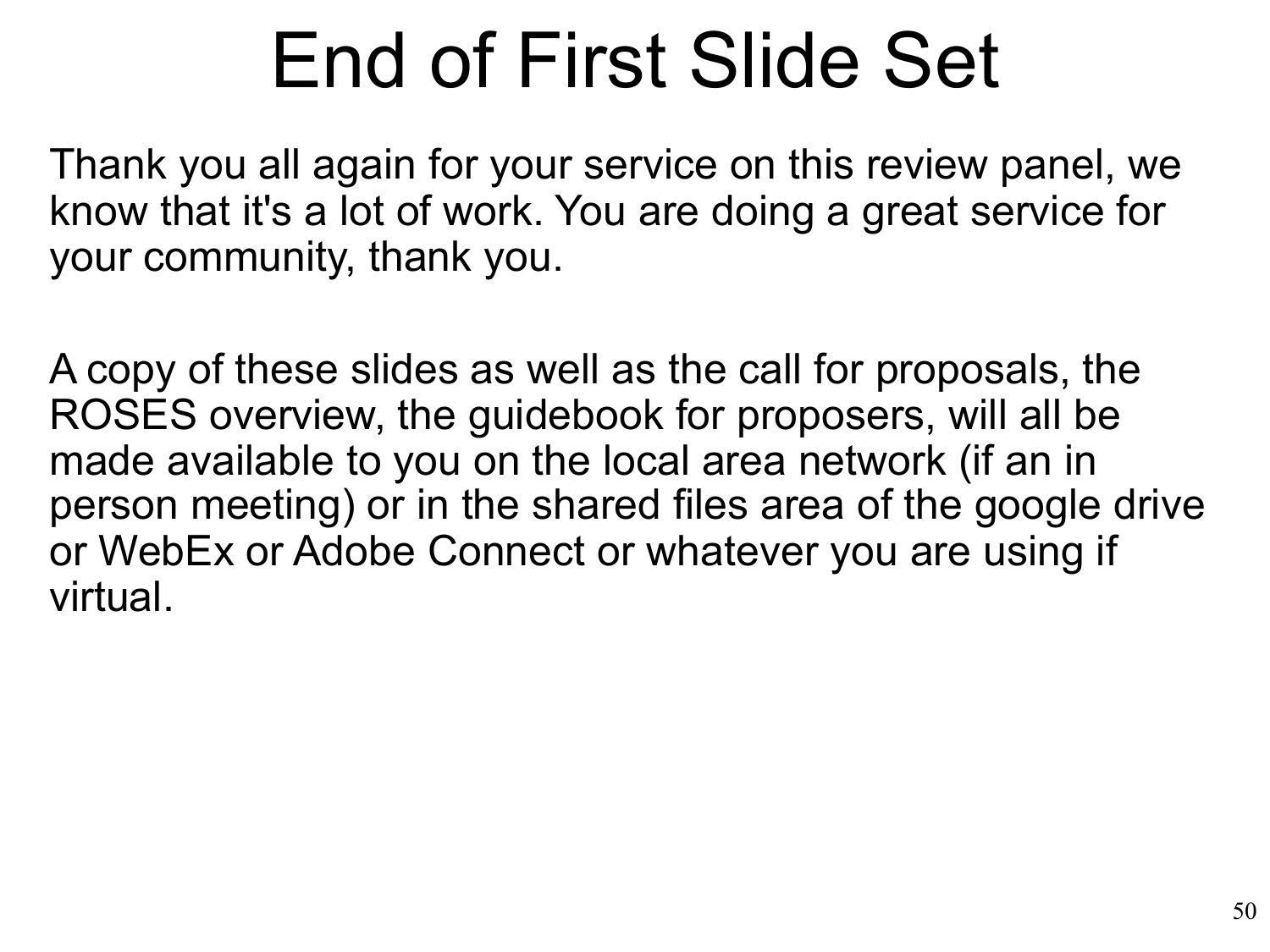# Part 2: Writing up the Evaluation

- This is Part 2 of the "plenary" presentation for a ROSES review. Generally I present this second half in the afternoon or evening of the first day of discussion of the proposals.
- In this part we will tell you how we want you to write up a panel evaluation.
- [Here is a link to a publicly posted example ROSES](https://smd-prod.s3.amazonaws.com/science-pink/s3fs-public/atoms/files/Example%20ROSES%20Panel%20evaluation.pdf)  panel evaluation.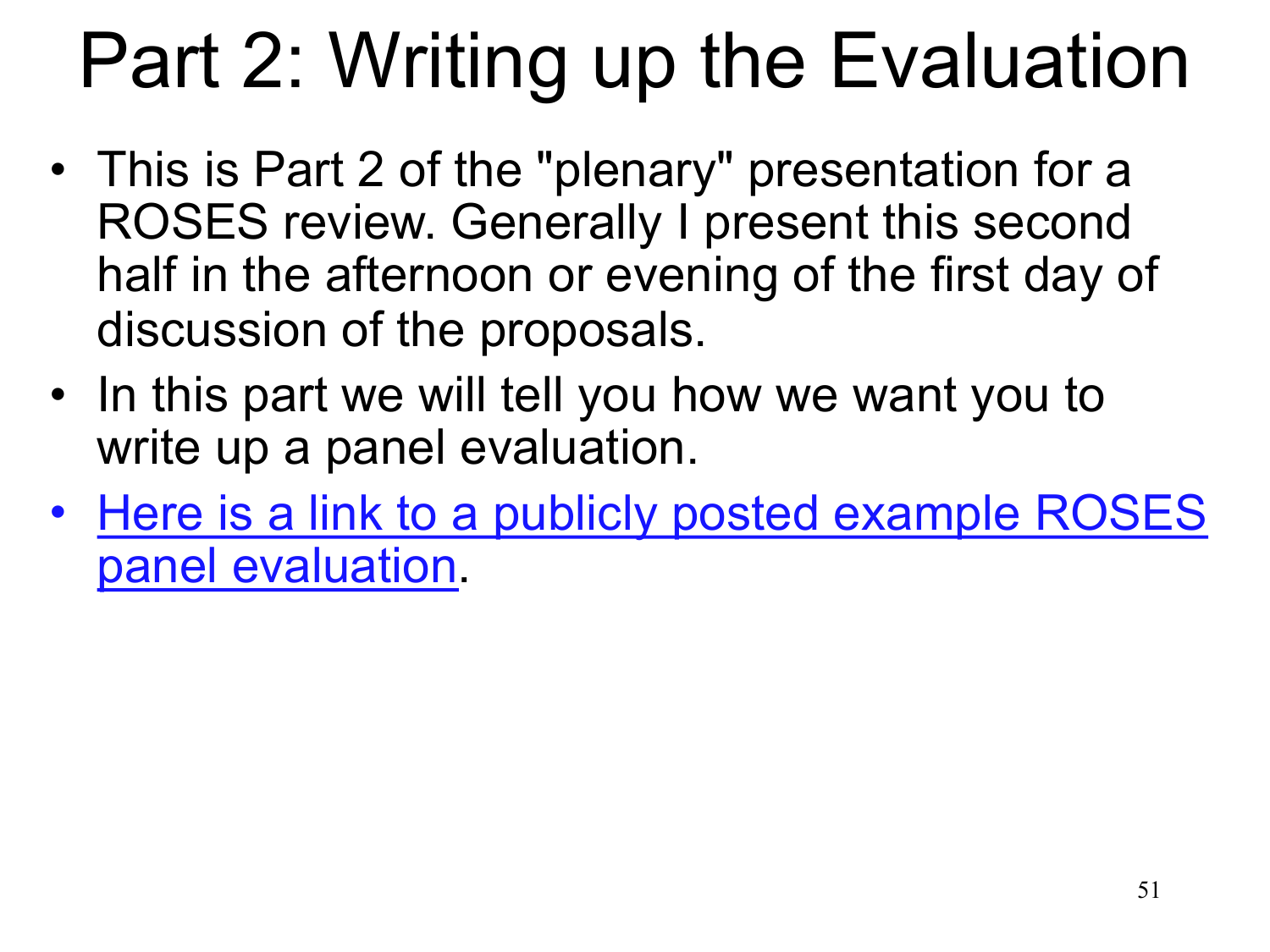#### Panel Evaluations

Proposers only receive the panel evaluation, not the individual reviews. Thus, if a comment from an external reviewer is of importance then you must include it in the panel evaluation (or notes to NASA, as appropriate).

- Evaluations are not in narrative form, nor a bullet list, but more like a short notice in the newspaper.
- List strengths and weaknesses as short paragraphs. •
- Start with a topic sentence, and support as necessary with additional sentences.
- Put topic sentence in bold if the strength or weakness is major.
- Put majors before minors.
- Be consistent among your group's proposals. •
- See examples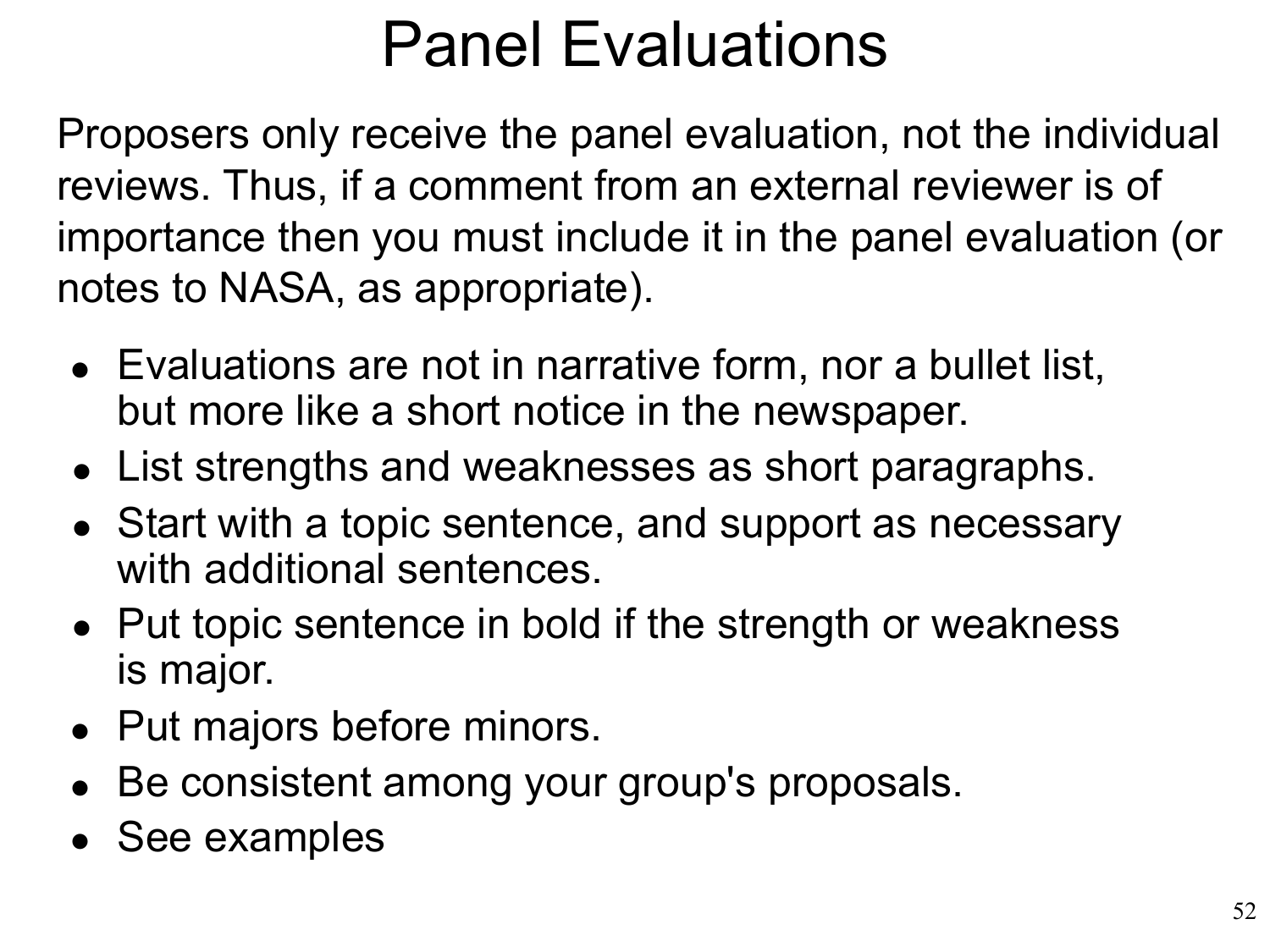#### Panel Summaries Cont.

- One concept in each strength/weakness, if possible. •
- Always start with an evaluative topic sentence referring to the proposal. Evaluative, not merely a statement of fact.
- Avoid naked findings. Major findings should always have an explanation after the topic sentence. Back up assertions with specific examples from the proposal and/or references.
- Don't give consolation prizes. If something isn't worth mentioning on a good proposal, then don't bring it up for a bad proposal.
- The words and number of (major) findings must be consistent with the Intrinsic merit (mean) panel score.
- Be consistent across proposals (e.g., if we gave a weakness for x on that other proposal, why are we not doing so here?
- Refer back to definition of merit and ask yourself each time, •did we consider each factor (the idea, the implementation, the facilities, the team).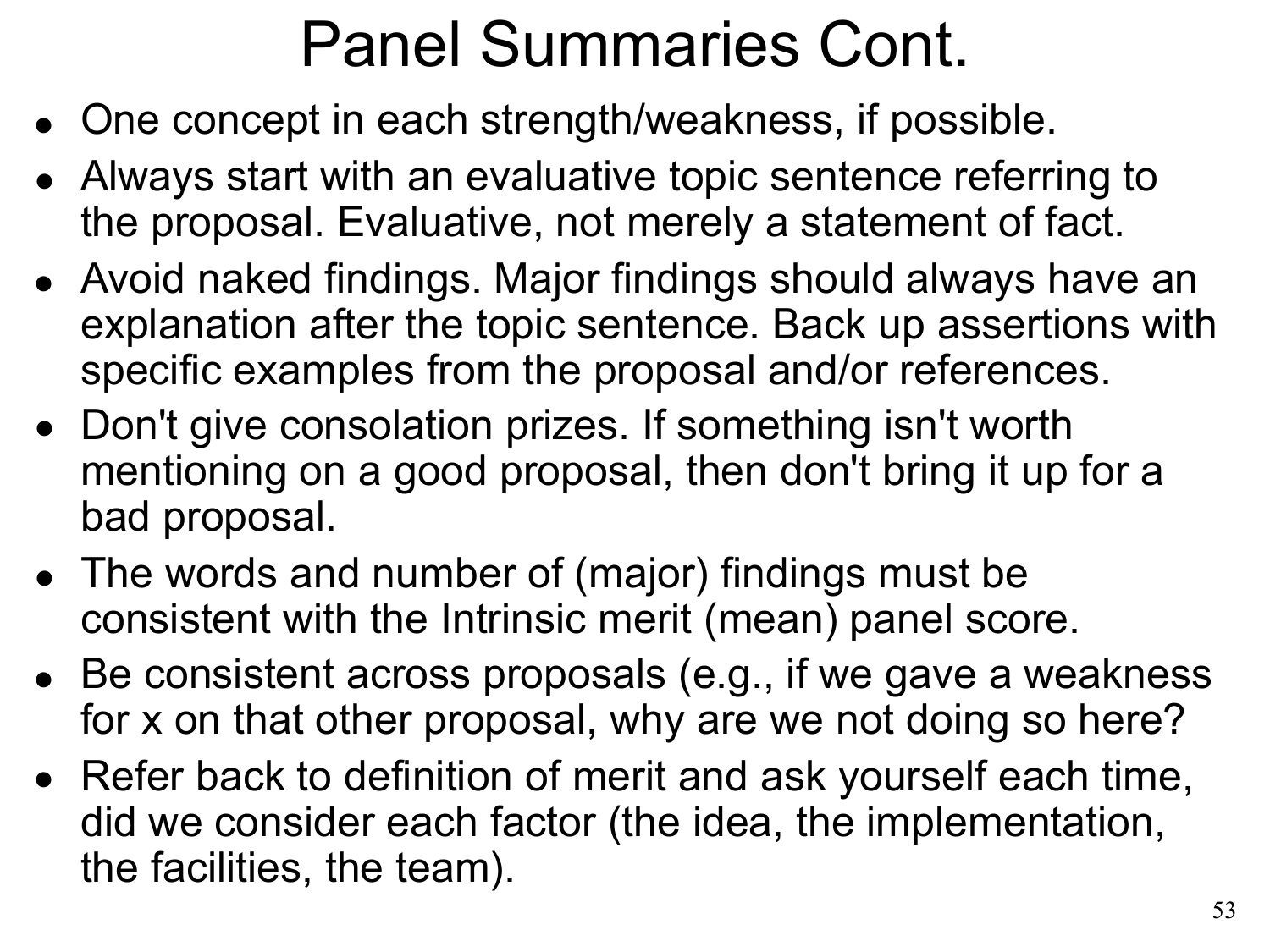#### Major Merit Finding Instructions in the form of a Major Merit Finding

54 **This is Max's recommended generic format for a major finding, especially a weakness, which requires back up.** That is, it starts with a bold summary sentence. For each comment, responsibility (whether due to action or inaction) of the strength or weakness should be assigned to the proposal itself (except perhaps in the case of lack of publications). There should be two to five sentences with factual statements that support the initial assertion of strength or weakness, and then (if necessary) a sentence that ties the described issue back into the proposal with specificity. It's generally true that assertions or findings should be written such that there is neither a direct nor an indirect reference or allusion to the panel, e.g., not "The panel was skeptical that…" instead it was a failure of the proposal that it did not clearly demonstrate that...whatever. Don't use words that are also adjectival ratings like "excellent". More examples may follow this slide or be in the shared folder in your panel "room".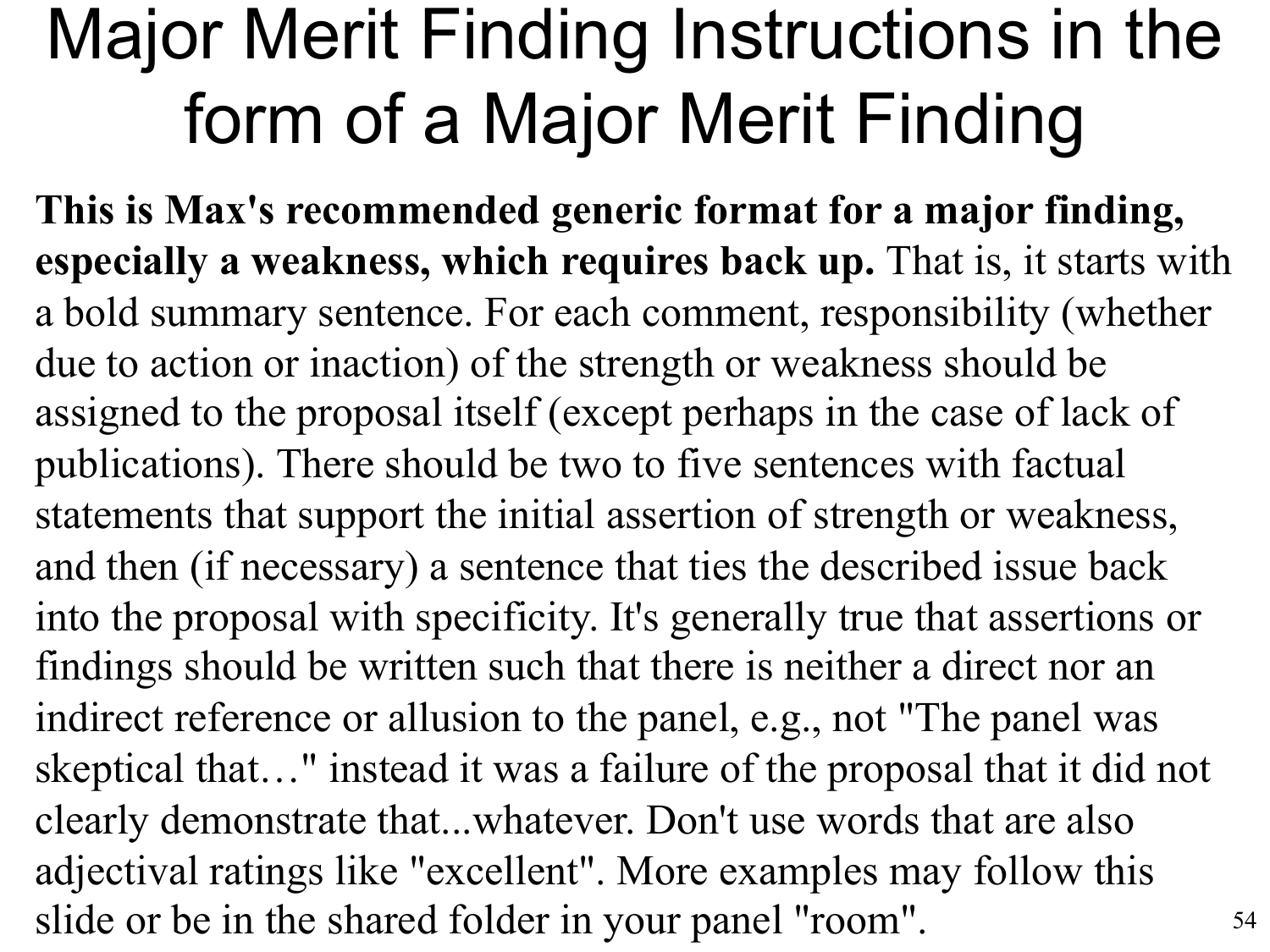### Major Merit Finding Example

**Although the proposal stated that analysis of the plasma wave would be automated, it did not provide sufficient detail on this process.** While the proposal correctly noted that information on these waves would assist studies on particle acceleration (due to waveparticle interactions), it did not detail the data that the researchers would require. In order to study wave-particle interactions, it is necessary to have the polarization ellipse and propagation information for the waves. In Figure 2, the proposal showed an example of whistler mode waves from a "young" injection event. The wave frequencies there were low enough to fall into the RPWS five-channel waveform receiver's range, which would have allowed a test of how "planar" the waves are and whether reasonable polarization ellipses could be calculated. Without this proof of concept, the proposal did not convincingly demonstrate that this data product would produce accurate and meaningful results.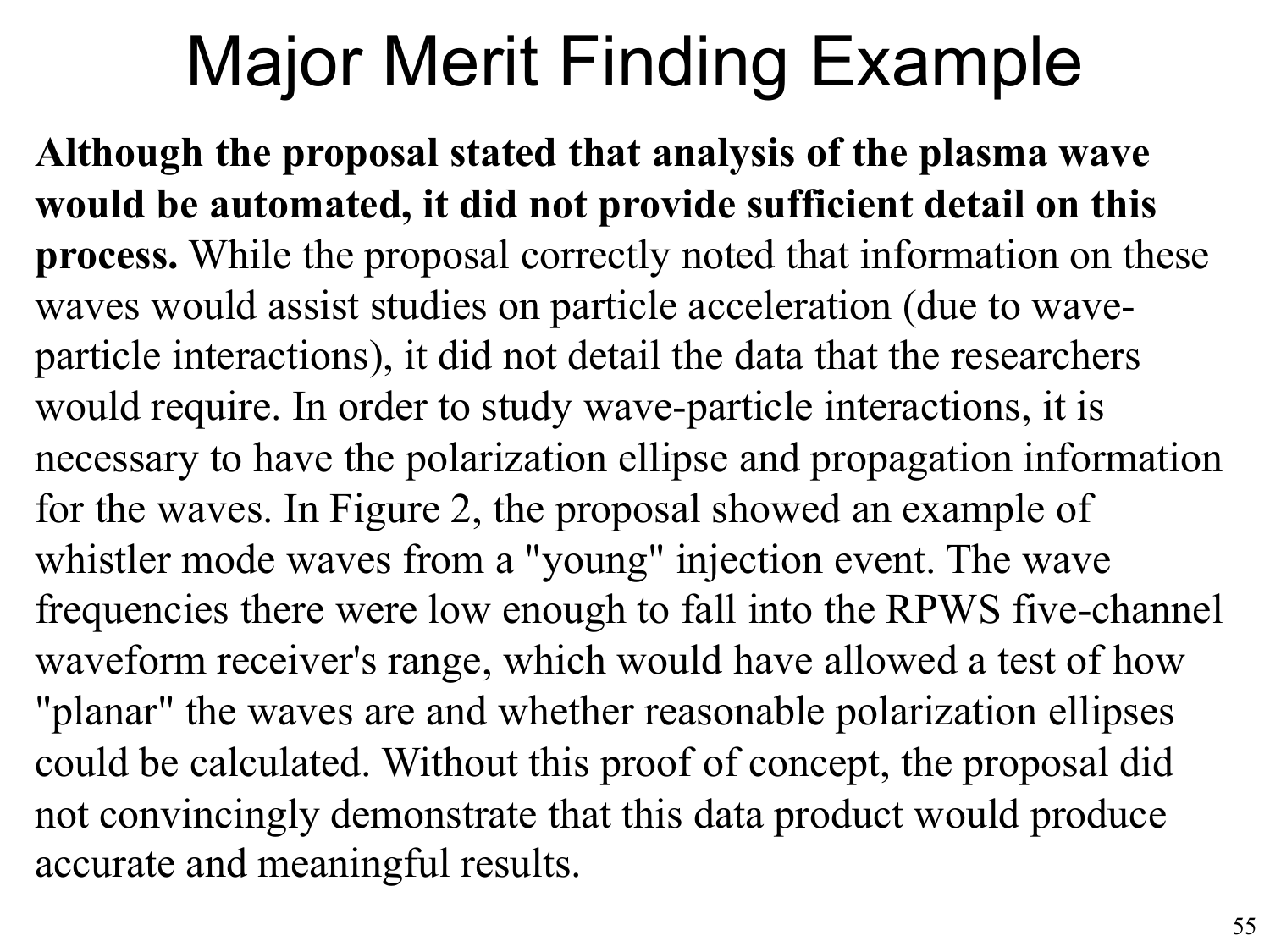### Major Finding Reminder

**Remember that these findings you are writing have different audiences that have different needs and your job is to attempt to satisfy all of them.** That is, a major finding, especially a major weakness, will be read critically by the proposers so its important that the panel provide enough detail that the proposers really understand what they did wrong so it can be fixed next time. Your second audience for these is the program officer who, when the proposer complains a month later, needs to be able to refresh his or her memory and understand when they reread the weakness. Finally, these recommendations by the program officer to fund or decline based on your write ups may be read by the selection official and other program officers who attend the meeting.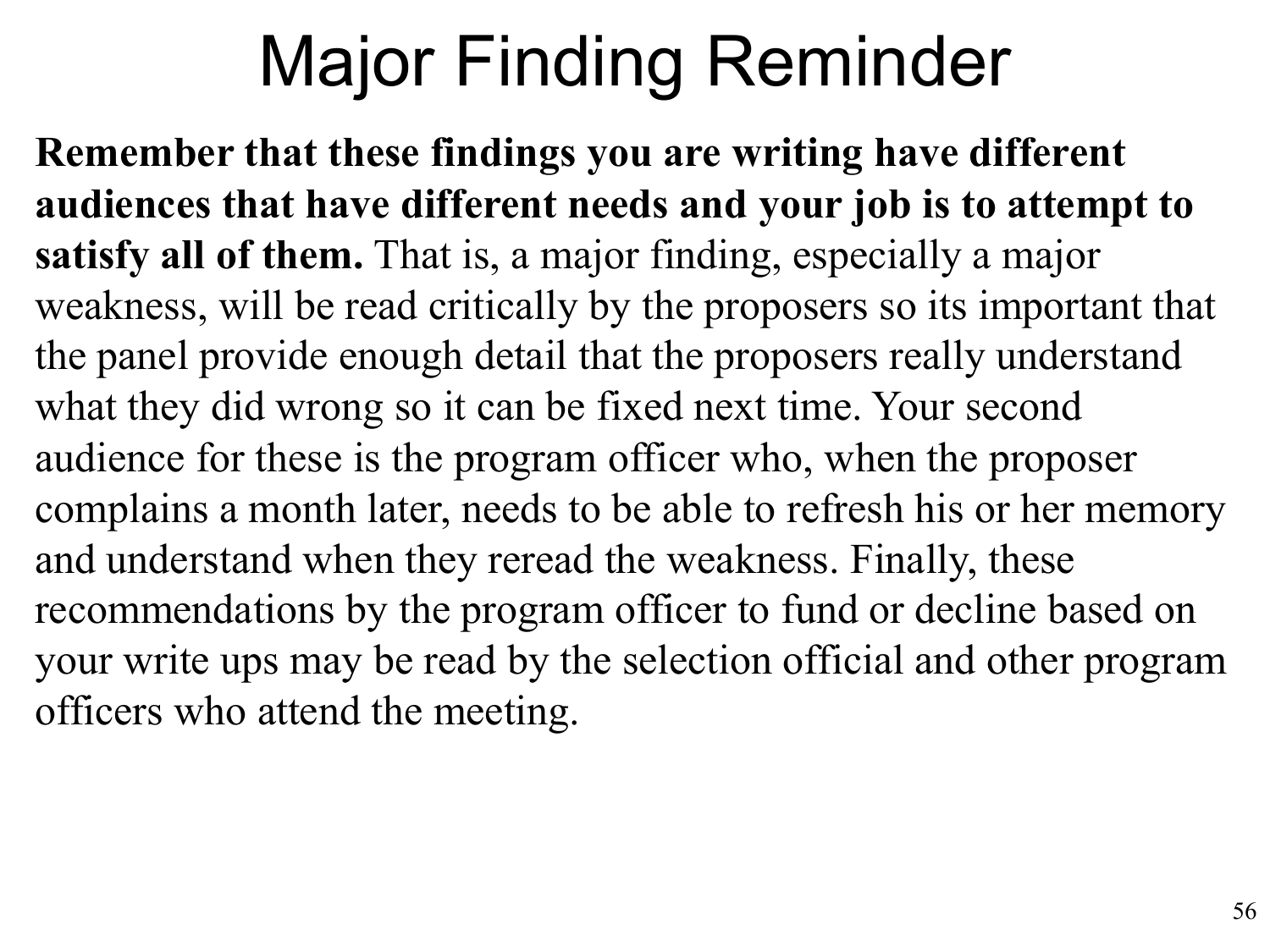#### Panel Summaries Don't:

- Don't write personal comments. •
- Don't use a review to continue an academic debate. •
- Don't try to rewrite the proposal or phrase weaknesses as suggestions.
- Don't comment imputed motives of proposers. •
- Don't refer to the panel, or reviewers and the PI only in the case of a finding specifically about that person. Just refer to the proposal.
- Don't write "should be funded…" nor use the "scoring" adjectives like 'excellent', very good etc.
- Don't ask questions.
- Don't say "there was concern"
- Don't say "The panel did not understand…" it is their responsibility to write a proposal that cannot be misunderstood.
- Don't comment on capabilities as an advisor or supervisor. •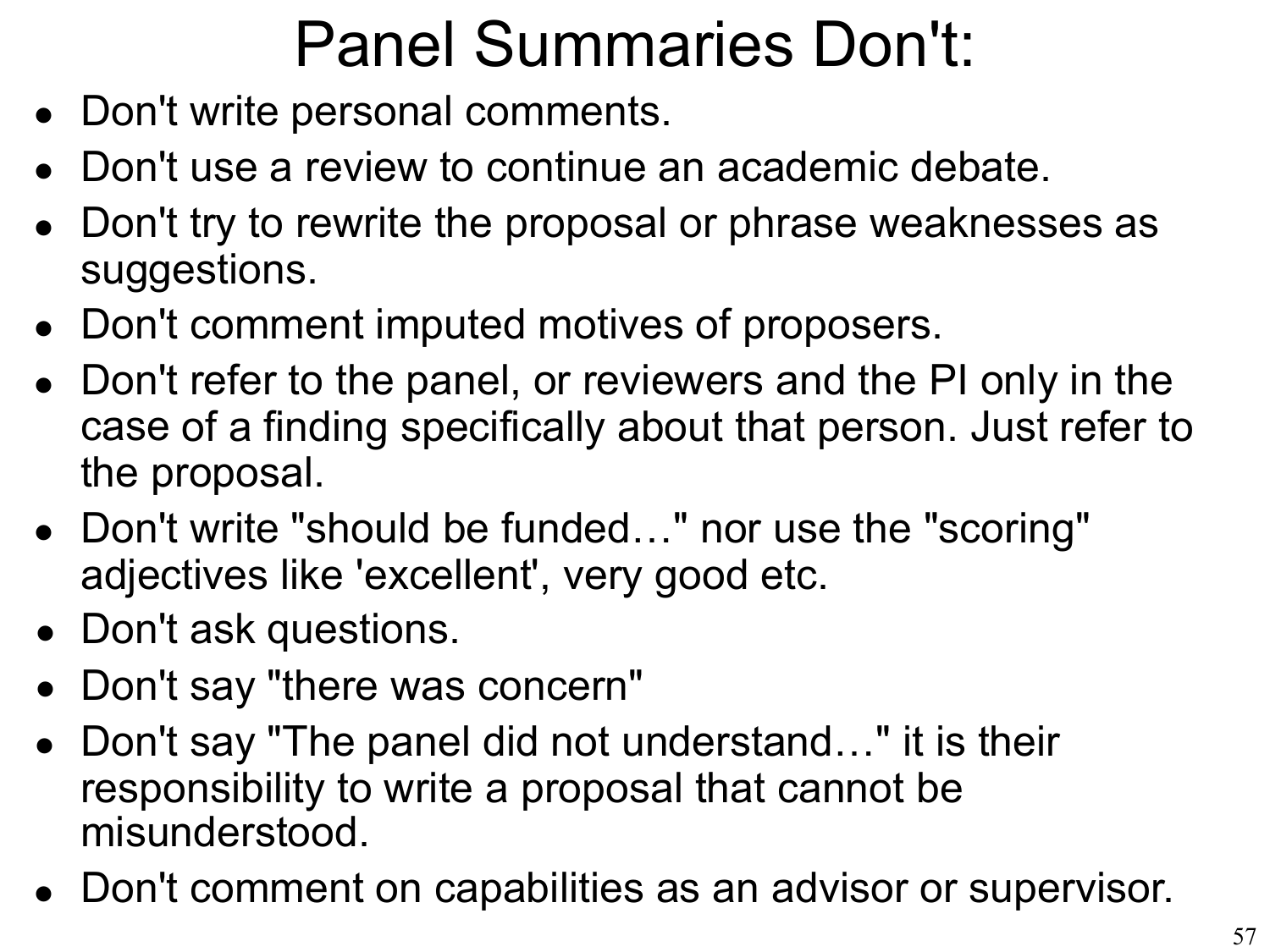## Panel summaries continued

• If there's no finding in a category on the evaluation form (like minor strengths or whatever), please write "None noted" or "As expected" so it's clear that it was intentionally left blank.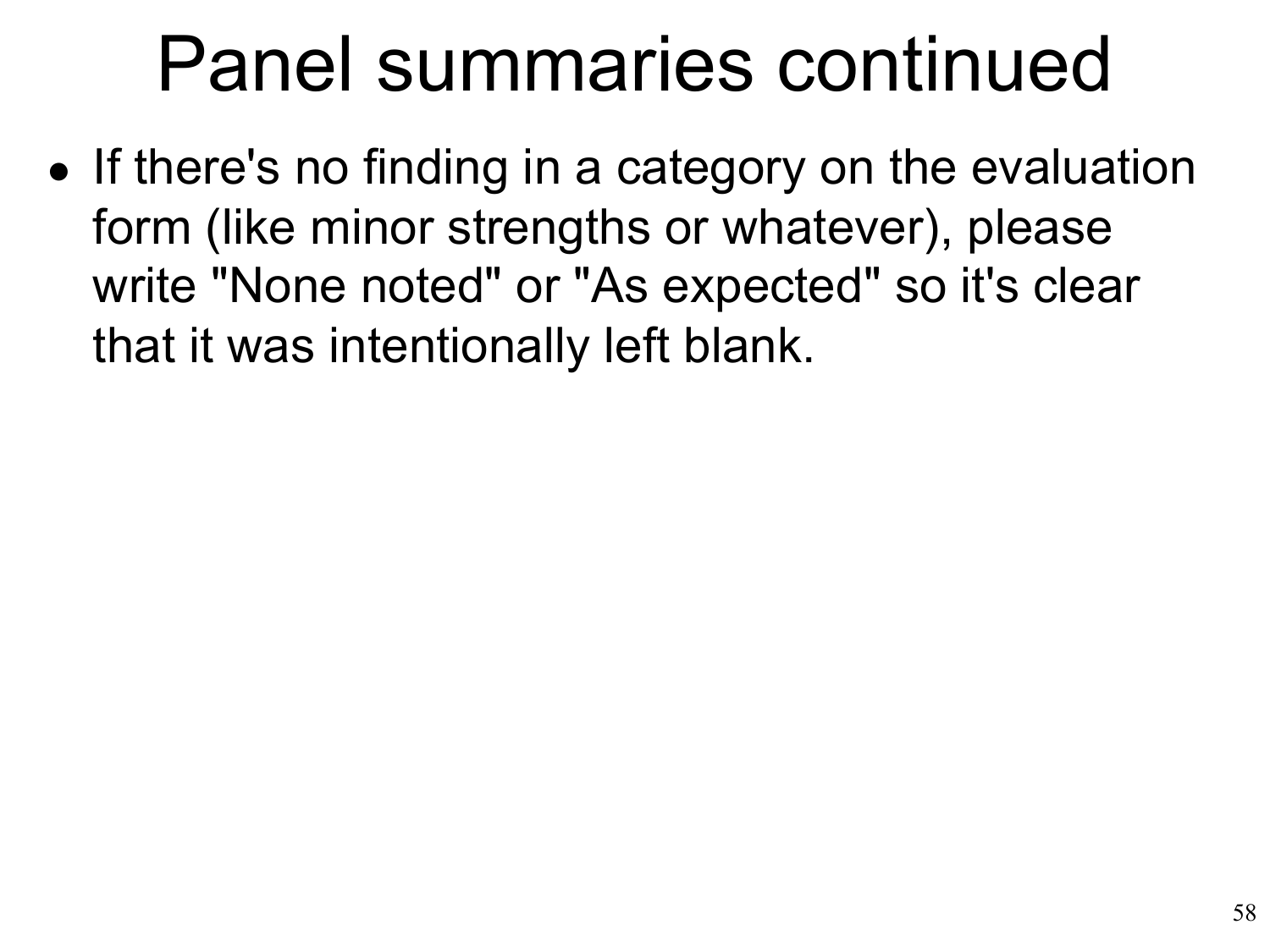# Other Parts of the Evaluation

- Check headers/proposal info on the form you're using, sometimes it's the wrong proposal.
- Brief Summary of Research Objectives
	- Some program officers require that you use the executive summary from the proposal, while others let you write your own.
	- You are encouraged to use words from the proposal itself, as appropriate.
- Brief Summary of Overall Evaluation
	- Do this last! Sums up the review. Don't forget weaknesses. Use bold topic sentences from major strengths and weaknesses.
	- Include intrinsic merit, relevance, and cost findings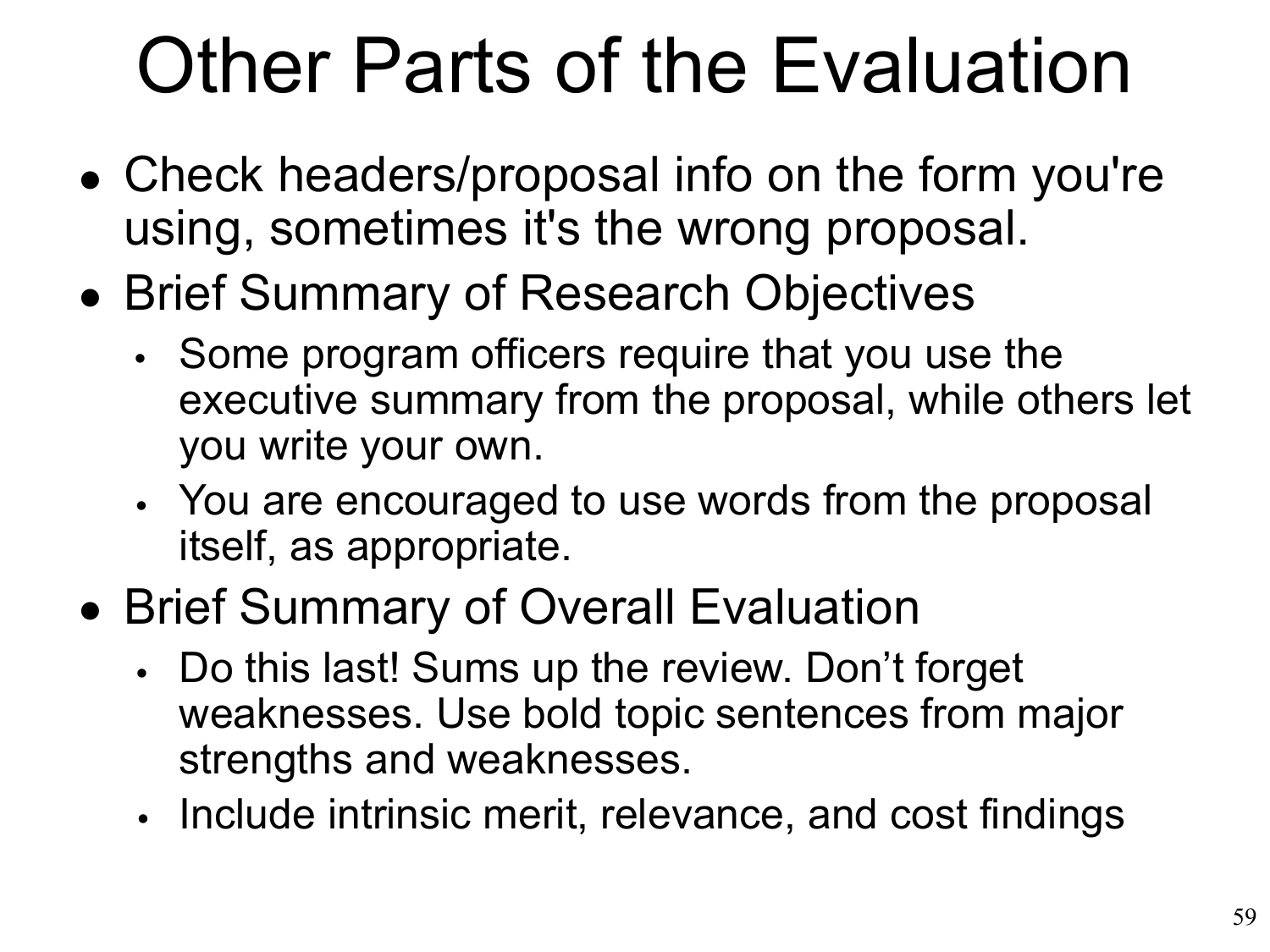# The Notes to NASA Section

- NOTES to NASA: use this section for any programmatic factors the NASA program manager identifies for you or just anything you want to remind us about, e.g.,
	- High risk, high reward
	- Early-career, promising PI
	- Key team member has recently moved  $\bullet$
	- Identical proposal was funded by NSF last year  $\bullet$
	- Compliance issues •
	- Anything up in the air on which the success of the work •might depend like: "If they don't get the telescope time… or "If they don't get the drone permit then such and such a task cannot be completed."